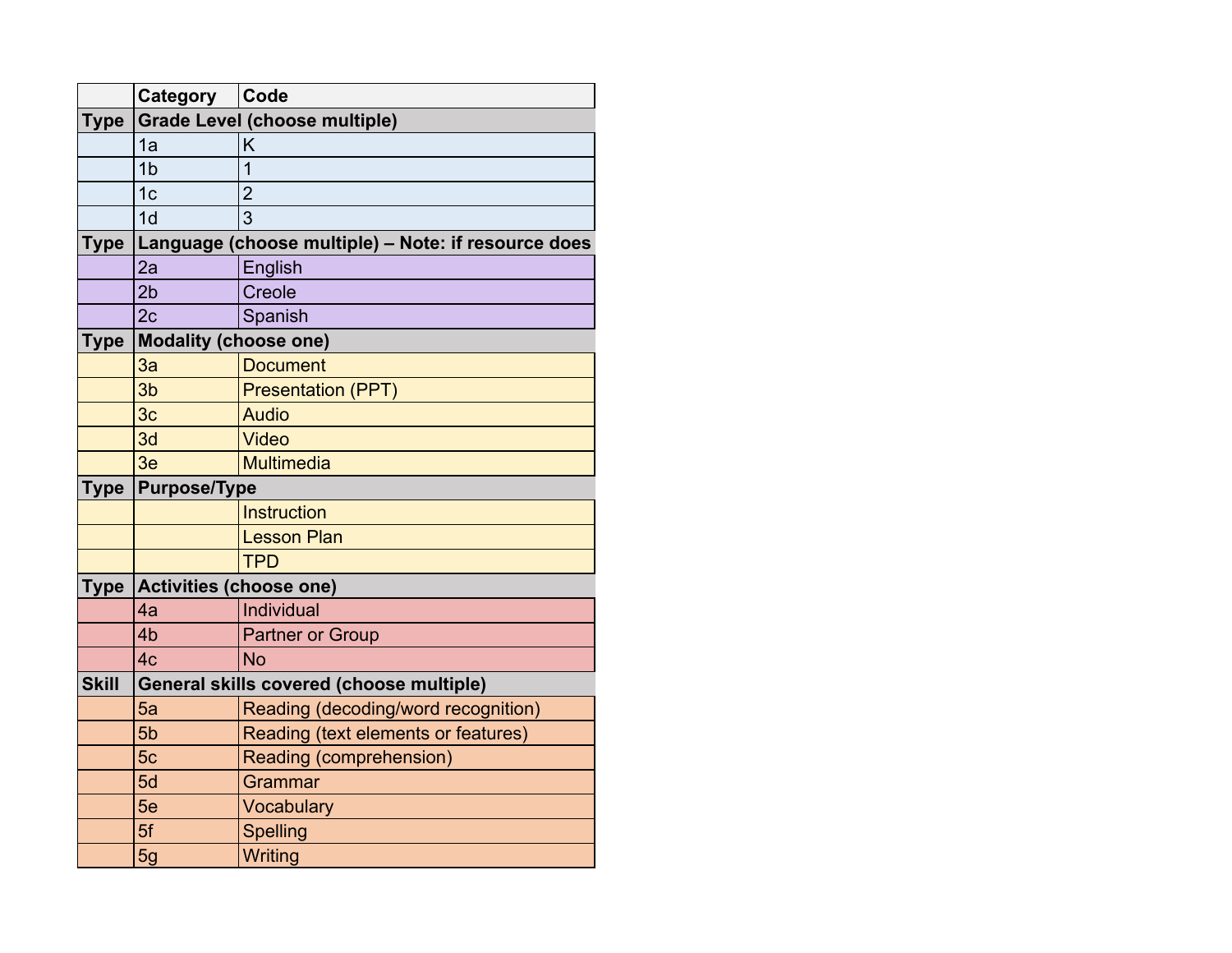|              | Category       | Code                                            |
|--------------|----------------|-------------------------------------------------|
|              | 5h             | Listening                                       |
|              | 5i             | Speaking                                        |
| <b>Skill</b> |                | Decoding and word recognition (choose multiple) |
|              | 6a             | Letters (Consonants)                            |
|              | 6b             | Letters (Vowels, short)                         |
|              | 6c             | Letters (Vowels, long)                          |
|              | 6d             | Letters (uppercase vs. lowercase)               |
|              | 6e             | Letters vs. Syllables                           |
|              | 6f             | Syllables (Open)                                |
|              | 6g             | Syllables (Closed)                              |
|              | 6h             | Words (one-syllable)                            |
|              | 6i             | Words (multi-syllable)                          |
|              | 6j             | Affixes (prefixes/suffixes)                     |
|              | 6k             | <b>Rhyming words</b>                            |
|              | 61             | <b>Silent letters</b>                           |
|              | 6 <sub>m</sub> | <b>Complex clusters</b>                         |
|              | 6 <sub>n</sub> | <b>None</b>                                     |
| <b>Type</b>  |                | Print elements and features (choose multiple)   |
|              | 7a             | Letters or Syllables                            |
|              | 7b             | <b>Words</b>                                    |
|              | 7c             | <b>Sentences</b>                                |
|              | 7d             | Paragraphs                                      |
|              | 7e             | Multiple paragraphs                             |
|              | 7f             | Images/illustrations                            |
|              | 7g             | <b>Environmental print</b>                      |
|              | 7 <sub>h</sub> | Charts/graphs/diagrams/maps                     |
|              | 7i             | Author/Illustrator                              |
|              | 7j             | <b>Title</b>                                    |
|              | 7k             | <b>Title Page</b>                               |
|              | 71             | <b>Table of Contents</b>                        |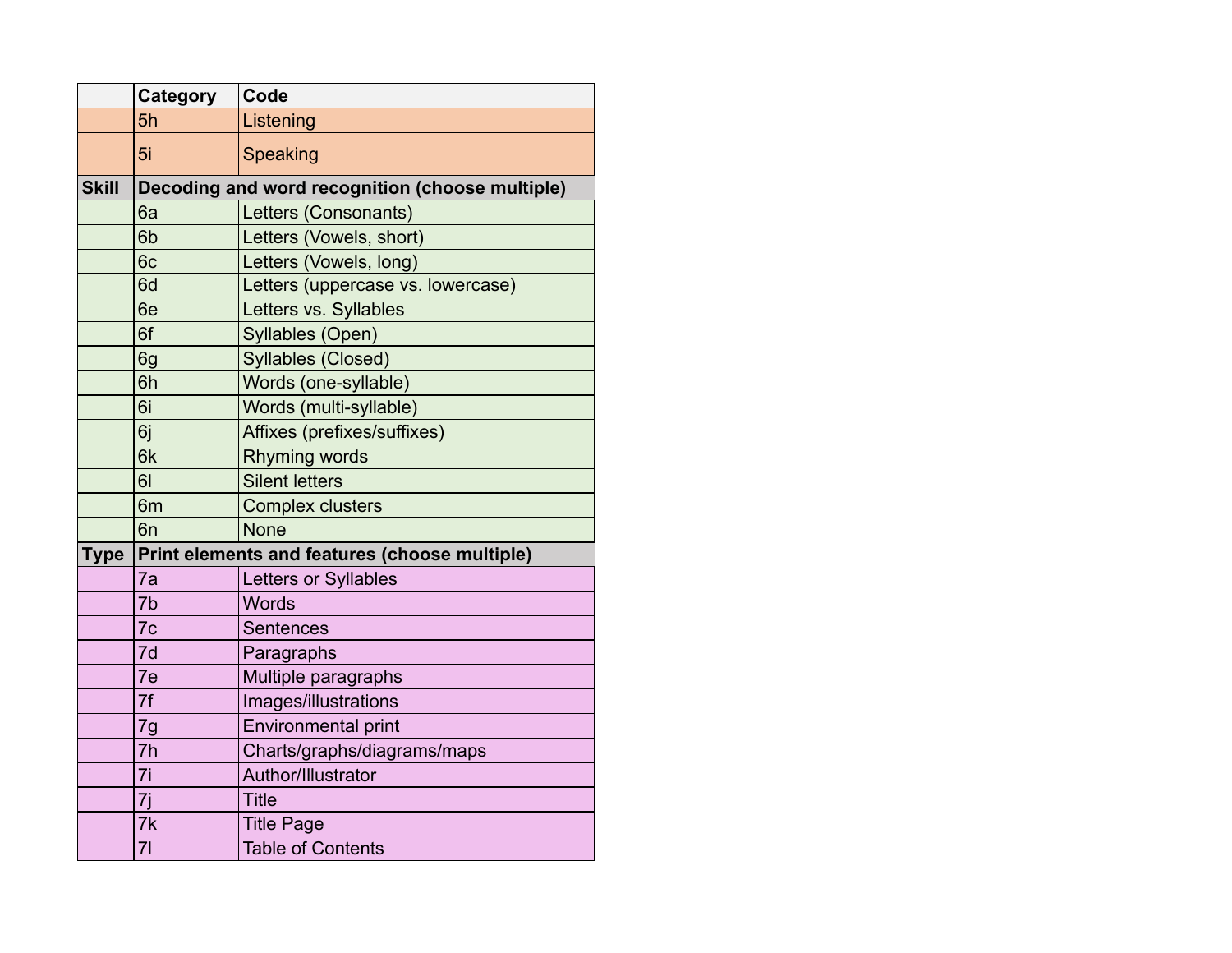|              | Category       | Code                                            |  |
|--------------|----------------|-------------------------------------------------|--|
|              | 7 <sub>m</sub> | <b>Chapter headings</b>                         |  |
|              | 7n             | <b>Index or Glossary</b>                        |  |
|              | 7 <sub>o</sub> | <b>Word Bank</b>                                |  |
| <b>Skill</b> |                | <b>Grammar and Vocabulary (choose multiple)</b> |  |
|              | 8a             | Connectives                                     |  |
|              | 8b             | Function or utility words                       |  |
|              | 8c             | Contractions                                    |  |
|              | 8d             | High frequency words                            |  |
|              | 8e             | Compound words                                  |  |
|              | 8f             | Linking words                                   |  |
|              | 8g             | <b>Nouns</b>                                    |  |
|              | 8h             | Proper nouns                                    |  |
|              | 8i             | Adjectives                                      |  |
|              | 8j             | Pronouns (subject)                              |  |
|              | 8k             | Pronouns (object)                               |  |
|              | 8 <sub>l</sub> | Pronouns (possessive)                           |  |
|              | 8 <sub>m</sub> | Pronouns (reflexive)                            |  |
|              | 8n             | Prepositions                                    |  |
|              | 80             | Verbs (identification)                          |  |
|              | 8p             | Verbs (conjugation)                             |  |
|              | 8q             | Synonyms-Antonyms                               |  |
|              | 8r             | Homophone, homographs, homonyms                 |  |
|              | 8s             | Distingushing meanings                          |  |
|              | 8t             | Sentence types                                  |  |
|              | 8u             | Punctuation                                     |  |
|              | 8v             | <b>None</b>                                     |  |
| <b>Skill</b> |                | Reading comprehension skills (choose multiple)  |  |
|              | 9a             | <b>Make connections</b>                         |  |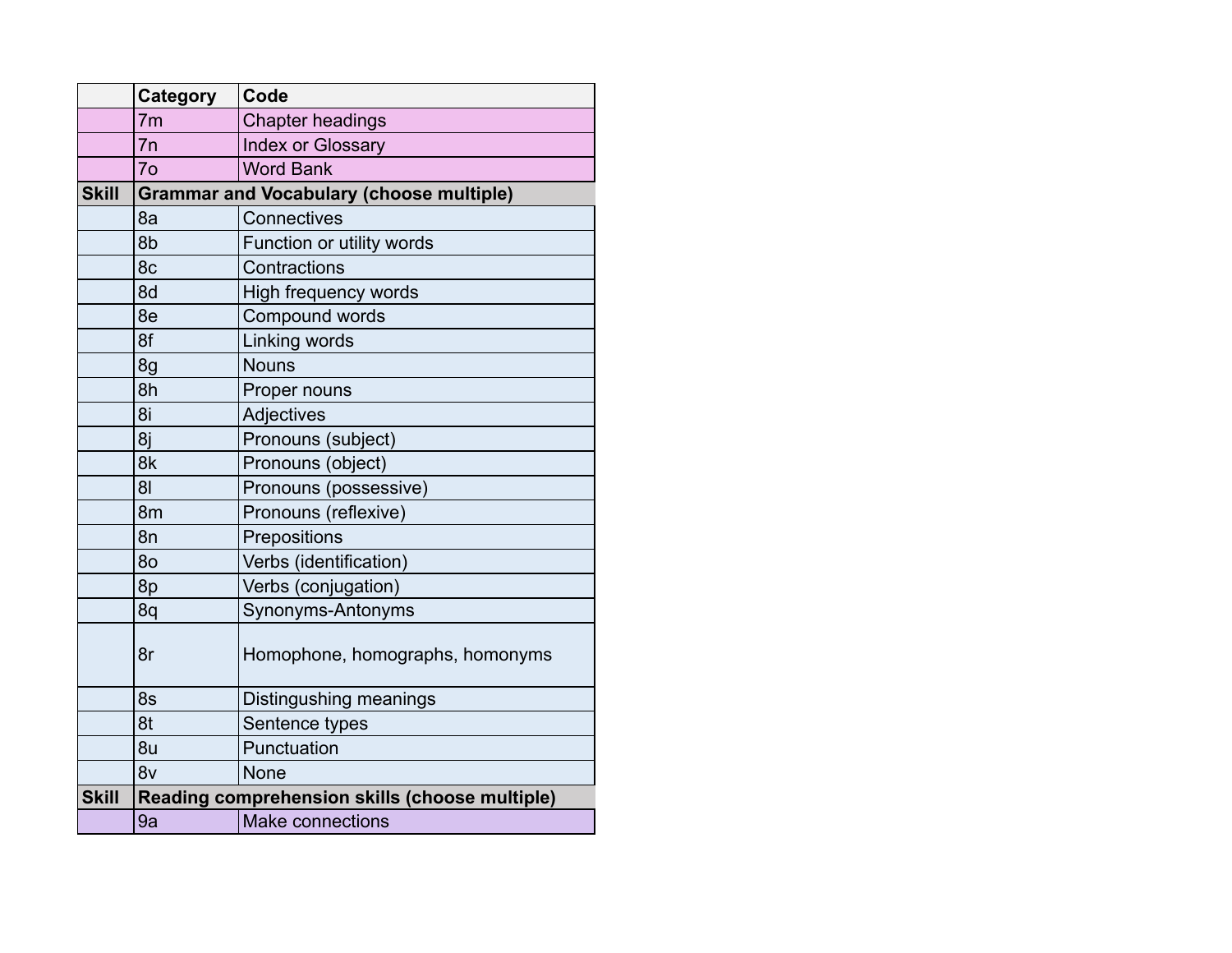|              | Category        | Code                                      |  |
|--------------|-----------------|-------------------------------------------|--|
|              | 9b              | Elements of a story                       |  |
|              | 9c              | Sequencing                                |  |
|              | 9d              | Main idea or Topic Sentence               |  |
|              | 9e              | Inference                                 |  |
|              | 9f              | <b>Illustration analysis</b>              |  |
|              | 9g              | <b>Character analysis</b>                 |  |
|              | 9h              | Fact vs. opinion                          |  |
|              | 9i              | Cause-effect                              |  |
|              | 9j              | Compare-contrast                          |  |
|              | 9k              | Categorisation                            |  |
|              | 9 <sub>l</sub>  | Purpose                                   |  |
|              | 9 <sub>m</sub>  | Other                                     |  |
|              | 9n              | <b>None</b>                               |  |
| <b>Skill</b> |                 | <b>Writing skills (choose multiple)</b>   |  |
|              | 10a             | <b>Writing standards/conventions</b>      |  |
|              | 10 <sub>b</sub> | Pre-writing planning                      |  |
|              | 10 <sub>c</sub> | <b>Writing texts</b>                      |  |
|              | 10d             | <b>Revising and editing</b>               |  |
|              | 10 <sub>e</sub> | <b>None</b>                               |  |
| <b>Skill</b> |                 | <b>Listening skills (choose multiple)</b> |  |
|              | 11a             | Sounds of letters                         |  |
|              | 11 <sub>b</sub> | Origin of sounds                          |  |
|              | 11c             | <b>Types of sounds</b>                    |  |
|              | 11d             | <b>Conversational listening</b>           |  |
| <b>Skill</b> |                 | <b>Speaking skills (choose multiple)</b>  |  |
|              | 12a             | Pronunciation                             |  |
|              | 12 <sub>b</sub> | Intonation                                |  |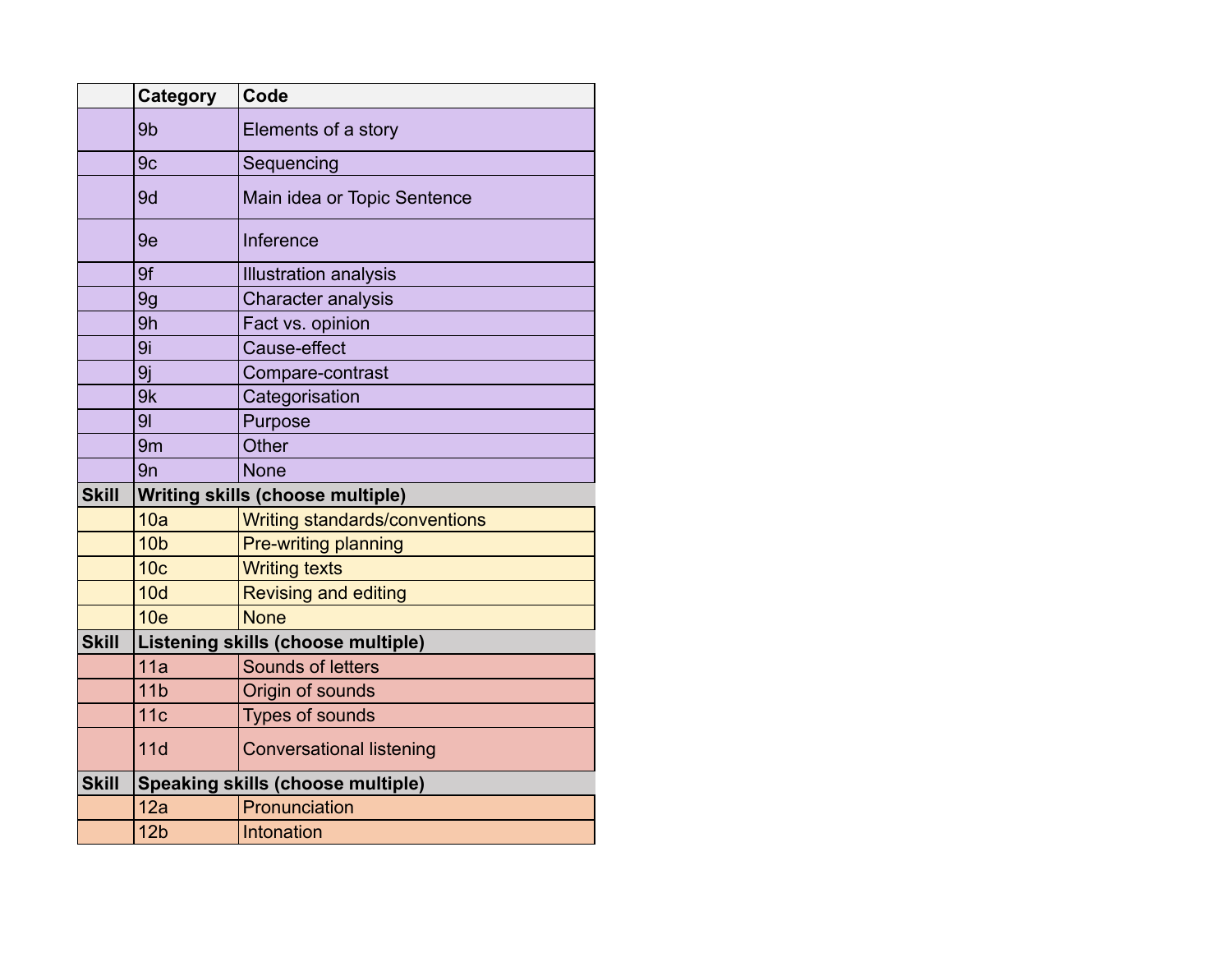|              | Category        | Code                                           |
|--------------|-----------------|------------------------------------------------|
|              | 12 <sub>c</sub> | Informal oral expression                       |
|              | 12d             | <b>Formal oral expression</b>                  |
| <b>Skill</b> |                 | Type of text (choose multiple)                 |
|              | 13a             | Story (nonfiction) (prose or narrative)        |
|              | 13 <sub>b</sub> | Story (fiction) (prose or narrative)           |
|              | 13 <sub>c</sub> | <b>Dialogue</b>                                |
|              | 13d             | Descriptive text (expository)                  |
|              | 13e             | Informational text (expository)                |
|              | 13f             | Instructional text (expository)                |
|              | 13g             | Interrogational text                           |
|              | 13h             | Persuasive text (opinion)                      |
|              | 13i             | Poem and/or Song                               |
|              | 13j             | Lists                                          |
|              | 13k             | Forms                                          |
|              | 13I             | <b>Messages</b>                                |
|              | 13m             | Diary or journal                               |
|              | 13n             | Other                                          |
|              | 13 <sub>o</sub> | <b>None</b>                                    |
| <b>Type</b>  |                 | Topic or category of content (choose multiple) |
|              | 14a             | <b>Basic topics</b>                            |
|              | 14 <sub>b</sub> | <b>Familiar topics</b>                         |
|              | 14 <sub>c</sub> | <b>Science</b>                                 |
|              | 14d             | Geography                                      |
|              | 14e             | <b>Maths</b>                                   |
|              | 14f             | <b>Other</b>                                   |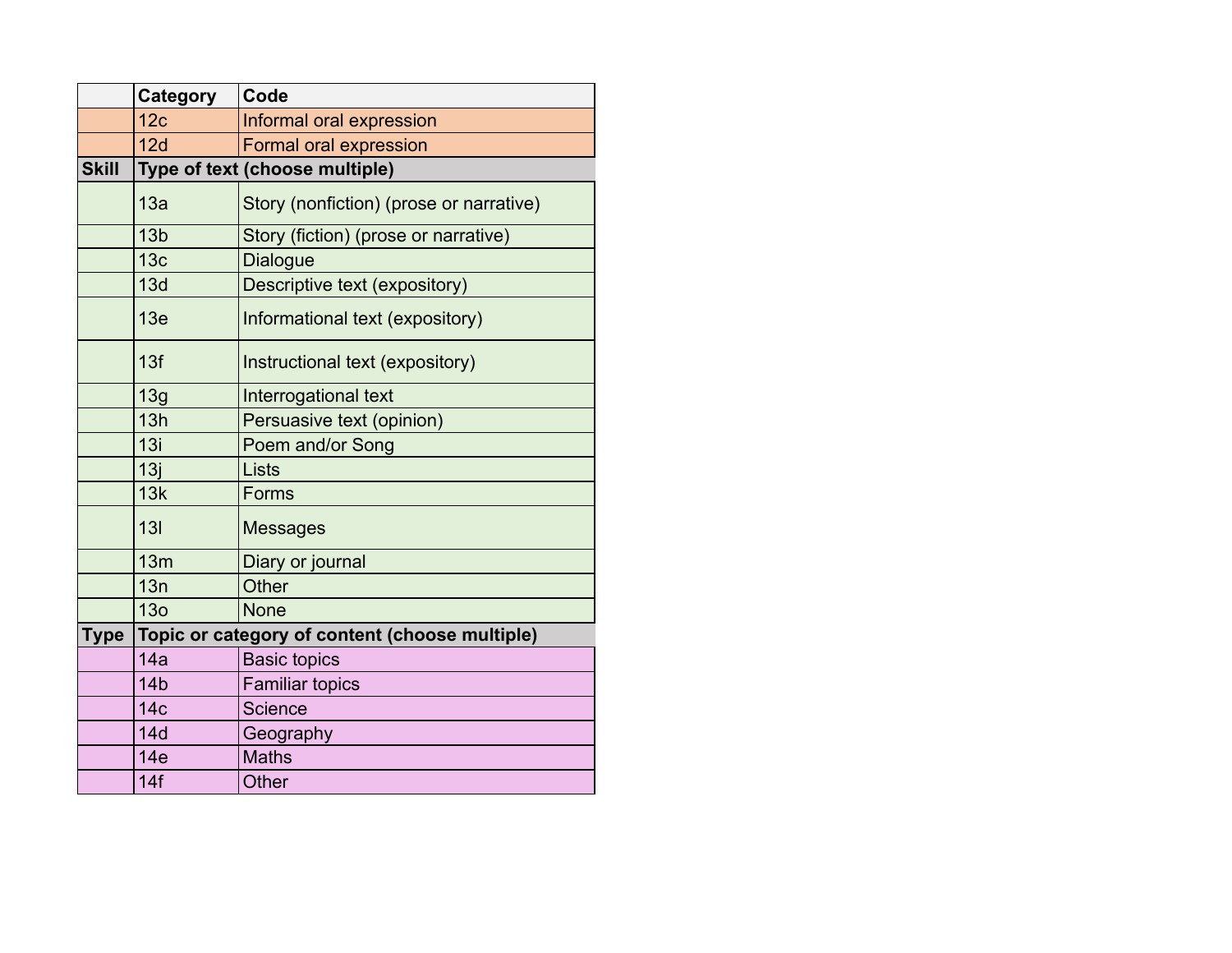Resource is designed for learners in kindergarten (ages 5-6)

Resource is designed for learners in first grade (ages 6-7)

Resource is designed for learners in second grade (ages 7-8)

Resource is designed for learners in third grade (ages 8-9)

not contain any text, the OER should be coded as both languages

Resource contains text in Standard English

Resource contains text in Creole or Creole Influenced Vernacular (CIV)

Resource contains text in Spanish

Printable text and images in Microsoft or PDF format

Series of slides in the form of PDF or PPT

Audio recording without images

Recording with images

Resource contains more than one type of medium (e.g. presentation with a video embedded in it)

Resource is designed for teachers to use in classroom instruction (teaching and learning processes)

Resource is a lesson plan or a template used for lesson planning

Resource is to be used to train teachers

Resource contains questions or exercises for students to do independently

Resource contains prompts, exercises, or activities for students to do with a partner or in a group setting

Supporting resource or material without exercises or activities built in

To practice phonetics (e.g. letter-sound or word-sound identification)

Text can be used to identify various elements or features of a text or book (e.g. title, author, punctuation, etc.)

To practice comprehension (e.g. the meaning of a text or passage, arranging events in order/sequence, etc.)

To practice specific types of words (e.g. verbs, nouns, adjectives, contractions, connectives, function words, etc.), sentences, punctuation, and

To practice developing the meaning of new vocabulary words, or using context clues to infer the meaning of a word in a text

To practice spelling words (In written text) or rearranging letters in the correct order to form words

To practice expressing ideas in written text, planning ideas for an essay or type of text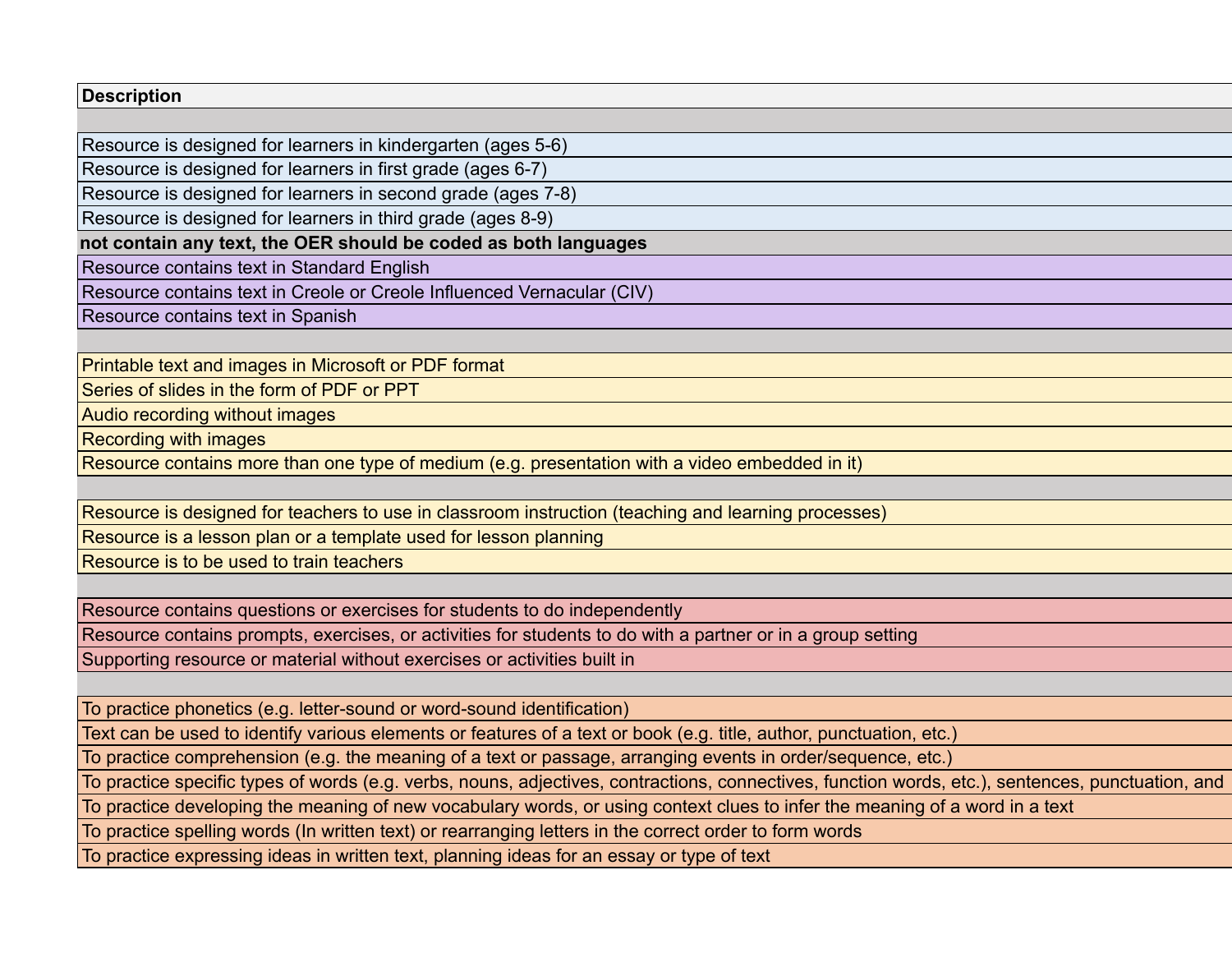To practice oral comprehension (read alouds, hearing and responding, listening and identifying sounds/letters/syllables, etc.)

To practice pronouncing letters/sounds, enunciating words, intonation of sentences, orally expressing ideas and/or feelings, giving oral presenta (dialogue)

Resource can be used to identify consonants or distinguishing between consonants and vowels

Resource can be used to identify vowels or distinguish between vowels and consonants

Resource can be used to identify, spell or pronounce long vowel sounds (e.g., ee; ea; ie)

Resource can be used to define the reason for/use of lowercase/uppercase letters, identify them in a text, or distinguish between the two

Resource can be used to distinguish between letters and syllables

Resource can be used to identify open syllables (i.e. syllables that end in vowels, e.g. no, he, she, me, go, hi) or to distinguish between open ar

Resource can be used to identify closed syllables (e.g. syllables that end in consonants, e.g. ask, cat, in, hid, hip, men, etc.) or to distinguish be

Resource can be used to identify one-syllable words with three/four letters (CVC; CCVC; CVCC), or to distinguish between one-syllable and mu

Resource can be used to identify multi-syllable words, or to distinguish between multi-syllable and one-syllable words

Resource can be used to identify prefixes and/or suffices, or to distinguish between the two

Resource can be used to identify words that rhyme and/or create rhymes and rhyming pattern

Resource can be used to identify and practice words that have silent letters, e.g. g- (as in gnome); k- (knee); -b (lamb); -w- (answer)

Resource can be used to identify and practice complex clusters, i.e. syllables with three consonants (CCC), e.g. /str/ /spr/ /skr/ /spl/ /skw/

Resource cannot be used to teach skills in decoding or word recognition

Resource includes letters only (or syllables, but not complete words)

Resource includes words

Resource includes complete sentences

Resource includes at least one paragraph

Resource includes multiple paragraphs with clear separation between paragraphs

Resource includes images or illustration to accompany text (not including charts, graphs, diagrams, or maps – see below)

Resource includes images of environmental print, e.g. road signs, symbols, labels, etc.

Resource includes charts, graphs, diagrams, or maps for learners to interpret and make meaning

Resource includes a name of the author of the text or illustrator of images

Resource includes a title for the text

Resource includes a title page

Resource includes a table of contents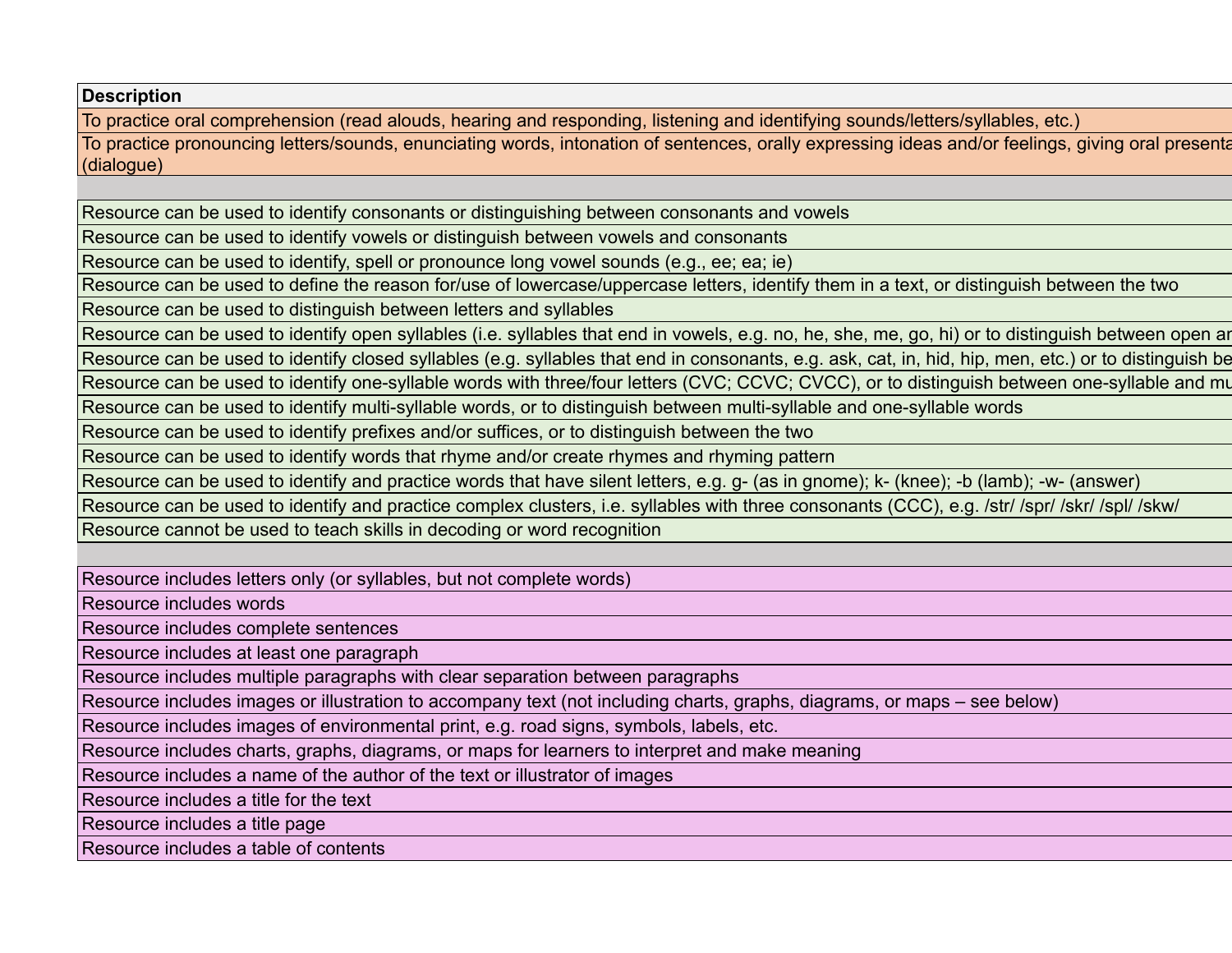Resource includes chapters or sections with various headings and subheadings

Resource includes an index or glossary

Resource contains a word bank (with words or empty) for the student to interpret or complete

Resource can be used to teach connectives, e.g.: and, because, but, finally, first, last, next, so then, when

Resource can be used to teach function or utility words, e.g.: a, an, this, that, these, those) or articles (a, an, the)

Resource can be used to teach contractions, e.g.: I'm, aren't, can't, I've, don't, won't, etc.

Resource can be used to teach high frequency words

Resource can be used to teach compound words, e.g.: racecar, flashlight, doorknob, lighthouse, handbag, toothpaste, wheelchair, etc.

Resource can be used to teach words that link two sentences, e.g.: in addition, as a result, therefore, consequently, thereby, however, on the ot

Resource can be used to teach nouns (person, place or object) and/or to differentiate between singular and plural nouns, or possessive and no

Resource can be used to teach proper nouns (names of people, places, organisations/companies/products that begin with an uppercase letter)

Resource can be used to teach adjectives (descriptive words, colours, size, shapes, location, sensory words, etc.)

Resource can be used to teach subject pronouns (I, you, he, she, it, we, they)

Resource can be used to teach object pronouns (me, you, him, her, it us, you, them)

Resource can be used to teach possessive pronouns (mines, yours, his, hers, ours, yours, theirs)

Resource can be used to teach reflexive pronouns (myself, yourself, himself, herself, itself, ourselves, yourselves, themselves)

Resource can be used to teach prepositions, e.g.: over, under, above, in, out, behind, below, etc.

Resource that can be used to teach learners to identify verbs (action words)

Resource can be used to teach subject-verb agreement or inflectional endings (i.e. changes in the end of verbs as they are conjugated to different tens

Resource can be used to teach synonyms and/or antonyms

Resource can be used to teach homophones (words that sound the same but are spelt differently and have different meanings (e.g. wear/where capital/capitol), homonyms (words that sound and are spelt the same but have different meanings, e.g. saw/saw, bark/bark, bat/bat), and homor and homographs)

Resource can be used to distinguish between the literal, figurative, and connotative meaning of words

Resource can be used to distinguish between different sentence types, e.g. declarative, interrogative, imperative and exclamatory

Resource includes sentences with punctuation, e.g. full stop, comma, exclamation point, question mark, apostrophe, quotations, parenthesis, b

Resource cannot be used to teach vocabulary

Resource can be used for learners to draw on their prior knowledge or background experiences to make connections to the text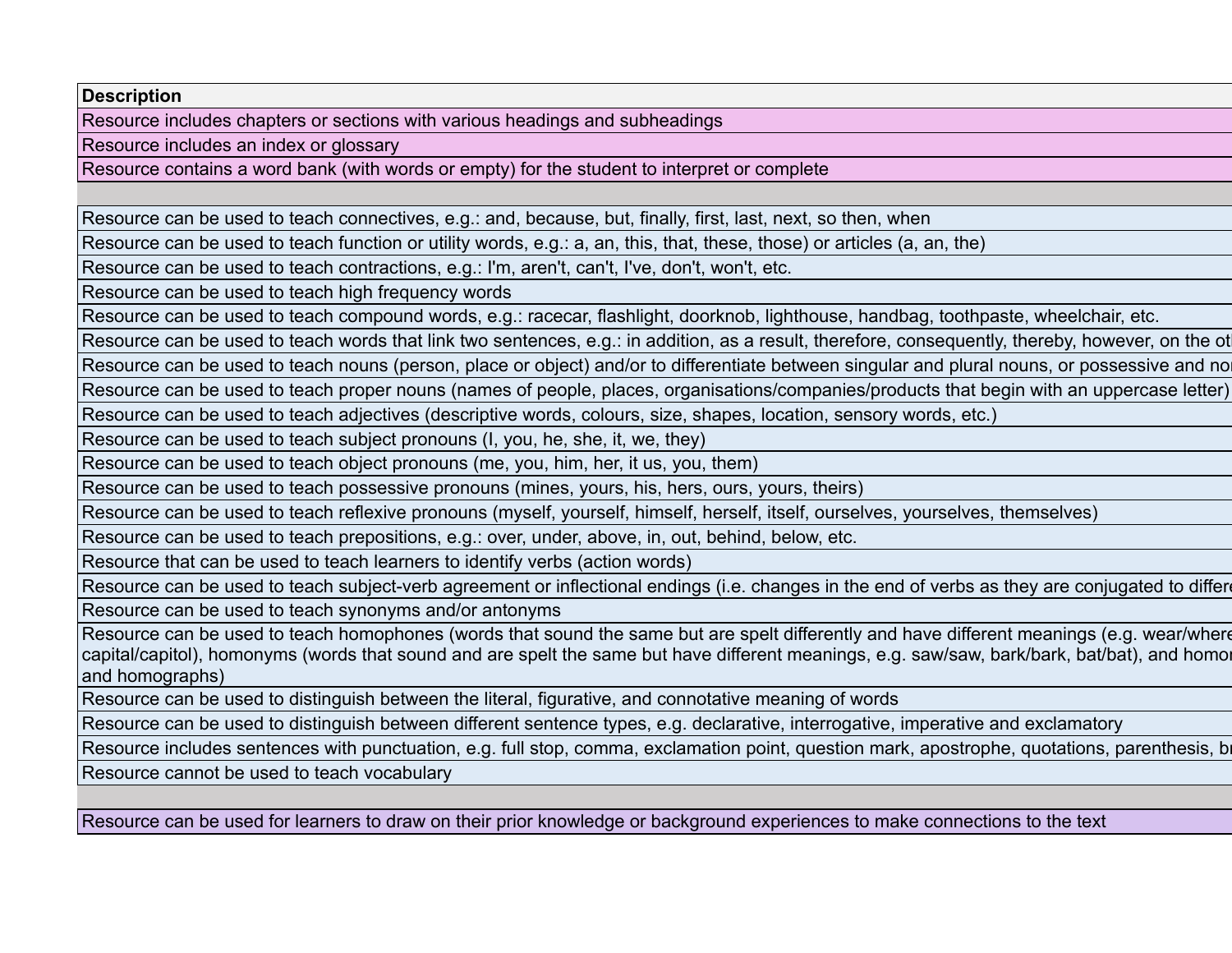Resource can be used for learners to identify various elements of a story, e.g. characters (and their traits), main events (beginning, middle, end characteristics), conflict, solution, etc.

Resource can be used for learners to practice chronology, to identify and order events, scenes, or occurrences (e.g. beginning/middle/end of a Resource can be used for learners to identify or summarise or paraphrase the main/central idea (gist), underlying theme or message conveyed differentiate the main idea from the supporting details. It may also allow students to identify the topic sentence of a paragraph or text.

Resource can be used for learners to make predictions about the content of a reading selection (using the title, illustrations, etc.) or answer que level

Resource can be used for learners to discuss the contribution of illustrations to a narrative text

Resource can be used for learners to describe, compare, or analyse the characteristics and traits of fictional or nonfictional characters

Resource can be used for learners differentiate between fact and opinion or develop and/or express their own opinions/judgements about a give

Resource can be used for learners determine cause and effect relationships

Resource can be used for learners to compare and contrast (stories, characters, events, objects, etc.)

Resource can be used for learners to categorise words (e.g. word families) or to categorise information (e.g. categories of colours/shapes or fact of

Resource can be used for learners to identify the purpose of a text (or spoken word), e.g. to convince, to explain, to describe, to opine, to instru

Resource can be used for learners to develop other reading comprehension skills not listed above

Resource cannot be used to teach reading comprehension skills

Resource provides a template for learners to practice writing standards, including upper/lowercase letters, spacing between words, punctuation Resource provides a template for pre-writing planning (e.g. graphic organizers to group ideas, brainstorm template, webs/clusters, cluster chart Resource provides prompts (text or images), templates, or activities to write full paragraphs or essays

Resource provides guidance for learners on how to revise and edit their text, i.e. proofreading or using rubrics, checklists, etc.

Resource cannot be used to teach writing skills

Resource can be used for learners to practice identifying various sounds of letters (e.g. audio recording or script to be read by teacher)

Resource can be used for learners to practice identifying sounds and associating them with their origin (e.g. onomatopoeia)

Resource can be used to distinguish between sounds (e.g. soft/loud, near/far, gentle/harsh, scary/soothing, high/low)

Resource can be used for learners to practice conversational skills, such as taking turns and responding appropriately, or interpretting tone of v communication (facial expressions)

Resource can be used for learners to practice pronouncing/enunciating the sound of letters, syllables, or words Resource can be used for learners to practice proper pace/rate and intonation for different sentence types (e.g. statements, exclamations, ques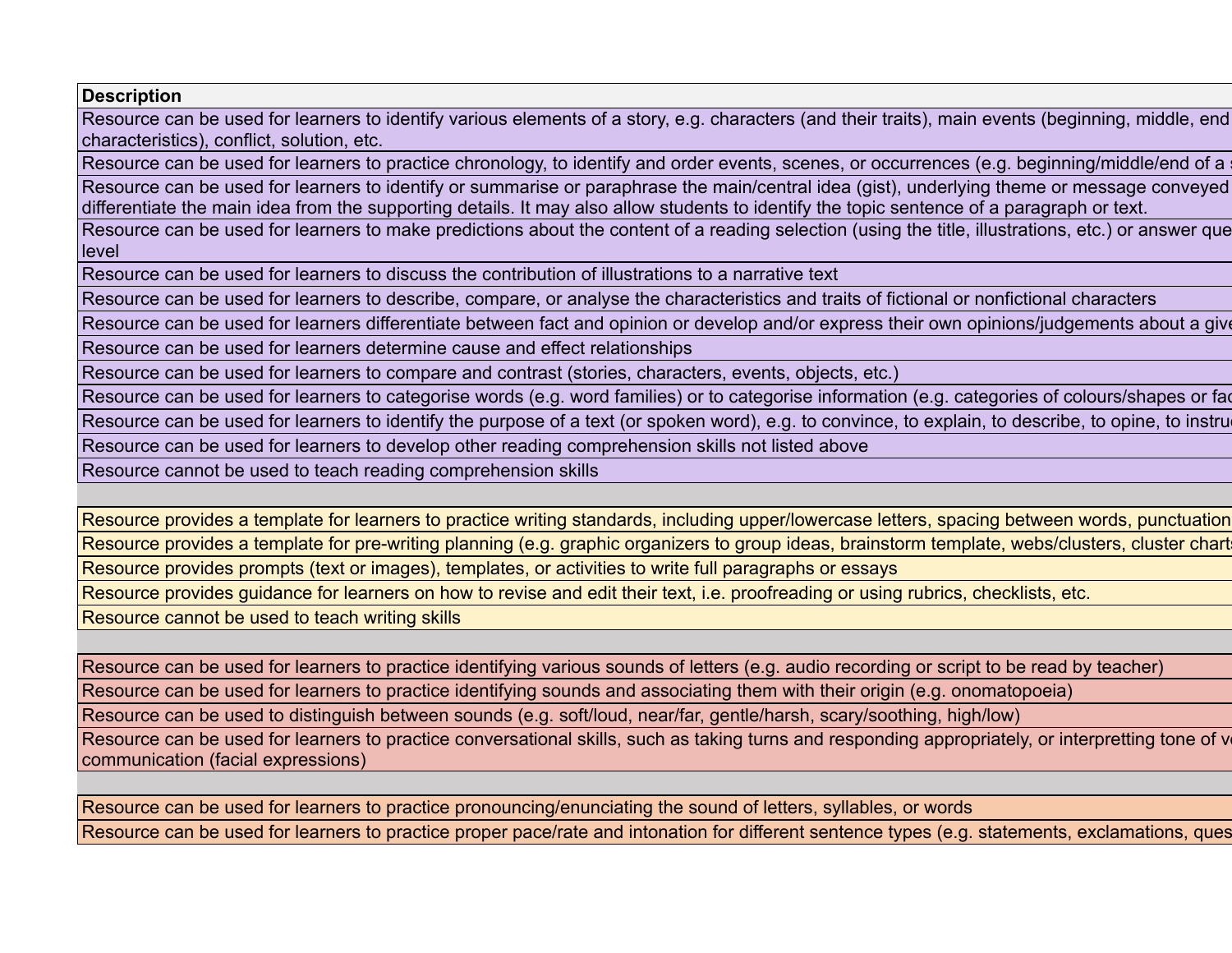Resource can be used for learners to develop confidence in orally expressing ideas, opinions, feelings, and appropriate facial expressions (e.g. Resource can be used for learners to plan/prepare for or recite an oral presentation (with or without visual support); or to respond to/evaluate an

Resource can be used for reading/writing/telling a nonfiction story or factual account, e.g. historical narrative, biography/autobiography, anecdot experience, or factual report of an incident, etc.

Resource can be used for reading/writing/telling a fictional story, e.g. fantasy, fairy tales, folk tales, fables, imaginary text (myths, legends, mystories), play-

Resource can be used to for reading/writing/practicing greetings, communication standards (accepted principles) and informal or formal conversed

Resource can be used for reading/writing/presenting a descriptive text; or an activity that requires students describe a person, place, object, or

Resource can be used for reading/writing/presenting informational texts, e.g. entries in encyclopedias or dictionaries, newspaper or magazine a "report of a simple experiment" etc.

Resource can be used for reading/writing/presenting instructional texts, e.g. how to articles, or text that gives directions, instructions or steps or written directions for an address, etc.)

Resource can be used for reading/writing/expressing questions

Resource can be used for reading/writing/presenting a persuasive text and/or formulating and expressing an opinion/judgement about a given to

Resource can be used for reading/writing/presenting a literary selection with rhythm, including poems, song, jingles, limericks, or alliterations (e. Resource can be used for reading/writing/identifying or presenting list (e.g. shopping lists, list of students in the classroom, etc.)

Resource can be used for reading/writing/analysing a form (e.g. applications to join the local library, information about oneself – name/address/

Resource can be used for reading/writing/analysing letter or card (e.g. friendly or formal letter, invitations, thank you notes, and letters of apolog telephone messages)

Resource can be used for reading/writing/analysing a diary or journal entry

Resource can be used for reading or writing a text not described above

Resource does not contain any text (or pictures depicting one of the above texts, e.g. series of illustrations, etc.), nor does it contain a related a

Food, colour, shapes, numbers, days of the week, months, learner's name, etc.

Hobbies, pets, family, holidays, special events, friends, routines, school and classroom tasks, rules, etc.

Topics related to the natural sciences (ecosystems and wild animals, insects, bugs, fauna and flora, etc.)

Topics related to the human sciences (culture, continents, land formations, historical periods) or geographical areas (towns, cities, parishes, isla

Topics related to mathematics (numbers, recipes with quantity of ingredients, etc.)

Topics related to anything else not described above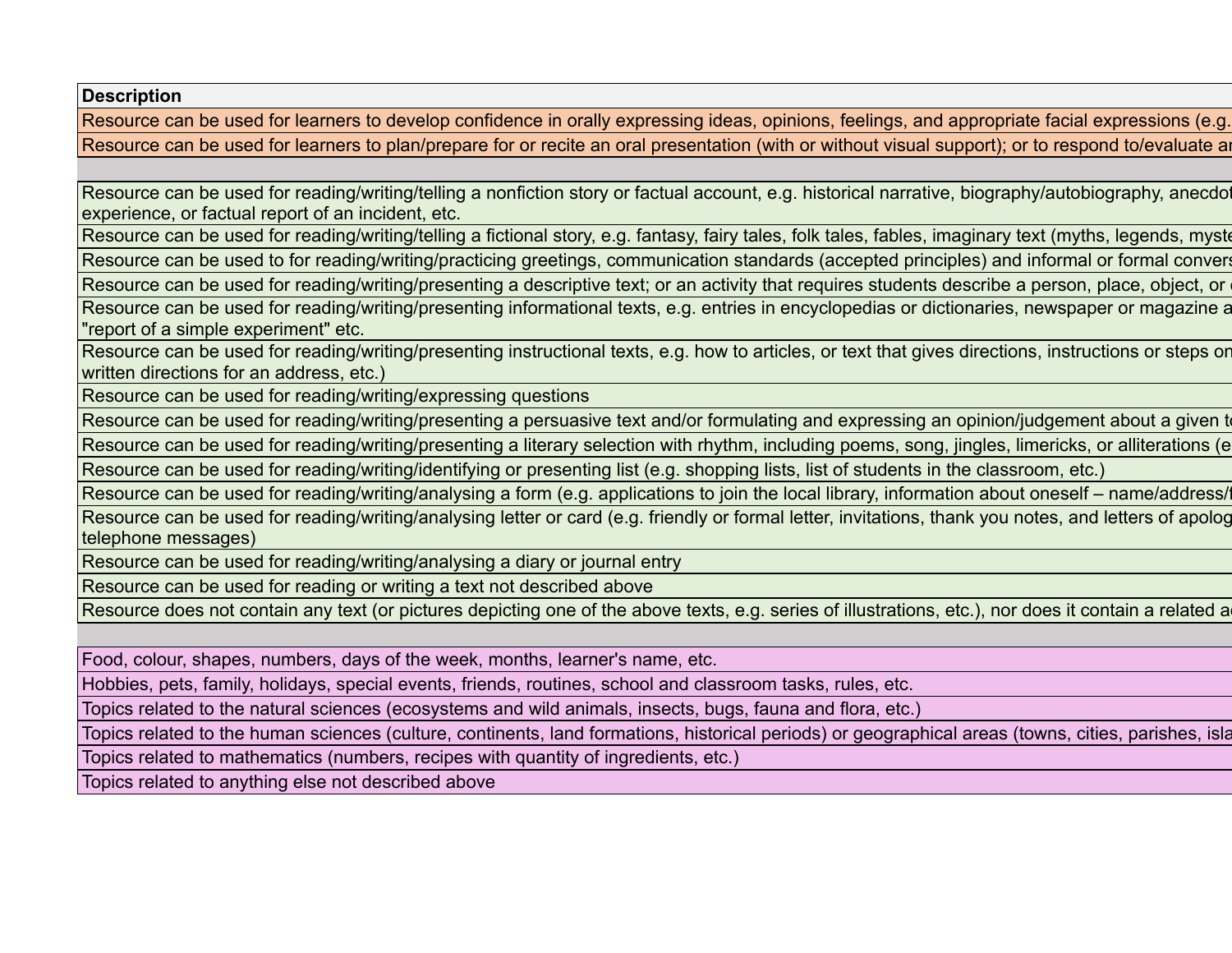| <b>OECS - Primary School Language Arts (K-2)</b> |                               |                                           |  |
|--------------------------------------------------|-------------------------------|-------------------------------------------|--|
| <b>Grade</b>                                     | <b>Domain</b>                 | <b>Strand</b>                             |  |
|                                                  |                               |                                           |  |
|                                                  |                               |                                           |  |
|                                                  |                               | Listen and speak for                      |  |
|                                                  | Listening and                 | personal response and                     |  |
| Κ                                                | speaking                      | enjoyment                                 |  |
|                                                  |                               | Listen to discriminate                    |  |
|                                                  | Listening and $ $             | between various sounds                    |  |
| Κ                                                | speaking                      | in the environment                        |  |
|                                                  |                               |                                           |  |
|                                                  |                               | Listen to distinguish                     |  |
|                                                  |                               | between the sounds of                     |  |
|                                                  |                               | the letters of the English                |  |
|                                                  |                               | alphabet and speak to                     |  |
| Κ                                                | Listening and                 | use the sounds of English<br>productively |  |
|                                                  | speaking                      |                                           |  |
|                                                  |                               |                                           |  |
|                                                  |                               |                                           |  |
|                                                  |                               |                                           |  |
|                                                  | Listening and   Interpersonal |                                           |  |
| Κ                                                | speaking                      | communication                             |  |
|                                                  |                               |                                           |  |
|                                                  |                               |                                           |  |
|                                                  |                               |                                           |  |
|                                                  |                               |                                           |  |
|                                                  |                               |                                           |  |
|                                                  |                               |                                           |  |
|                                                  |                               | Listening and Listen to get and speak to  |  |
| K                                                | speaking                      | give information                          |  |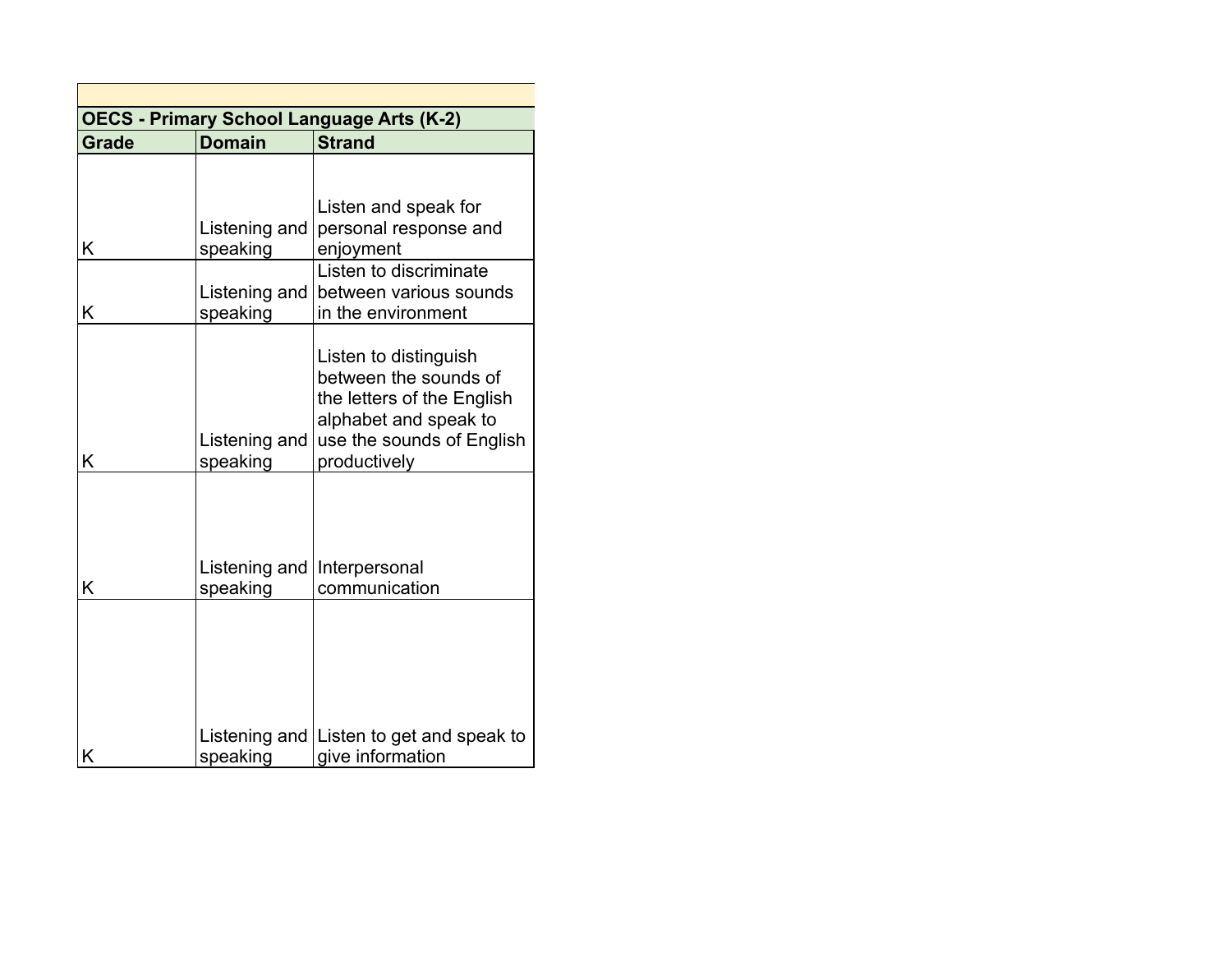| Κ | Listening and<br>speaking | Vocabulary development                                                    |
|---|---------------------------|---------------------------------------------------------------------------|
|   |                           |                                                                           |
| K | Listening and<br>speaking | Developing proficiency<br>with book language                              |
| Κ | Listening and<br>speaking | Speaking with good<br>enunciation,<br>pronunciation, clarity              |
| K | Listening and<br>speaking | Attitudes for developing<br>effective listening and<br>speaking abilities |
| K | Reading                   | Knowledge about books                                                     |
| Κ | Reading                   | Concepts about print                                                      |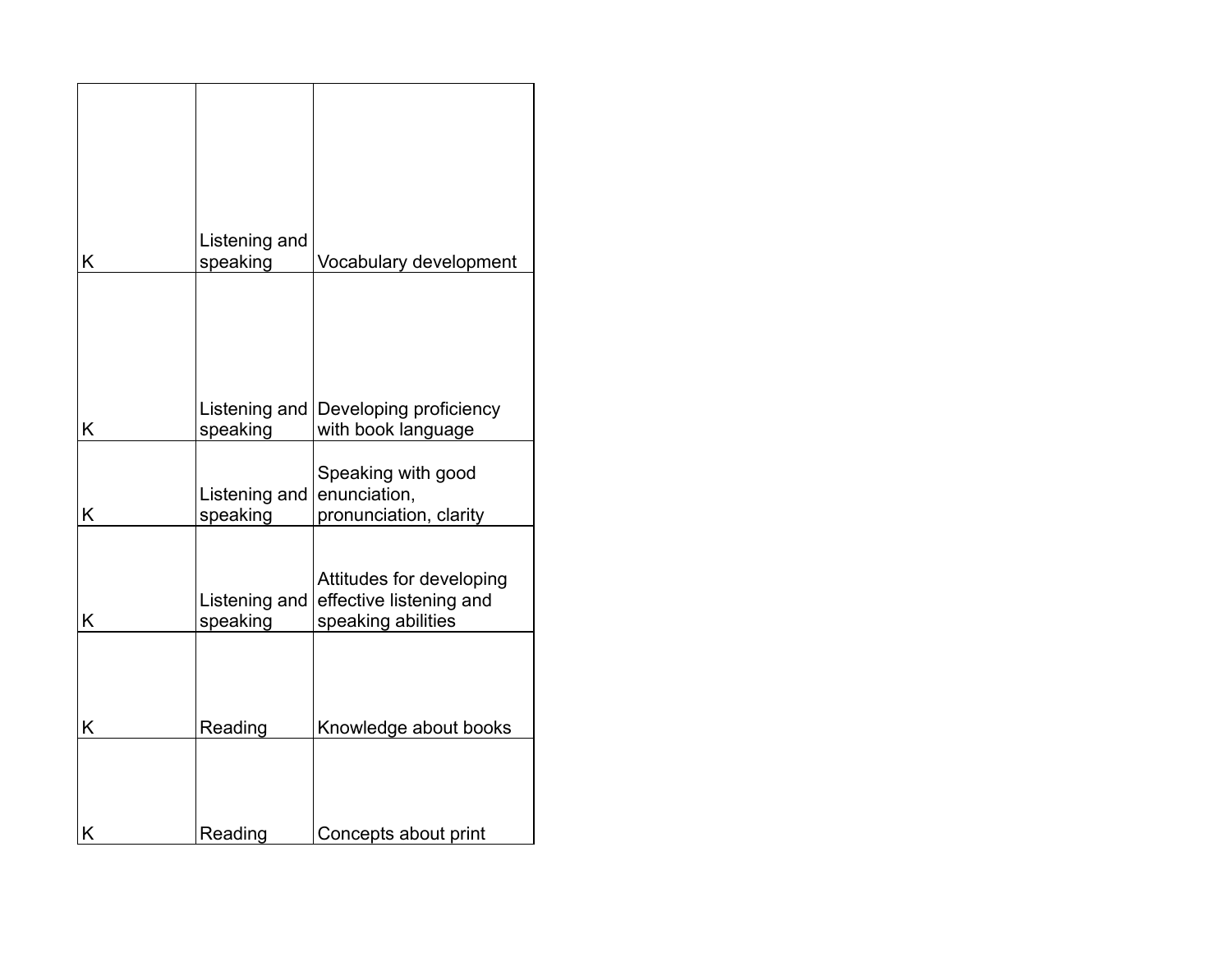| K | Reading | Decoding and Word<br>Recognition   |
|---|---------|------------------------------------|
|   |         |                                    |
| Κ | Reading | Vocabulary development             |
|   |         |                                    |
| Κ | Reading | Comprehension                      |
|   |         |                                    |
|   |         |                                    |
|   |         |                                    |
|   |         |                                    |
|   |         |                                    |
|   |         |                                    |
| Κ | Reading | Responding to literature           |
| Κ | Reading | <b>Text Features</b>               |
| K | Reading | Features of narrative text         |
|   |         |                                    |
| Κ | Reading | Reading and Writing<br>connections |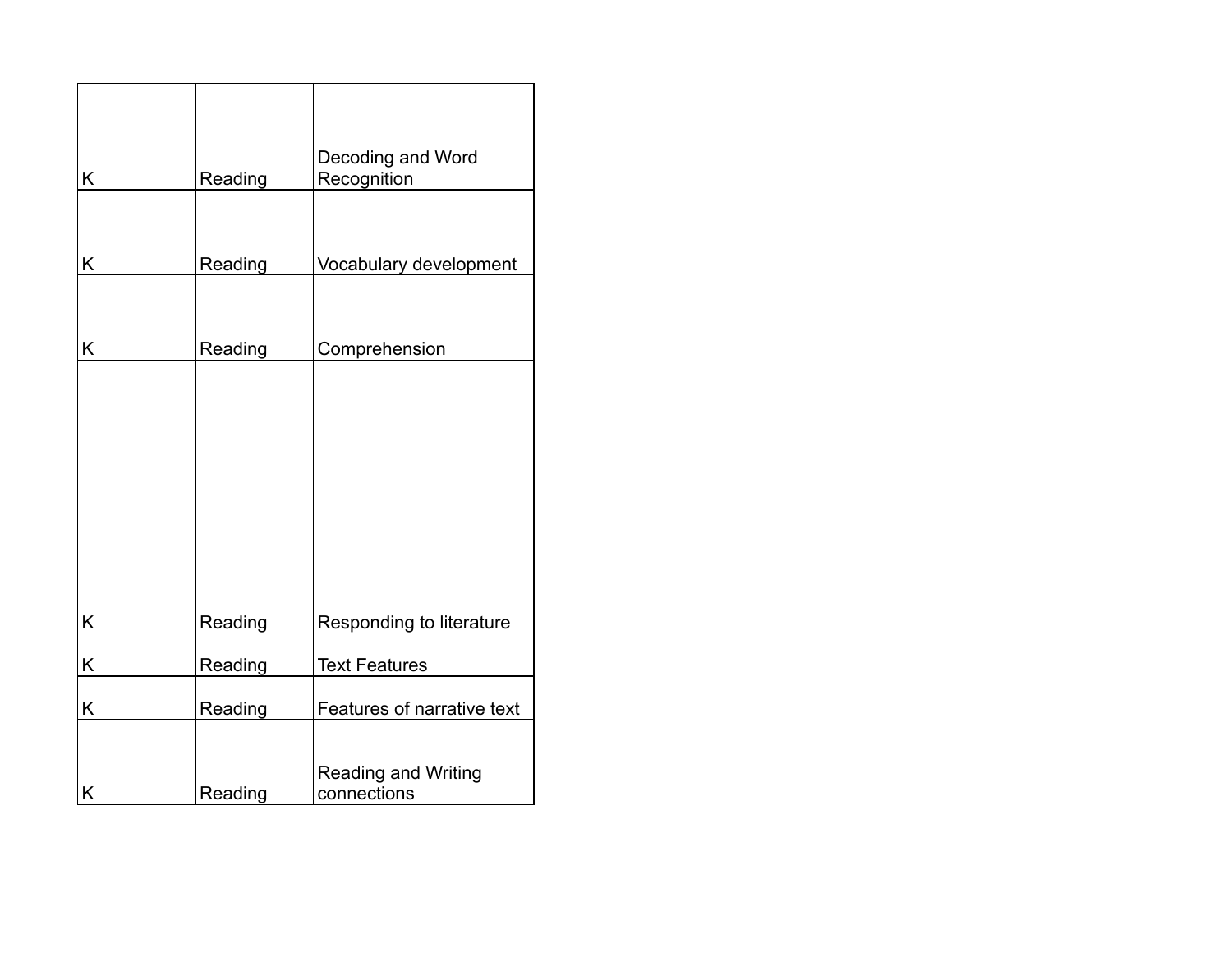| K  | Reading | <b>Attitude and Interest</b>           |
|----|---------|----------------------------------------|
|    |         |                                        |
| K  | Writing | Developing familiarity with<br>symbols |
|    |         | Conventions of written                 |
| K  | Writing | (and oral) English                     |
| Ιĸ | Writing | Sentence structure                     |
| ΙK | Writing | Spelling                               |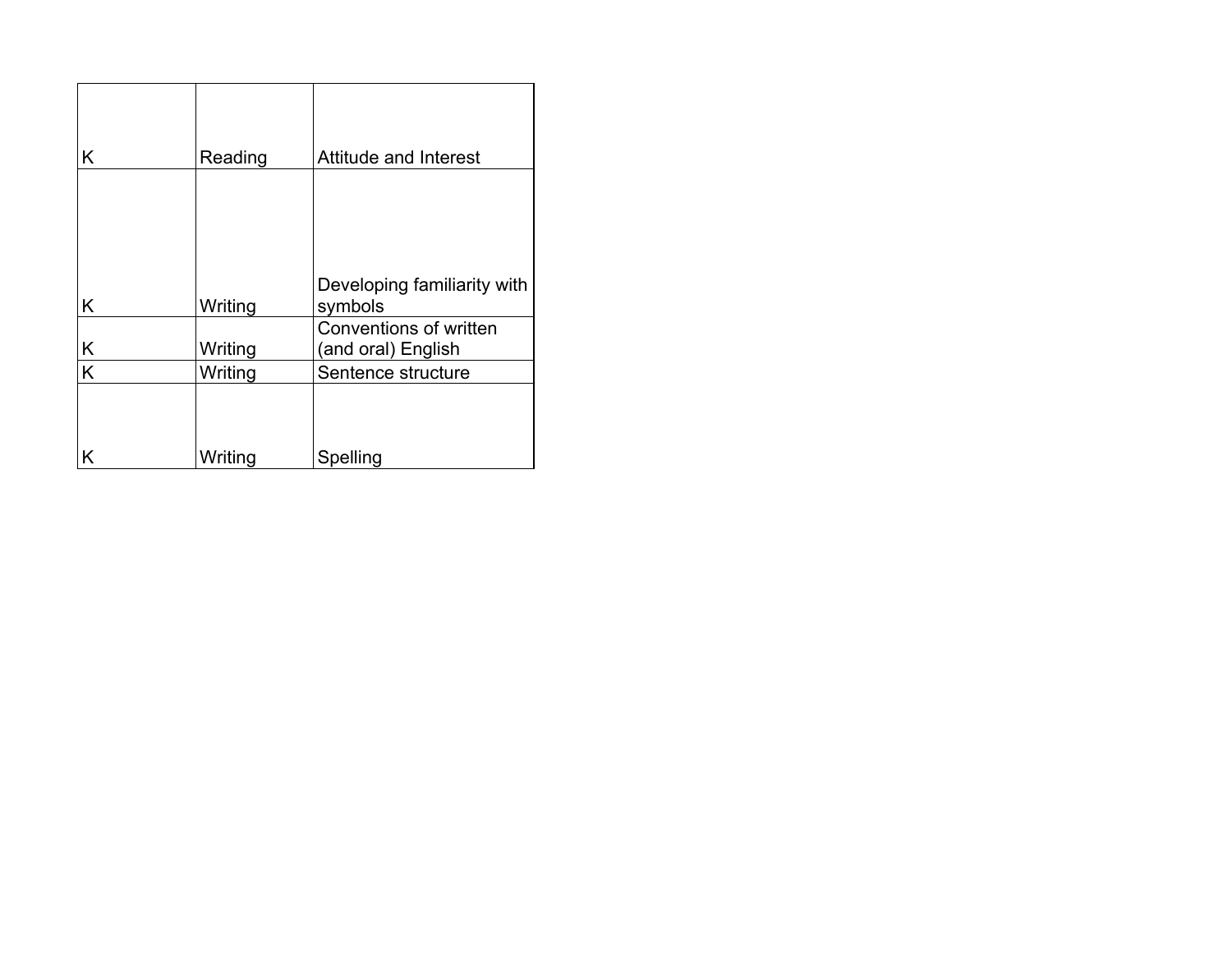| <b>Target Curriculum</b>                                                                                                        |
|---------------------------------------------------------------------------------------------------------------------------------|
|                                                                                                                                 |
| <b>Learning Outcomes</b>                                                                                                        |
| - listen and respond in various ways to what they have heard                                                                    |
| - recite rhymes, and short poems and sing songs                                                                                 |
| - talk about the stories, rhymes and poems that they have heard                                                                 |
| - retell favourite and familiar stories                                                                                         |
| - talk about subjects that are of interest to them, e.g. favourite pastimes, pets etc.                                          |
|                                                                                                                                 |
| - identify various sounds and associate them with their origin                                                                  |
| - distinguish between sounds that are: soft / loud; near / far; gentle / harsh; scary / soothing; high / low                    |
| - identify and name the letters of the alphabet                                                                                 |
| - identify the sounds that are associated with letters of the alphabet                                                          |
| - identify beginning and ending sounds in one syllable words                                                                    |
| - count the number of sounds in a syllable<br>- count the number of syllables in words (presented orally)                       |
| - use clear and intelligible English sentences                                                                                  |
| - identify rhyming words and make up rhymes and rhyming patterns                                                                |
| - listen attentively during conversations, take turns and respond appropriately                                                 |
| - identify obvious variation in tone of voice (e.g., anger) in stories they listen to, in recordings and in actual conversation |
| - interpret the facial expressions and gestures displayed by a speaker                                                          |
| - modify their tone depending on the person to whom they are speaking, and the situation                                        |
| - listen to a simple message and relay that message to someone else                                                             |
| - speak clearly, using complete sentences                                                                                       |
| - give information in response to questions asked                                                                               |
| - talk about an event or subject of interest                                                                                    |
| - recount a familiar event or happening to the class                                                                            |
| - give simple directions                                                                                                        |
| - give simple oral instructions on how to make or do something                                                                  |
| - follow simple two step oral instructions and directions                                                                       |
| - describe objects and places with which they are familiar                                                                      |
| - ask questions to elicit information                                                                                           |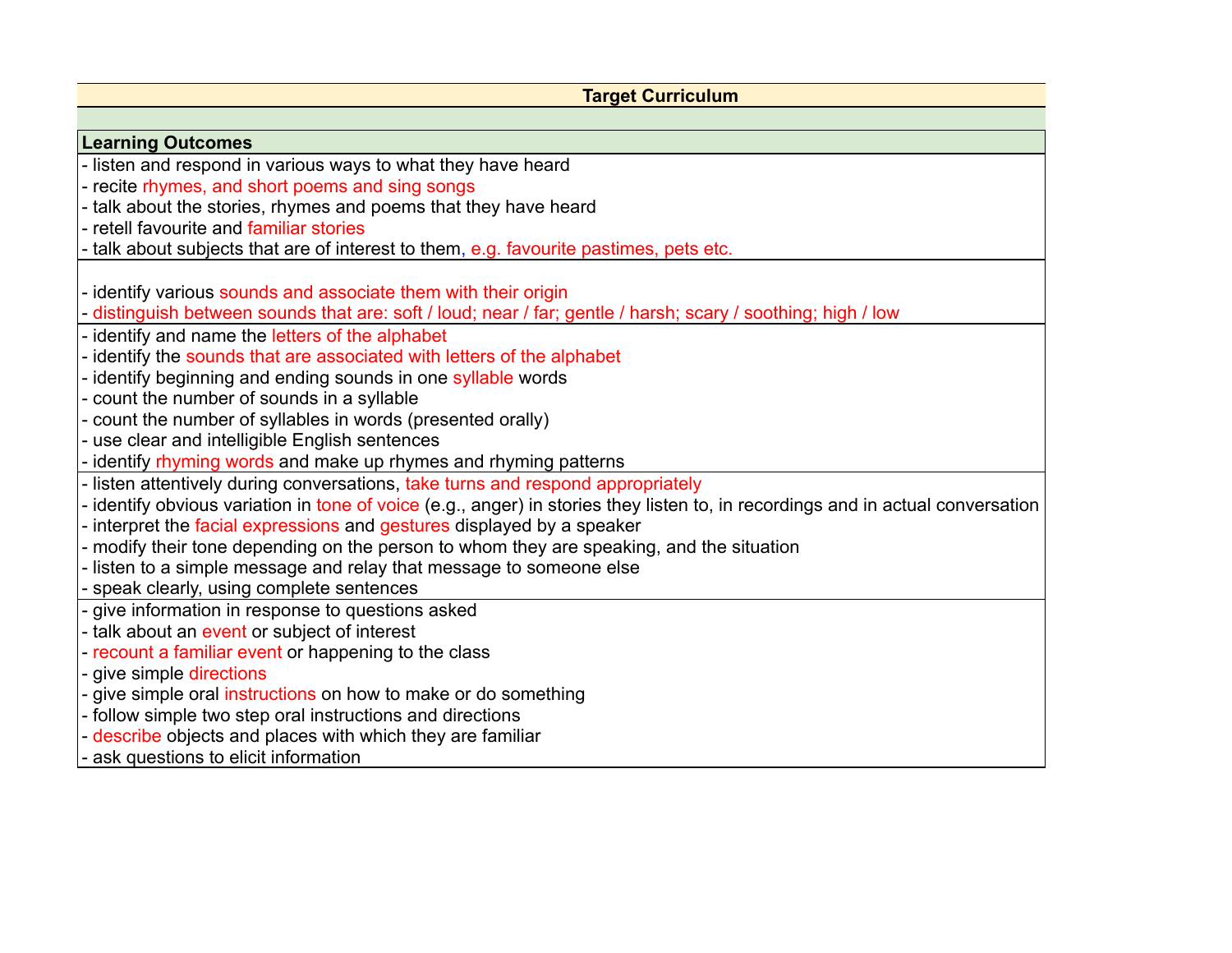use appropriate words to express their ideas and feeling, to convey information, to talk about news and stories they have read, listened to or viewed - use appropriate words to refer to categories of colour, size, shape, location, quantity - use sensory words to describe objects, pets etc. - use action words to describe movement - use the words learned in other subjects to talk about concepts related to these subjects - use words they have learned from stories in retelling the stories - ask for clarification of words that they do not understand in conversations or stories that they have listened to or viewed - listen to a short extract to determine the gist of it - listen to distinguish between fantasy and reality in stories - retell stories they have heard, using the words they have learned from these stories and other sources - listen to information (from other subjects at grade level) to discuss the concepts explained / described - give simple instructions and directions - make a simple oral presentation to the class in which they describe an object or the project they have worked on - show that they understand the content (ideas, sequence of events, relationships between events, information) in selections that they listen to by asking and answering questions about the materials use appropriate intonation patterns for different sentence types - pronounce words clearly - use complete sentences in Standard English - speak with confidence - listen attentively in conversations and read aloud sessions and answer questions when required to do so - show willingness to take part in activities involving oral work - work with classmates in small and whole class groups to share information and work collaboratively on projects participate in sessions organized to practise Standard English - show willingness to express their ideas, views and opinions on a range of subjects relevant to their age level - hold a book the right way up - identify the parts of a book e.g. cover, spine, page - use appropriate words to refer to the parts of a book e.g. spine, cover, page - identify the title and author's name on the cover and title page identify the beginning and end of a book - follow the directionality of print from left to right and top to bottom - name the letters of the alphabet distinguish between uppercase and lowercase letters of the alphabet - distinguish between discrete words in sentences use appropriate words to refer to the organisation of text in books, e.g. letter, word, sentence, paragraph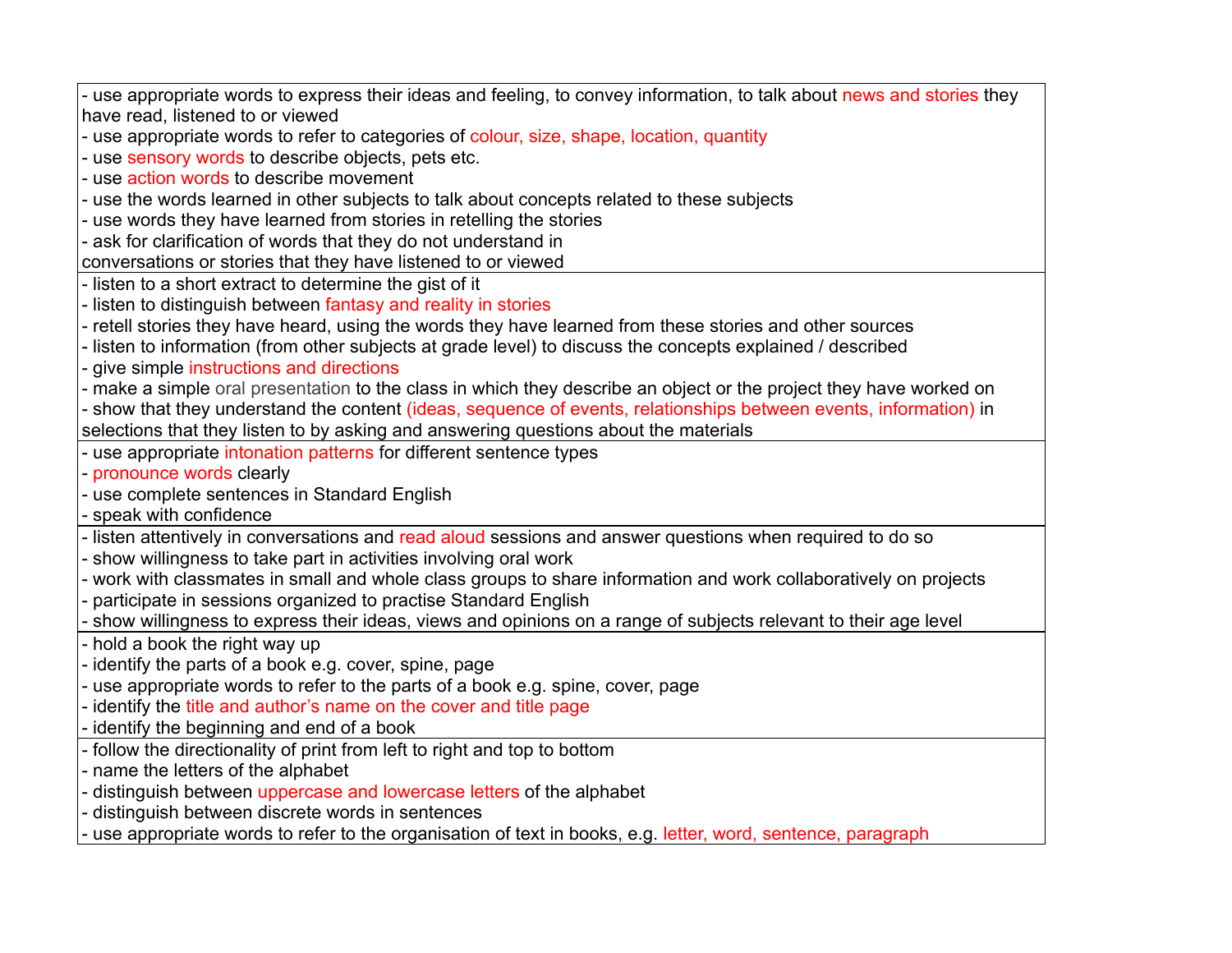| - match the sounds of consonants to the corresponding letters                                                                                                                                                                                                         |
|-----------------------------------------------------------------------------------------------------------------------------------------------------------------------------------------------------------------------------------------------------------------------|
| - match short vowel sounds to the appropriate letters                                                                                                                                                                                                                 |
| - identify consonant sounds at the beginning and end of words                                                                                                                                                                                                         |
| - read simple high frequency sight words                                                                                                                                                                                                                              |
| track the changing sounds of the letters in one-syllable words                                                                                                                                                                                                        |
| - identify their names in print                                                                                                                                                                                                                                       |
| - recognise words that are related to topical categories: foods, colours, and shapes                                                                                                                                                                                  |
| - sort words into categories                                                                                                                                                                                                                                          |
| - recognise common environmental print, e.g. road signs, symbols, labels                                                                                                                                                                                              |
| - identify the main points in a short informative extract (suited to age level)                                                                                                                                                                                       |
| - ask questions about the texts they have read, heard or viewed - answer questions about the texts they have read,                                                                                                                                                    |
| heard, or viewed                                                                                                                                                                                                                                                      |
| - use their background knowledge to help them understand new information in their reading                                                                                                                                                                             |
| - use illustrations to predict the outcome of a story                                                                                                                                                                                                                 |
| - use context clues to predict content                                                                                                                                                                                                                                |
| - use titles and illustrations to predict the subject matter, main event(s) and endings of stories                                                                                                                                                                    |
| - identify the characters in a story                                                                                                                                                                                                                                  |
| - identify the main events in a story                                                                                                                                                                                                                                 |
| - use their knowledge of story grammar to understand new, unfamiliar stories and to talk about stories they have read                                                                                                                                                 |
| use traditional terms in story telling e.g. Once upon a time, a long time ago, happily ever after                                                                                                                                                                     |
| - retell familiar stories                                                                                                                                                                                                                                             |
| - generate and answer questions about stories                                                                                                                                                                                                                         |
| - compare new with familiar stories                                                                                                                                                                                                                                   |
| - make up an alternative ending for a story                                                                                                                                                                                                                           |
| - use a series of pictures to make up a story                                                                                                                                                                                                                         |
| - represent (aspects of) familiar stories in art and role-plays                                                                                                                                                                                                       |
| distinguish between reality and fantasy stories                                                                                                                                                                                                                       |
| distinguish between different types of text: stories, poems, signs, labels, newspapers, magazines                                                                                                                                                                     |
| - identify the title, author's name and the name of the illustrator on the cover and title page of a story book                                                                                                                                                       |
| - identify the table of contents of a book                                                                                                                                                                                                                            |
| - express their response to literature through: (a) drawing pictures that depict the story events, (b) writing (in their own                                                                                                                                          |
| way) about the story, (c) talking about the story with the teacher and classmates, (d) retelling the story or part of it, (e)<br>. Mis a choose the estable of choose the company is it. (A) shown a further has followed as the choice of constants and continued as |

telling about the story of about the events in it, (f) drama / role-play, (g) pretending to be a character in the story - tell the story or message depicted in their drawings, pictures and writing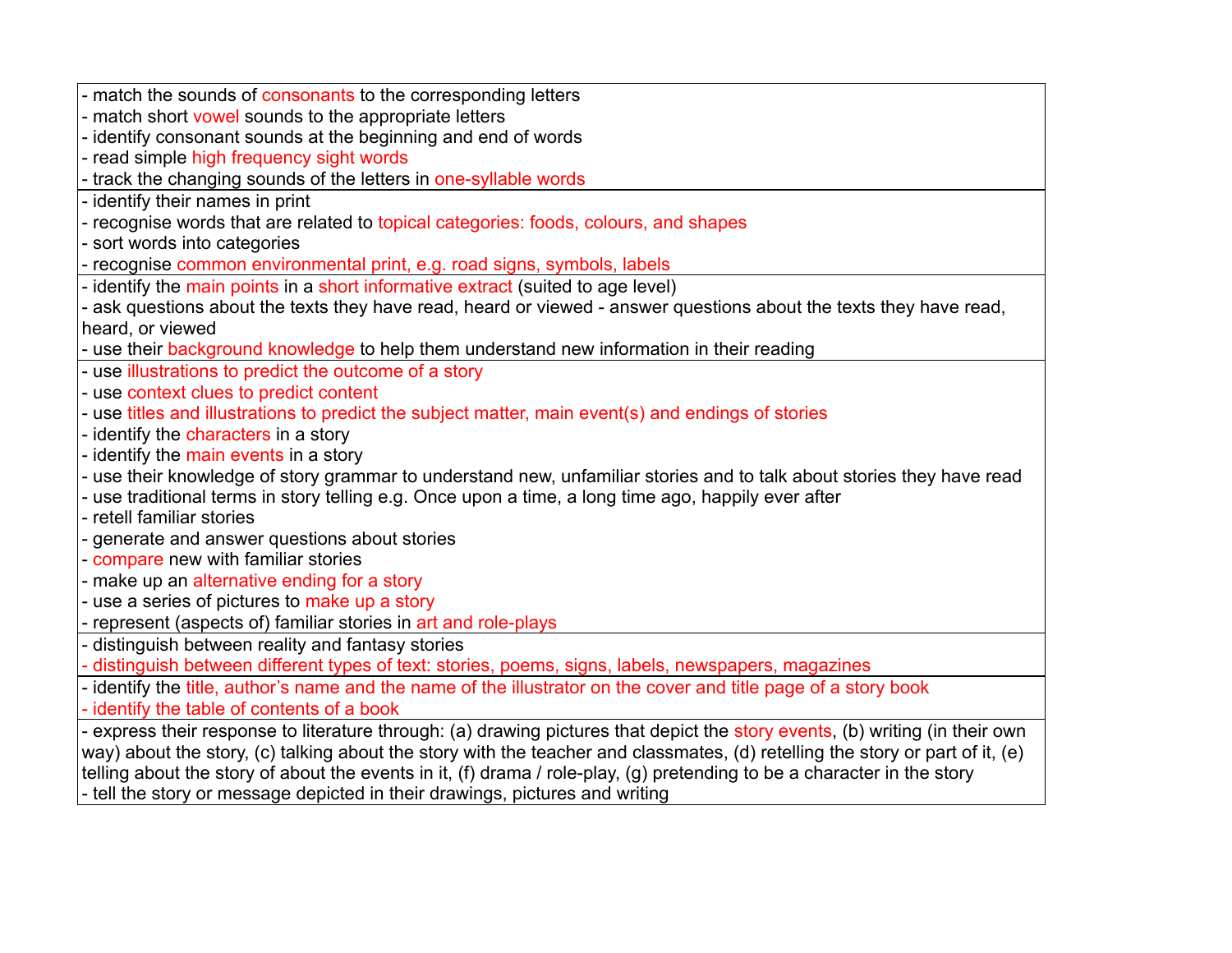point to text while reading and read along' (join in orally) when teacher reads familiar stories

participate actively during reading sessions and related activities

- talk about books that have been read to them / that they read

- share ideas, ask and answer questions about books that they read / that have been read to them

- write Consonant – Vowel – Consonant (CVC) words

- write short sentences

- shape some uppercase and lowercase letters of the alphabet

- write from left to right and top to bottom

- use letters that they know to represent written text

- scribble, draw a picture or print letters to convey a message

order a series of pictures to tell a story in an appropriate sequence

use a logical / appropriate sequence in recounting what they have represented in drawing or writing

use complete and clear sentences in English

use their knowledge of letters and letter-sound correspondences to write one-syllable words

- spell high frequency one-syllable words, and use these words in their writing

- represent words they may not be familiar with, using inventive

spelling and the letters that they know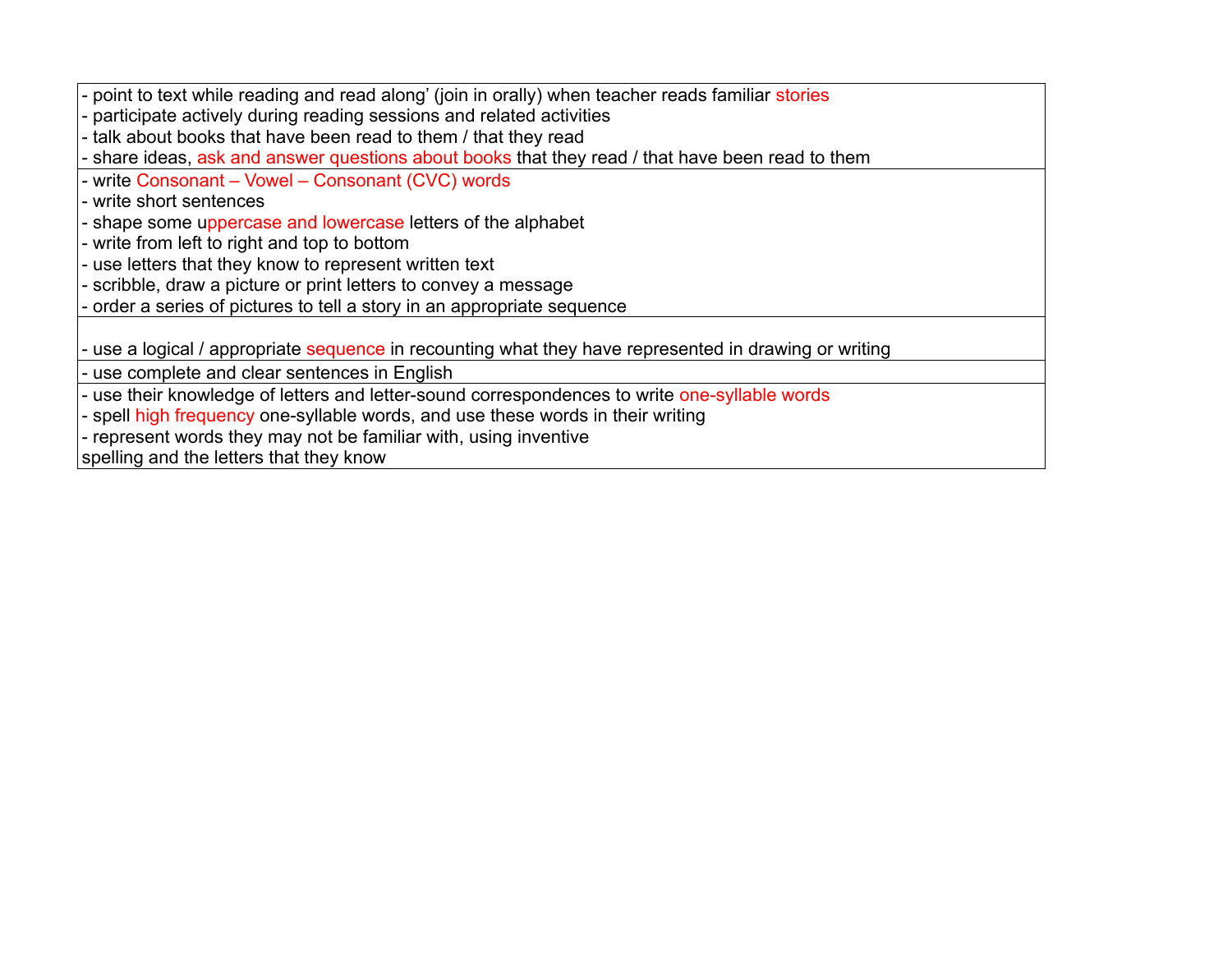| <b>Relevant Codes from Scheme</b>              |
|------------------------------------------------|
|                                                |
|                                                |
|                                                |
|                                                |
| Especially: 1a, 5h, 5i, 6k, 13i, 13a, 14b, 14a |
|                                                |
|                                                |
| Especially: 1a, 5h, 11b                        |
|                                                |
|                                                |
|                                                |
|                                                |
|                                                |
| Especially: 1a, 5a, 5h, 5i, 6a, 6b, 6c, 6d, 6e |
|                                                |
|                                                |
|                                                |
|                                                |
| Especially: 1a, 5h, 5i, 11d                    |
|                                                |
|                                                |
|                                                |
|                                                |
|                                                |
|                                                |
| Especially: 1a, 5h, 5i, 13a, 13d, 13f          |
|                                                |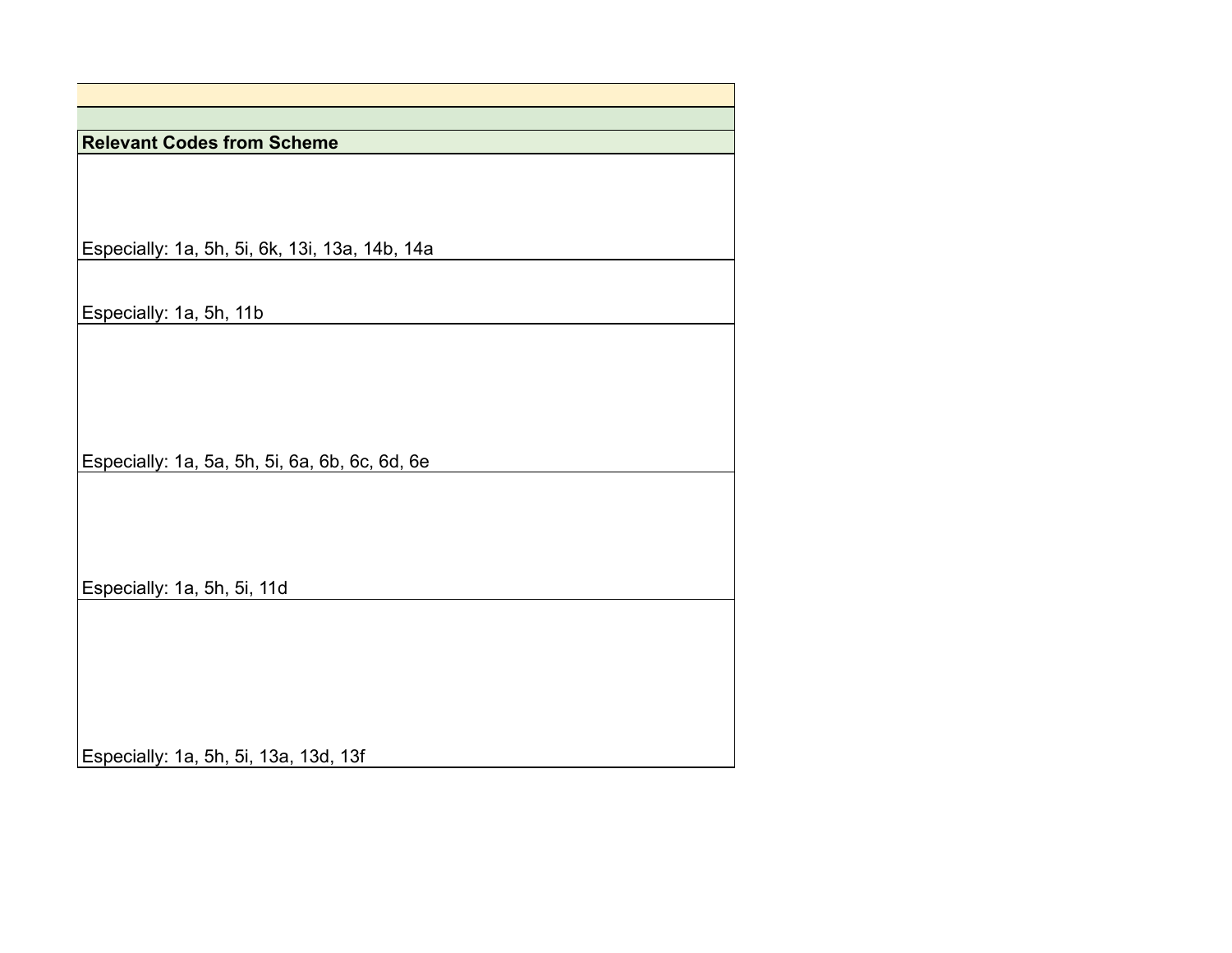| Especially: 1a, 5d, 5e, 5h, 5i, 13a, 13b, 13e, 8i, 8o, 14a, 14b                      |
|--------------------------------------------------------------------------------------|
|                                                                                      |
|                                                                                      |
|                                                                                      |
|                                                                                      |
|                                                                                      |
|                                                                                      |
|                                                                                      |
|                                                                                      |
| Especially: 1a, 5h, 5i, 13a, 13b, 13f, 9c                                            |
|                                                                                      |
|                                                                                      |
|                                                                                      |
| Especially: 1a, 5i, 12a, 12b, 12c                                                    |
|                                                                                      |
|                                                                                      |
|                                                                                      |
|                                                                                      |
|                                                                                      |
| Especially: 1a, 2a, 5h, 5i, 13a, 13b, 9a, 9b, 9c, 9d, 9e, 9f, 9g, 9h, 9i, 9j, 9k, 9l |
|                                                                                      |
|                                                                                      |
|                                                                                      |
|                                                                                      |
| Especially: 1a, 7i, 7j, 7k                                                           |
|                                                                                      |
|                                                                                      |
|                                                                                      |
|                                                                                      |
|                                                                                      |
| Especially: 1a, 5a, 7a, 6d                                                           |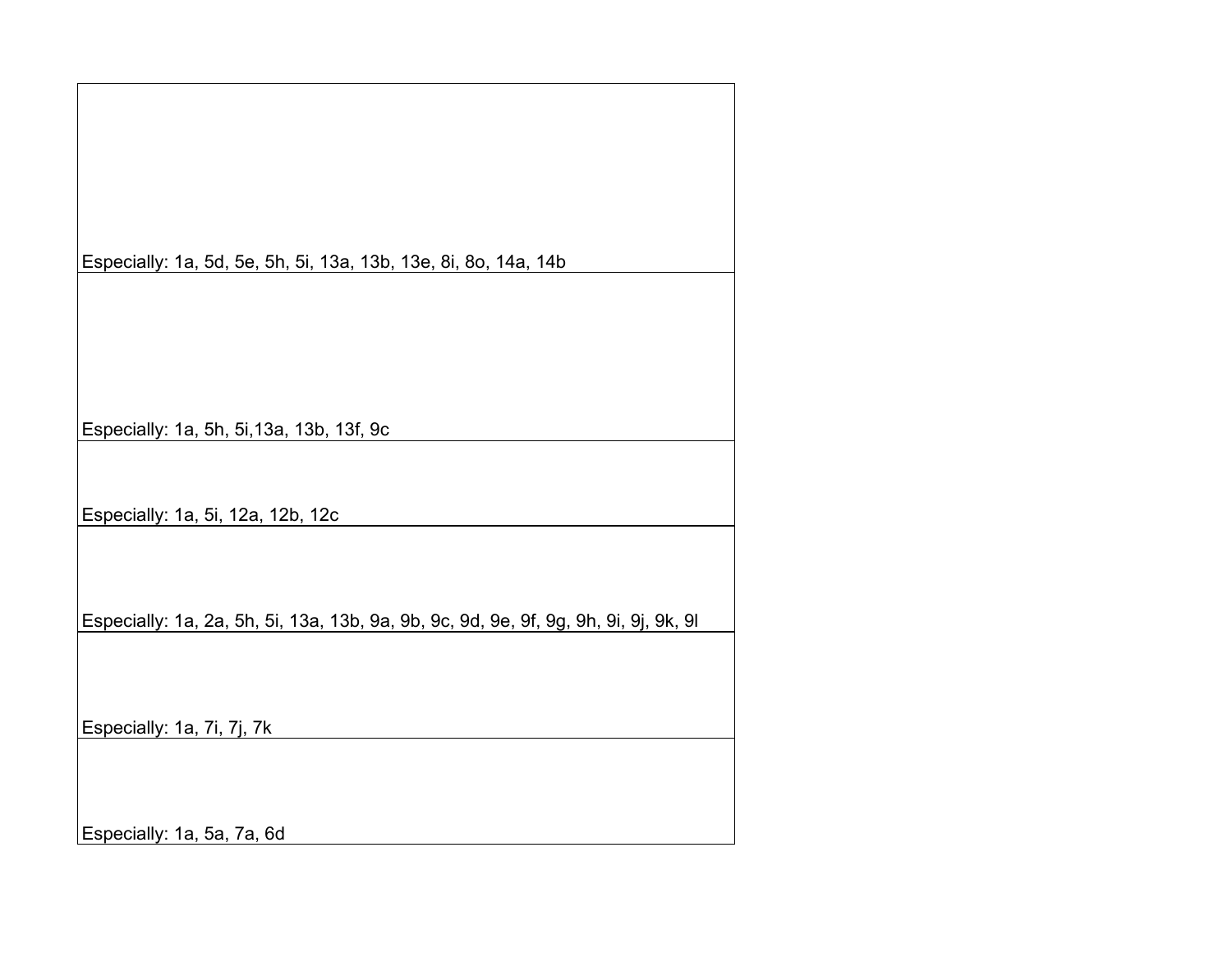| Especially: 1a, 5a, 6a, 6b, 6c, 11a                       |
|-----------------------------------------------------------|
|                                                           |
| Especially: 1a, 5a, 5d, 5e, 14a, 7g                       |
|                                                           |
| Especially: 1a, 5c, 9a, 9d                                |
|                                                           |
|                                                           |
|                                                           |
|                                                           |
|                                                           |
|                                                           |
| Especially: 1a, 7f, 5c, 5e, 9b, 9c, 9e, 9g, 13a, 13b, 13c |
| Especially: 1a, 13a, 13b, 13e, 7g                         |
| Especially: 1a, 7i, 7j, 7k, 7l                            |
|                                                           |
| Especially: 1a, 5c, 5g, 13a, 13b, 9b, 9d, 9g              |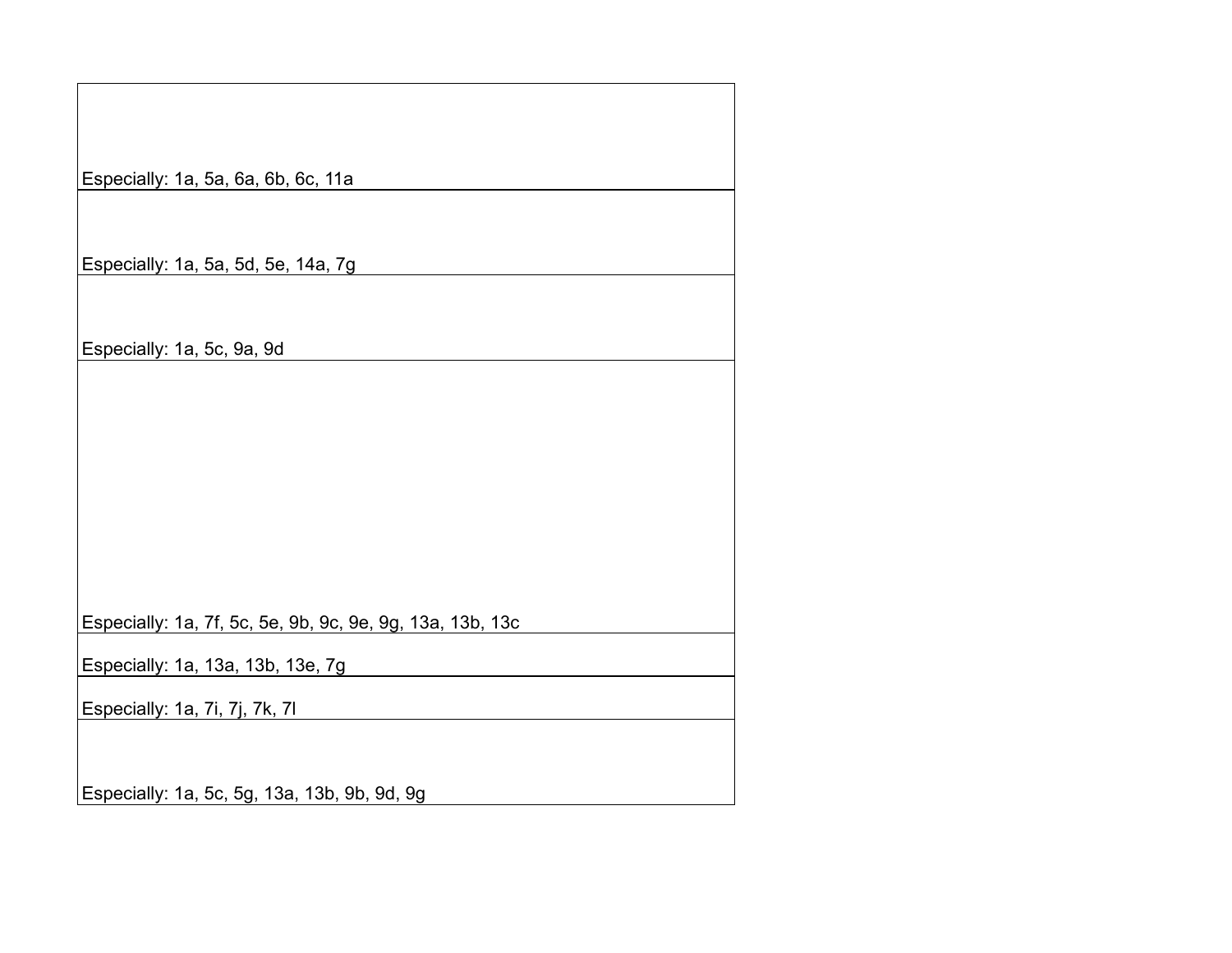Especially: 1a, 5c, 5i, 13a, 13b, 9a, 9b, 9c, 9d, 9e, 9f, 9g Especially: 1a, 5g, 6a, 6b, 6c, 6d, 6h, 7a, 7b, 7c, 10a Especially: 1a, 5c, 5g, 9c, 8f Especially: 1a, 5g, 7c, 8u, 10a Especially: 1a, 5a, 5g, 6h, 8d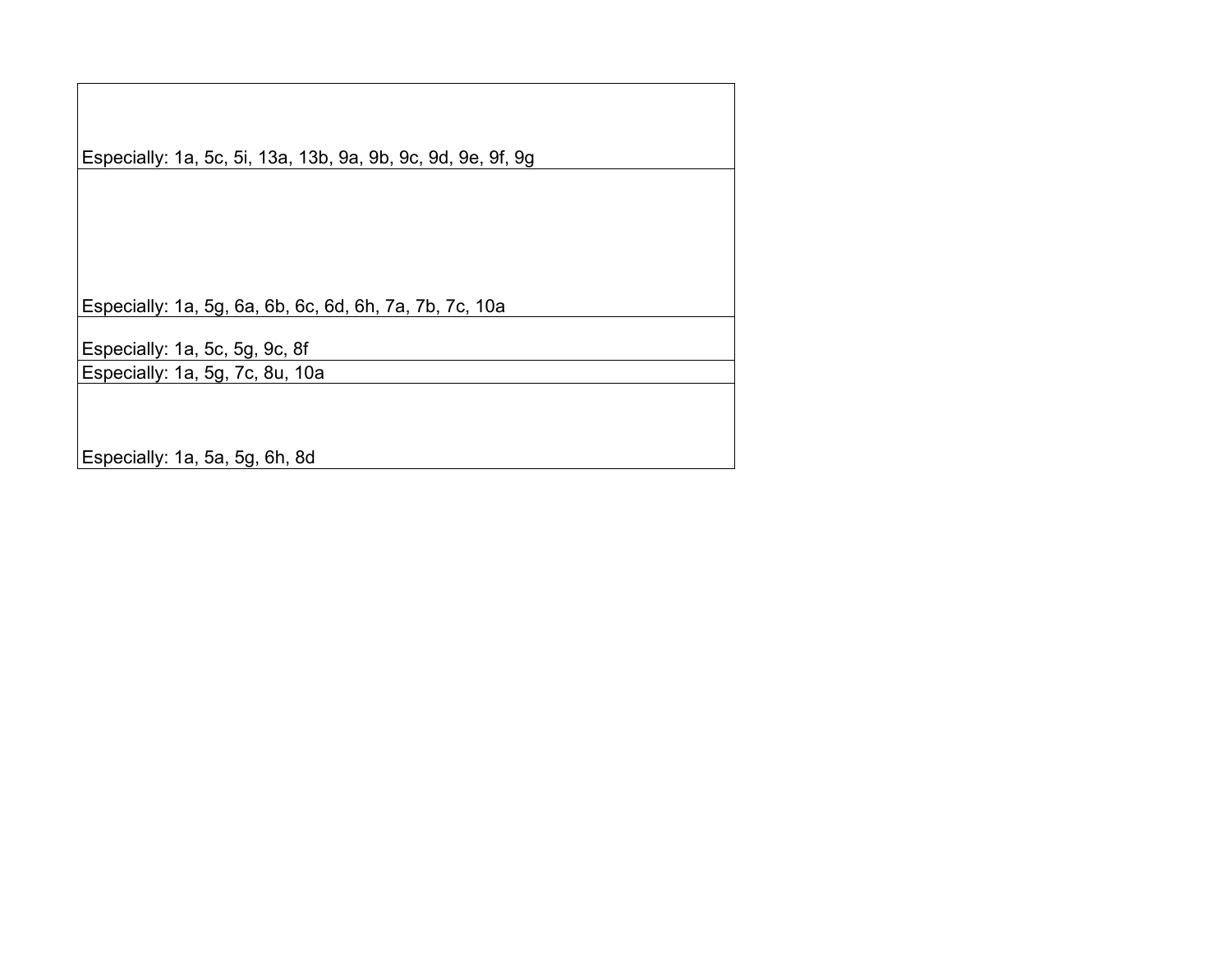| <b>Target Curriculum</b>                         |                           |                                                                                                                                        |
|--------------------------------------------------|---------------------------|----------------------------------------------------------------------------------------------------------------------------------------|
| <b>OECS - Primary School Language Arts (K-2)</b> |                           |                                                                                                                                        |
| Grade                                            | Domain                    | <b>Strand</b>                                                                                                                          |
| Grade 1                                          | Listening and<br>Speaking | Interpersonal<br>Communication: listening and<br>speaking to interact socially                                                         |
| Grade 1                                          | Listening and<br>Speaking | Interpersonal<br>Communication:<br>communicating to give and to<br>get information                                                     |
| Grade 1                                          | Listening and<br>Speaking | Listen and speak to develop<br>oral proficiency in English:<br>listening for enjoyment and<br>speaking to express personal<br>response |
| Grade 1                                          | Listening and<br>Speaking | Listen and speak to develop<br>oral proficiency in English:<br>listen and speak to develop<br>comprehension                            |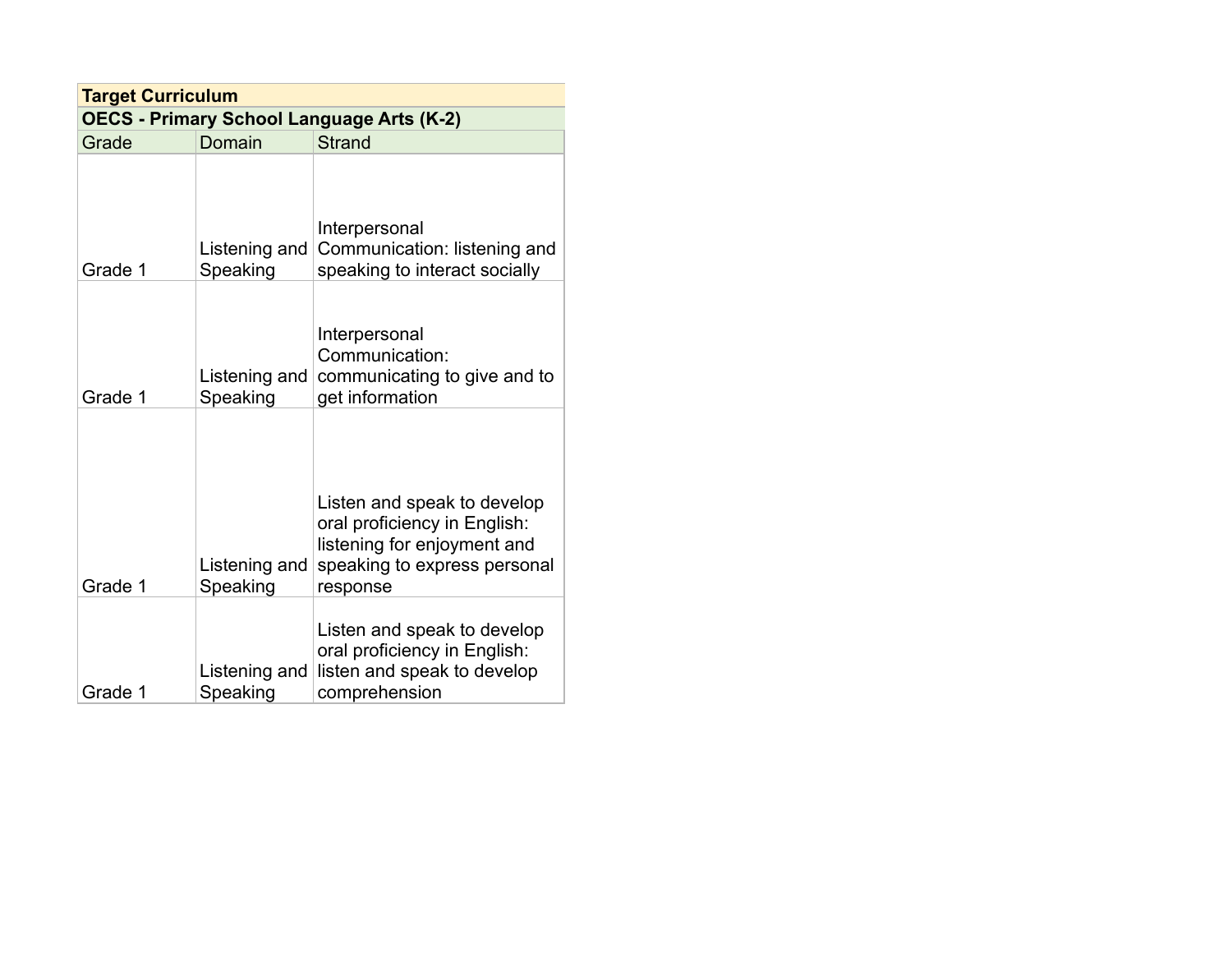| Grade 1 | Speaking                  | Listening and Vocabulary and concept<br>development         |
|---------|---------------------------|-------------------------------------------------------------|
| Grade 1 | Listening and<br>Speaking | <b>Voice skills</b>                                         |
| Grade 1 | Speaking                  | Listening and Attitudes for effective oral<br>communication |
| Grade 1 | Reading                   | Concepts about print                                        |
| Grade 1 | Reading                   | Decoding and word<br>recognition                            |
| Grade 1 | Reading                   | Vocabulary development                                      |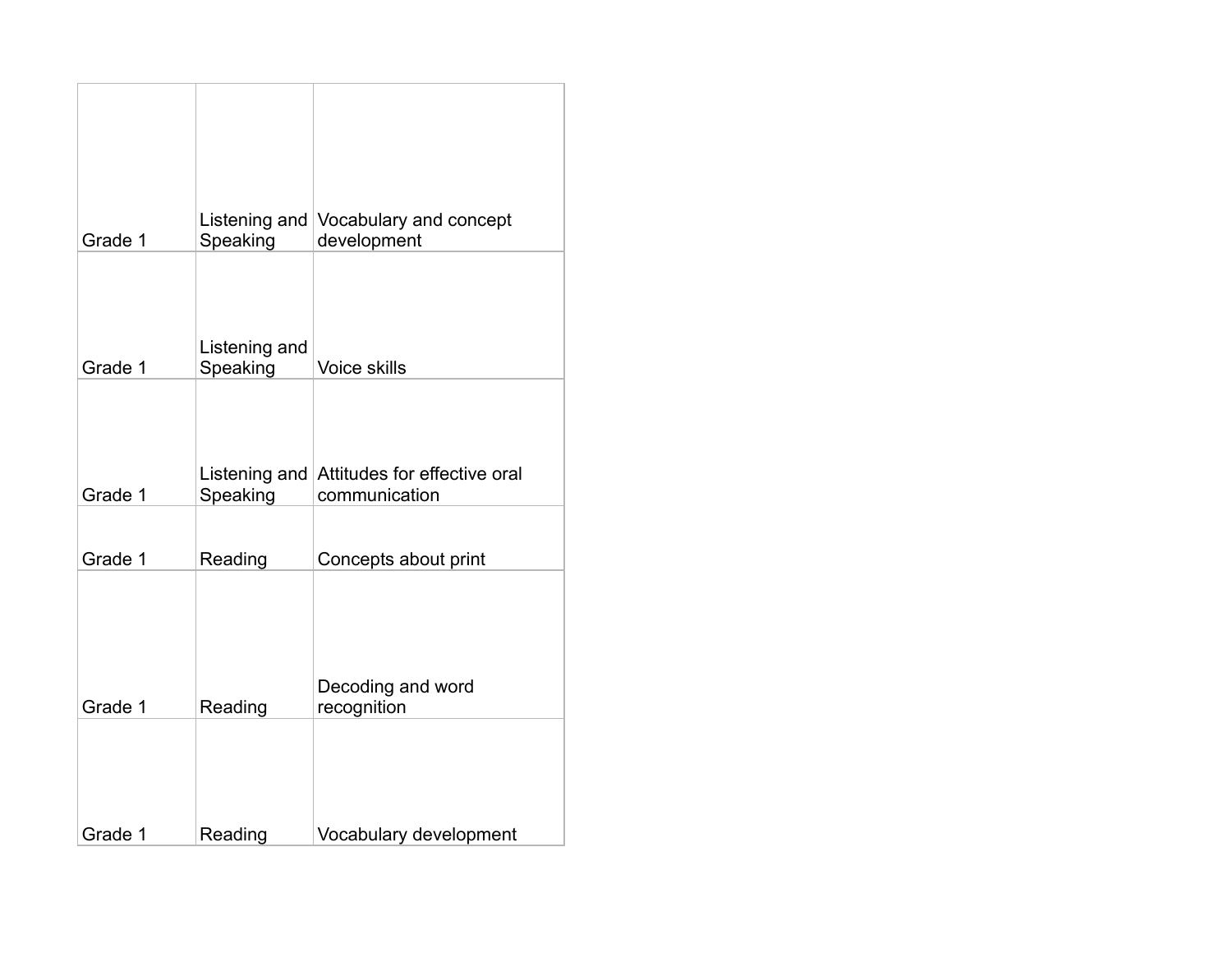| Grade 1 | Reading | Comprehension: constructing<br>meaning        |
|---------|---------|-----------------------------------------------|
| Grade 1 | Reading | Comprehension: critical<br>reading            |
| Grade 1 | Reading | Text features: features of<br>expository text |
| Grade 1 | Reading | Text features: features of<br>narrative text  |
|         |         |                                               |
| Grade 1 | Reading | Responding to Literature                      |
| Grade 1 | Reading | Attitudes and interests                       |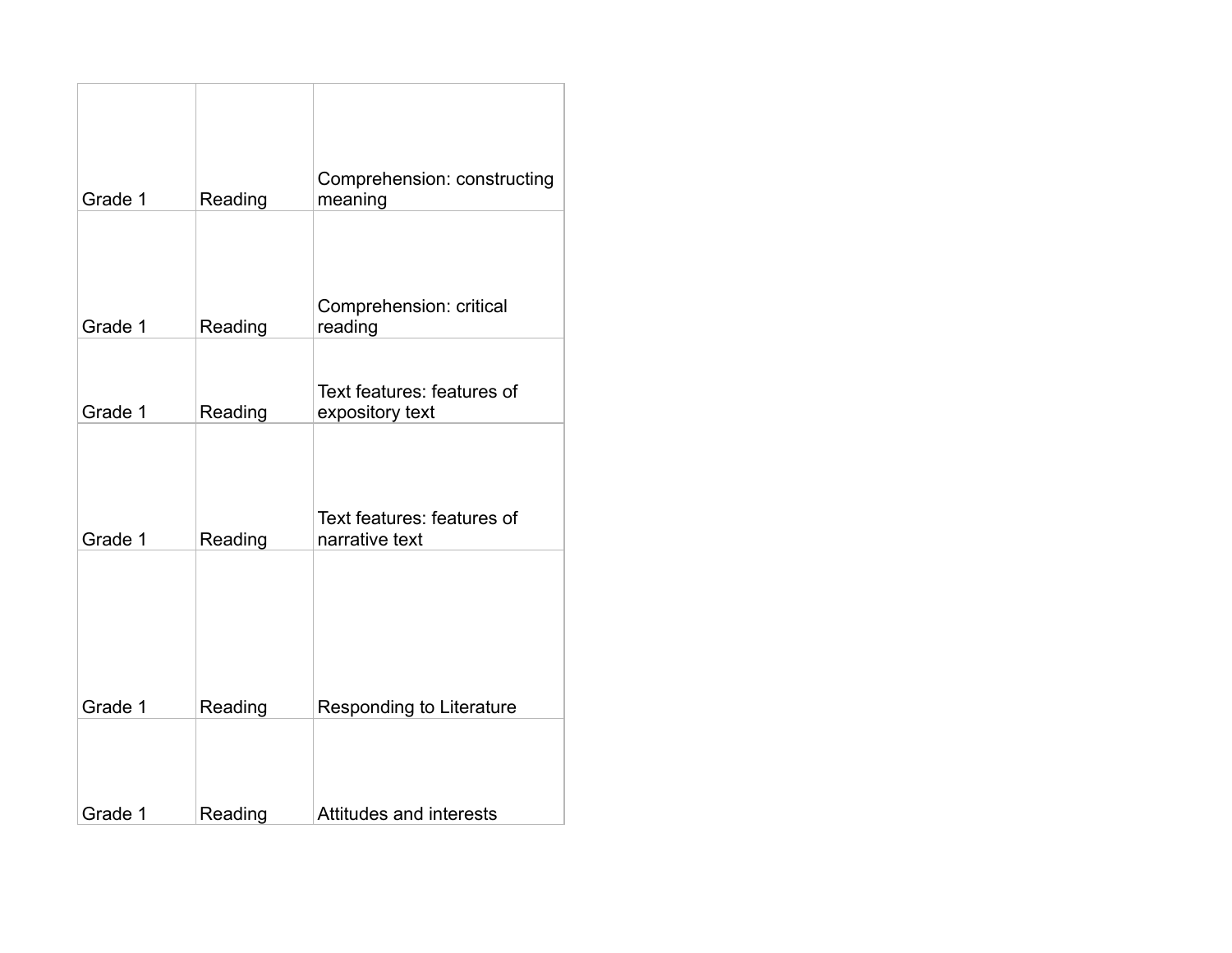| Grade 1 | Writing | Writing for self                      |
|---------|---------|---------------------------------------|
| Grade 1 | Writing | Writing to accomplish school<br>tasks |
| Grade 1 | Writing | <b>Writing process</b>                |
| Grade 1 | Writing | Reading and writing<br>connections    |
| Grade 1 | Writing | Conventions of writing                |
| Grade 1 | Writing | Grammar                               |
| Grade 1 | Writing | Sentence structure                    |
| Grade 1 | Writing | Punctuation                           |
| Grade 1 | Writing | Spelling                              |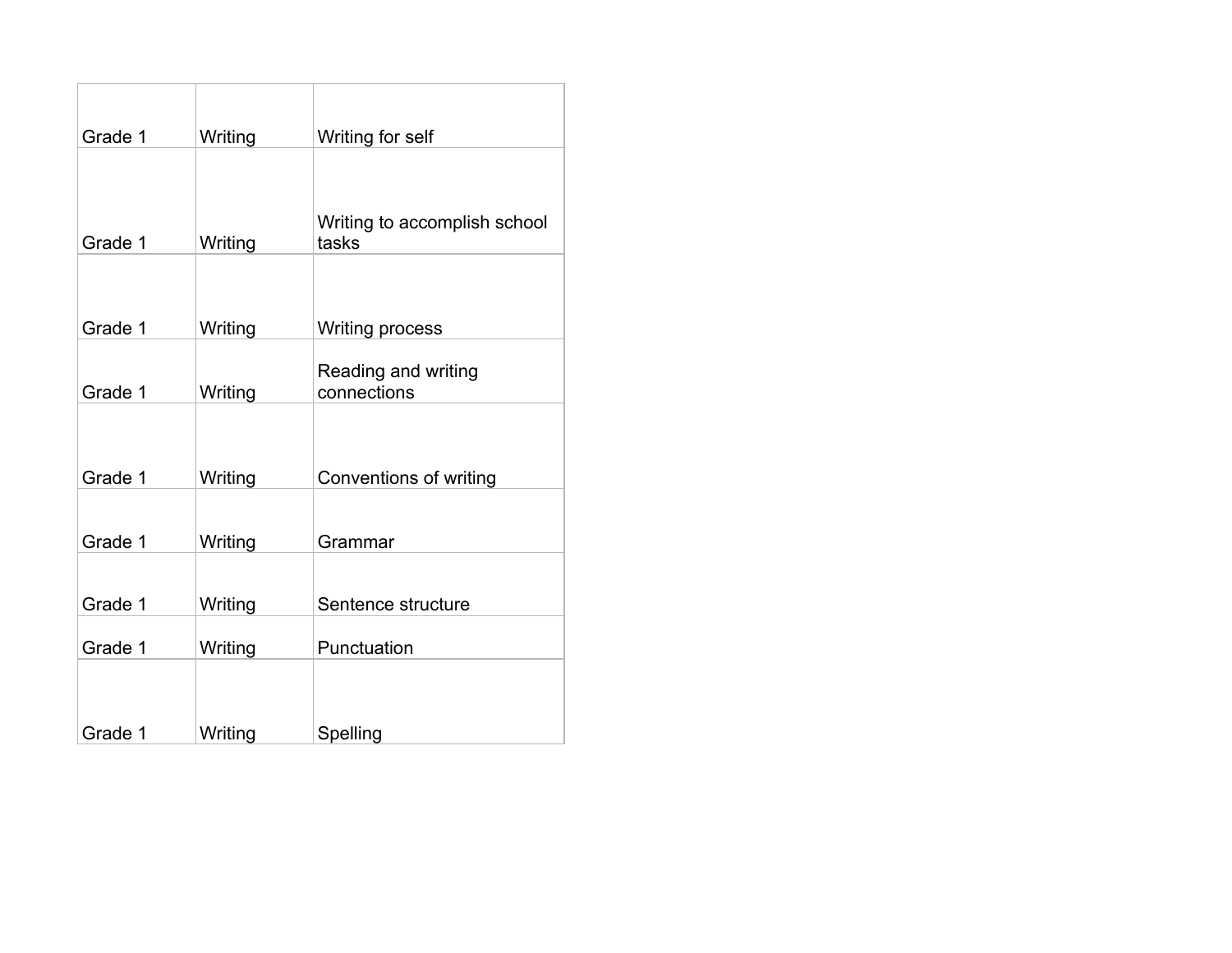| Grade 1 | Writing | <b>Attitudes and Interest</b> |
|---------|---------|-------------------------------|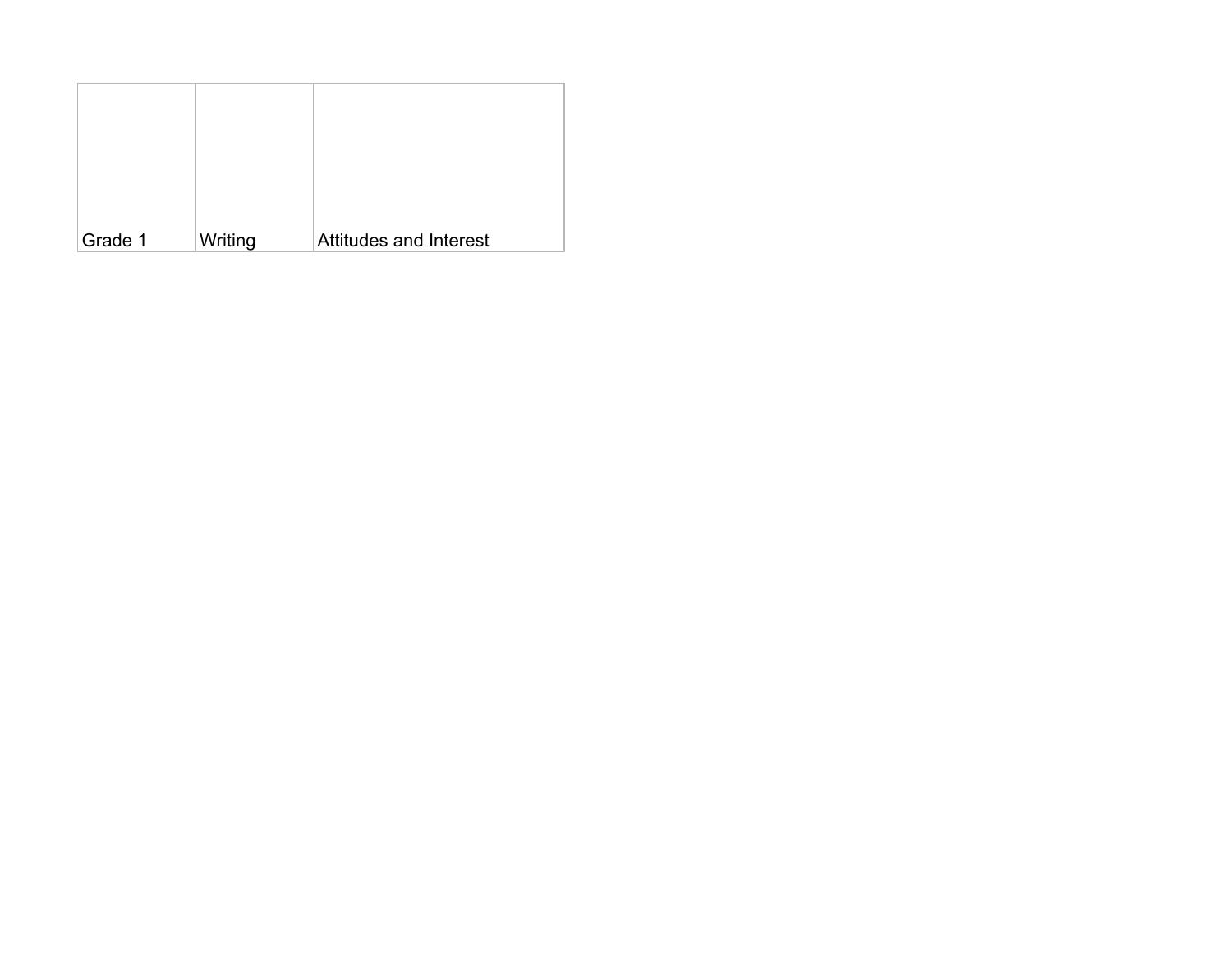## Learning Outcomes

- listen attentively to speakers in conversational exchanges
- listen to determine the gist of a message
- listen to determine a speaker's emotional tone
- use turn-taking conventions appropriately
- express feelings orally about situations and events of interest
- communicate simple messages orally
- ask for directions
- give simple directions to someone to get from one place to another
- listen to and follow simple two and three step instructions
- use appropriate language (directional / deictic terms) to give directions (e.g. turn right, go straight ahead. See Glossary)
- ask questions to elicit clarification about specific topics use Standard English to communicate about topics in language arts and subjects across the curriculum
- listen to represent the rhythm of language through
- kinesthetic response, e.g. clapping, tapping out rhythm
- listen to stories and express a personal response orally (e.g., say whether or not they like them and why)
- listen to stories and retell favourite ones
- recite poems, jingles, rhymes, limericks, paying attention to the rhythm of the language and expressing a personal response to selections
- describe a familiar scene or a favourite place
- listen to determine whether a sentence or series of

sentences is expressed in Standard English or in a Creole or CIV (see Glossary / Teachers' Guide).

- listen to an account of an event or situation to make a prediction about its outcome
- listen to determine the sequence of events in a short expository selection
- retell the events that happened in the beginning, middle and the end of a story
- retell familiar stories and use elements of story grammar to discuss them
- listen to an oral communication to determine the message and to relay it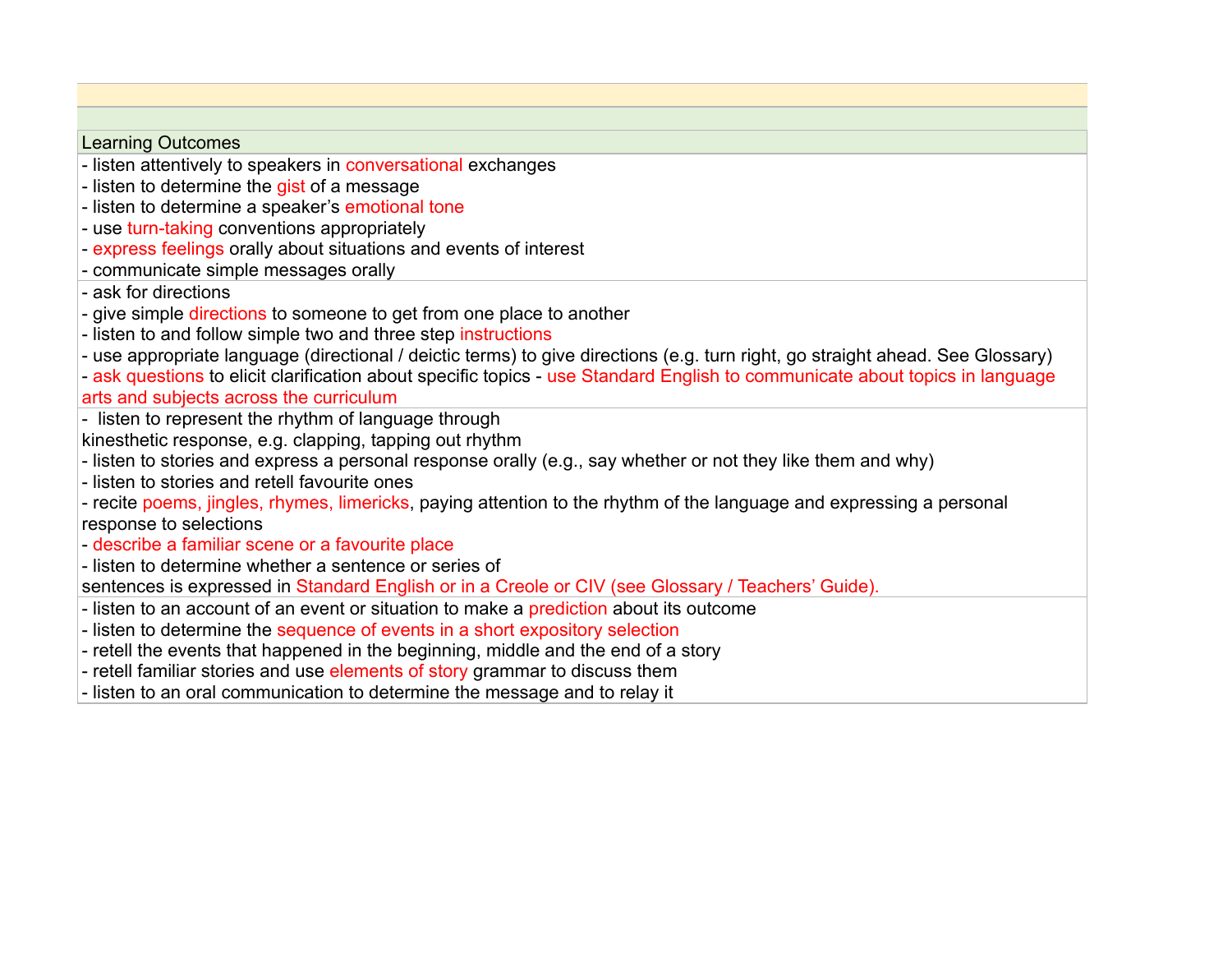| - identify the new words in a short selection that is read aloud                                                             |
|------------------------------------------------------------------------------------------------------------------------------|
| - use contextual clues to help determine the meaning of an                                                                   |
| unknown word in a sentence read aloud                                                                                        |
| - use exact words to refer to words in categories (shapes,                                                                   |
| colours, foods)                                                                                                              |
| - identify descriptive words in a short selection that is read                                                               |
| aloud                                                                                                                        |
| - listen to identify rhyming words in a selection                                                                            |
| - listen to a letter name given in an oral prompt and produce the sound of the letter                                        |
| - use appropriate intonation patterns for different sentence types                                                           |
| - enunciate clearly in choral renditions and in planned                                                                      |
| individual presentations                                                                                                     |
| - use tone appropriate to specific (conversational) contexts                                                                 |
| - speak clearly, confidently and pace rate of speech appropriately                                                           |
| - listen attentively in conversational exchanges and during presentations given by others                                    |
| - use accepted principles for conversational exchanges, e.g. signalling for a turn to speak, responding at appropriate times |
| - participate in class discussions and other oral activities organised for the class                                         |
| - adhere to established classroom rules for listening tasks and other activities                                             |
| - share information, ideas and opinions                                                                                      |
| - participate in activities for oral language development                                                                    |
| - identify the name of the author and the title of a book                                                                    |
| - distinguish between letters, words and sentences                                                                           |
| - read from left to right, and from top to bottom of the page                                                                |
| - produce the sounds of the letters of the alphabet, including vowel sounds and consonant blends                             |
| - recognise and read high frequency words                                                                                    |
| - recognise and read high frequency function words (e.g. the, an, that, be, have)                                            |
| - use familiar letter combinations to decode onesyllable words                                                               |
| - use knowledge of syllable structure as an aid to decoding unfamiliar and longer words                                      |
| - match spoken with printed words that are familiar                                                                          |
| - identify and sound out rhyming words in a reading selection                                                                |
| - identify new words in reading selections                                                                                   |
| - use context and surrounding text to understand the                                                                         |
| meanings of new and unknown words                                                                                            |
| - use high frequency words in oral and written work                                                                          |
|                                                                                                                              |
| - sort words into appropriate categories<br>- identify common / significant environmental signs                              |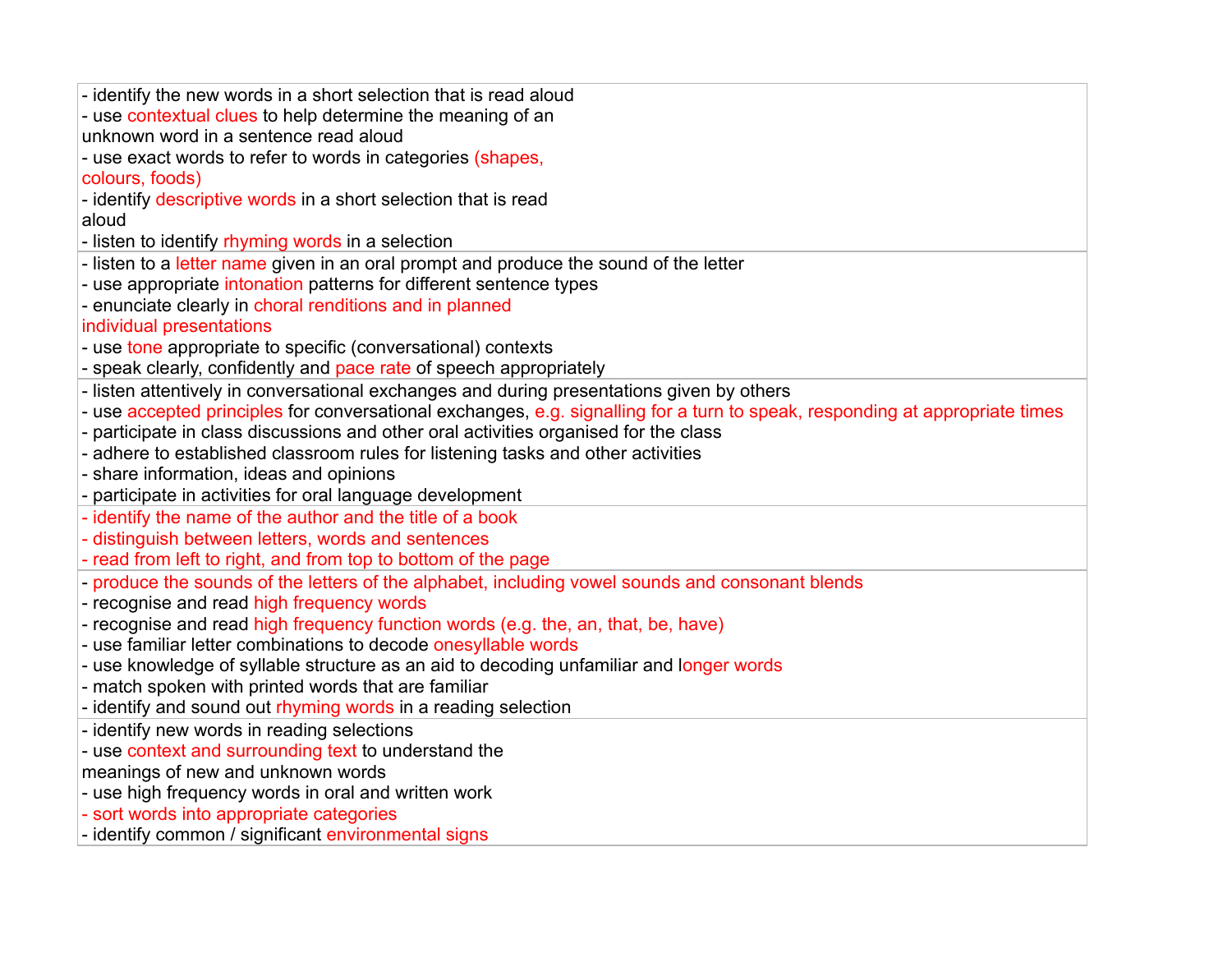| - use comprehension strategies learned to understand the meaning of what has been read                                         |
|--------------------------------------------------------------------------------------------------------------------------------|
| - relate prior knowledge and background experience to the reading selection as an aid to constructing its meaning              |
| - use simple linking words (e.g. connectives (and, but) and function words (an, the, this, that) to determine the relationship |
| between ideas expressed in sentences                                                                                           |
| - read the messages that their own writing conveys                                                                             |
| - read and follow short, written instructions and directions                                                                   |
| - ask questions of themselves and of the text as they read                                                                     |
| - make inferences about the materials presented in the                                                                         |
| reading selections that are read to them / that they read                                                                      |
| - draw conclusions about the materials that they read / that are read to them                                                  |
| - formulate and express an opinion / judgment about the                                                                        |
| materials that are read to them / that they read                                                                               |
| - identify and distinguish between different text types: poetry, prose; expository, narrative                                  |
| - identify the central idea or topic of a short expository                                                                     |
| paragraph                                                                                                                      |
| - indicate the order / sequence in which the ideas in a short expository paragraph are presented                               |
| - identify the names of the author and illustrator of a narrative selection                                                    |
| - identify the beginning, middle and end of a story                                                                            |
| - identify the setting and characters of a story                                                                               |
| - discuss the characteristics of the setting of a story                                                                        |
| - discuss the traits of the characters in a story                                                                              |
| - identify the main events in a story                                                                                          |
| - identify the events of a story that make up the plot                                                                         |
| - use their knowledge of the elements of story grammar (setting, characters, plot) to talk about a story                       |
| - discuss the main idea (or theme) of a story that they have listened to, read or viewed                                       |
| - discuss how a conflict in a selected story is resolved                                                                       |
| - talk about the characters in a story and say why they like or do not like them                                               |
| - compare stories that they have read                                                                                          |
| - compare characters in stories that they have read                                                                            |
| - express a personal response to stories that they have listened to, read or viewed                                            |
| - listen attentively to reading done by teacher and other                                                                      |
| students                                                                                                                       |
| - ask and answer questions about the selections read in class                                                                  |
| - read short selections aloud in class when asked to do so                                                                     |
| - read silently everyday and discuss what was read with teacher and classmates                                                 |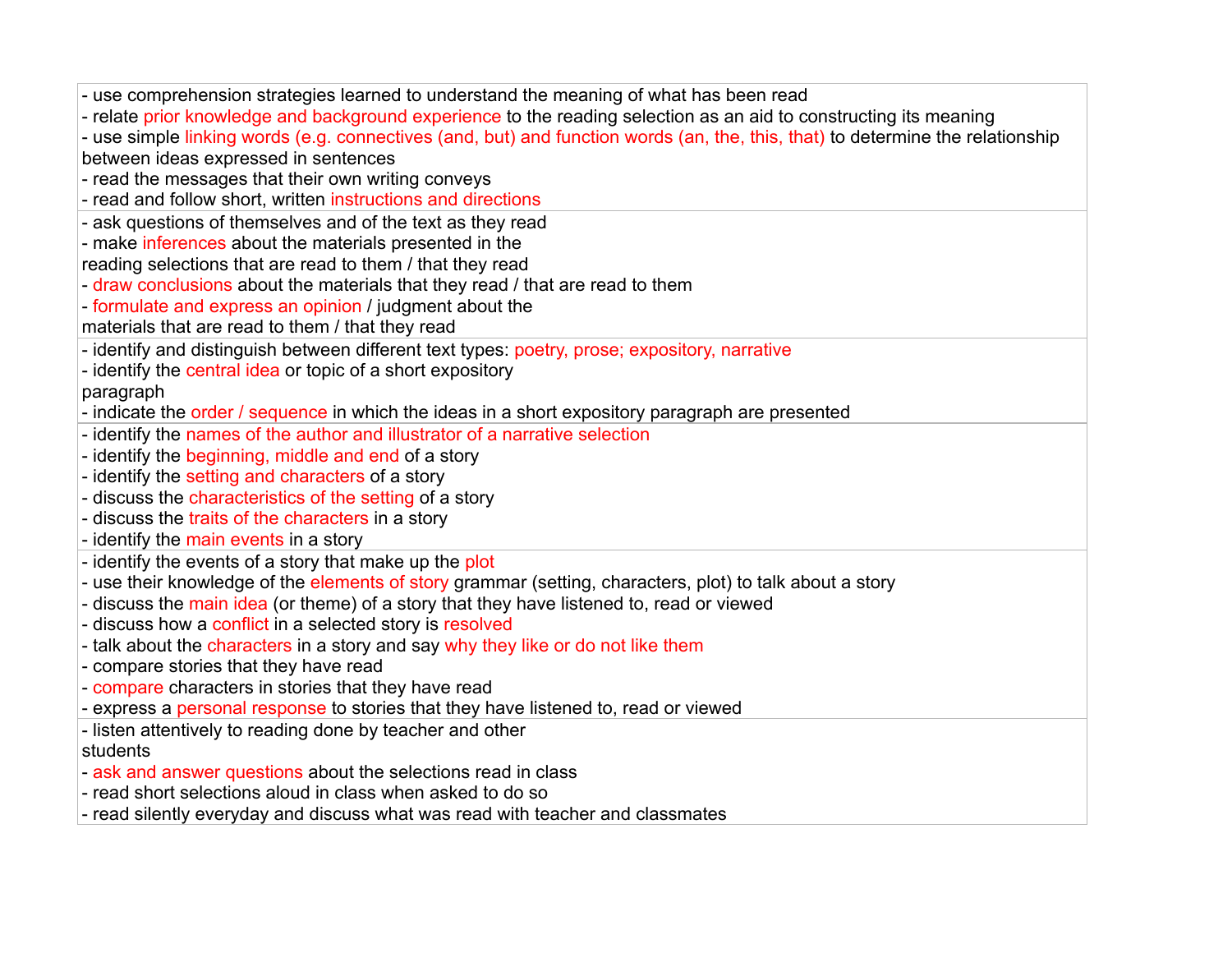- write short, clear sentences, using the words they know, including high frequency words that they encounter in their reading

- write a short account of a personal experience

- write a story and share it with teacher and classmates
- write a short description (two or three sentences) about a familiar object, person, place
- use the descriptive words they know in their stories and descriptions

- write a short expository paragraph of two or three sentences about a chosen topic that they have read about and discussed in class

- discuss their ideas for writing before they begin to write
- use a simple cluster chart to organise their ideas for writing
- read over their work and correct obvious mistakes
- use a short list of questions to check their writing and to revise what they have written
- write stories based on ideas triggered by their reading
- read their own writing and answer questions about it
- use an illustration from a reading selection as the basis for writing a short focussed paragraph
- shape letters, letter clusters and words
- leave spaces between the words in the sentences they write
- leave appropriate spacing between the words in their sentences
- use Standard English in their planned written (and oral) school work
- use singular and plural nouns correctly
- use possessive singular pronouns correctly
- use common contractions appropriately in writing the dialogue used by characters in their stories

- write clear and complete sentences, using the words that they know

- use a capital letter after a full stop, at the beginning of a sentence, for the pronoun and for the names of people
- use the full stop, question mark and exclamation mark appropriately at the end of sentences
- spell high frequency sight words at grade level
- spell one-syllable words of three and four letters (CVC; CCVC; CVCC)
- use alternative spelling for long vowel sounds (e.g. ee; ea; ie)
- use strategies for learning to spell (see Teachers' Guide)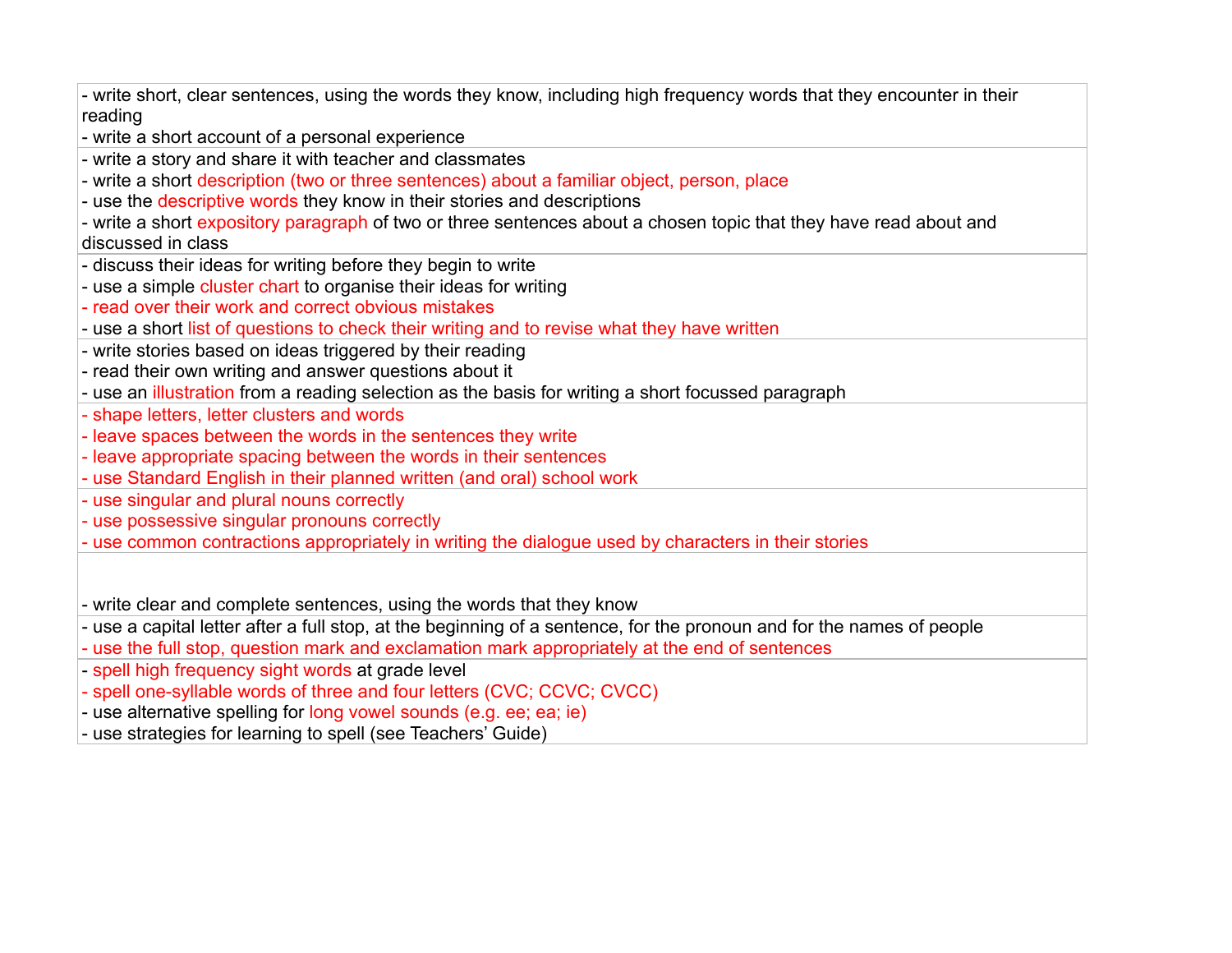- show willingness to write independently

- show interest in working on writing letters and words
- talk about their writing
- discuss the feedback given to them on their writing
- use Standard English for their planned oral and written presentations
- show effort in learning to spell high frequency words
- persevere with using the writing conventions: write clearly and legibly write well-formed sentences and correct mistakes
- use punctuation marks appropriately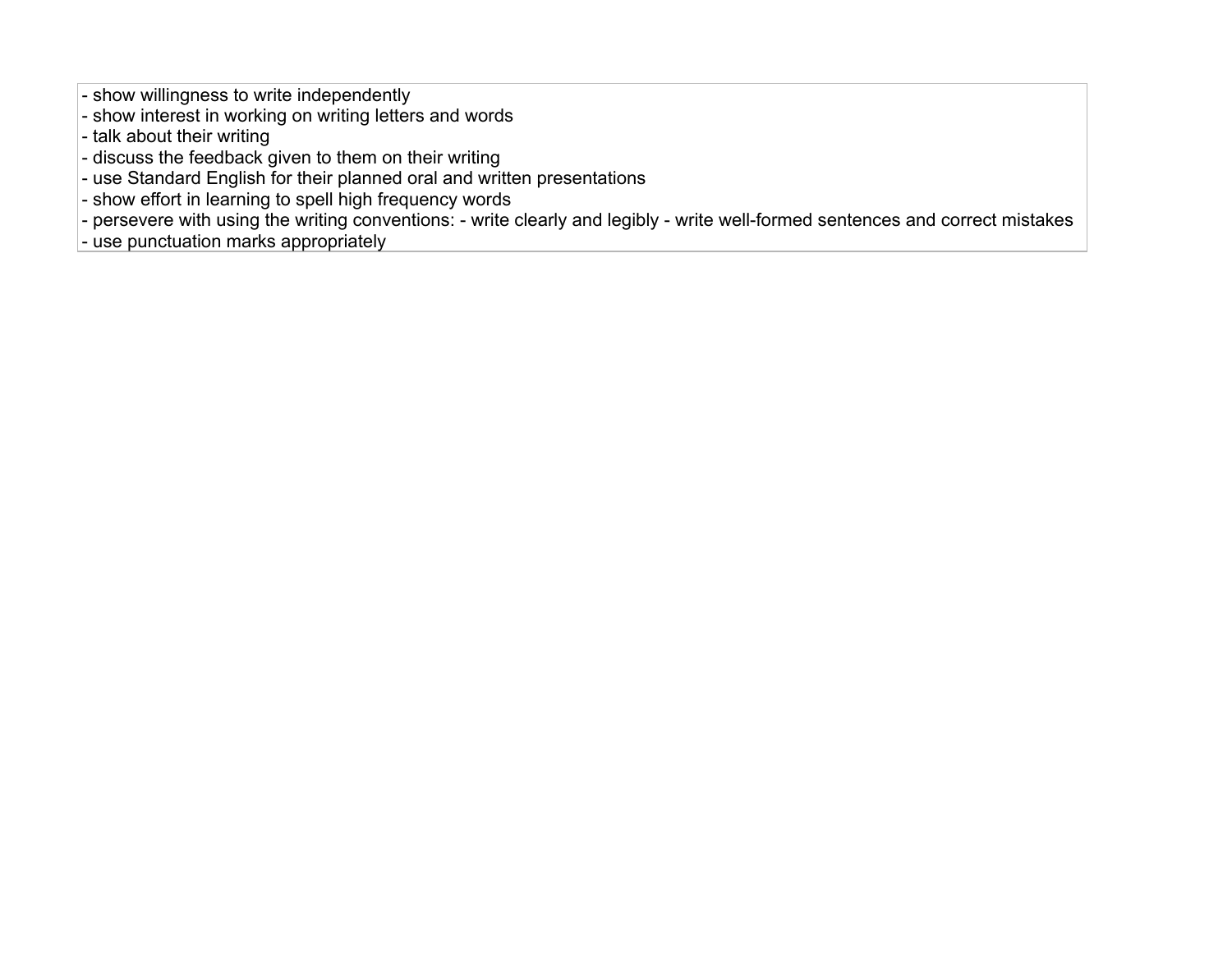**Relevant Codes from Scheme**

Especially: 1b, 5h, 5i, 9d, 11d, 12c

Especially: 1b, 5h, 5i, 13f, 13g, 14c, 14d, 14e, 2a

Especially: 1b, 5h, 5i, 6k, 13i, 8i, 13d, 2a, 2b

Especially: 1b, 5b, 5c, 5h, 5i, 9e, 13d, 13e, 13f, 9b, 9c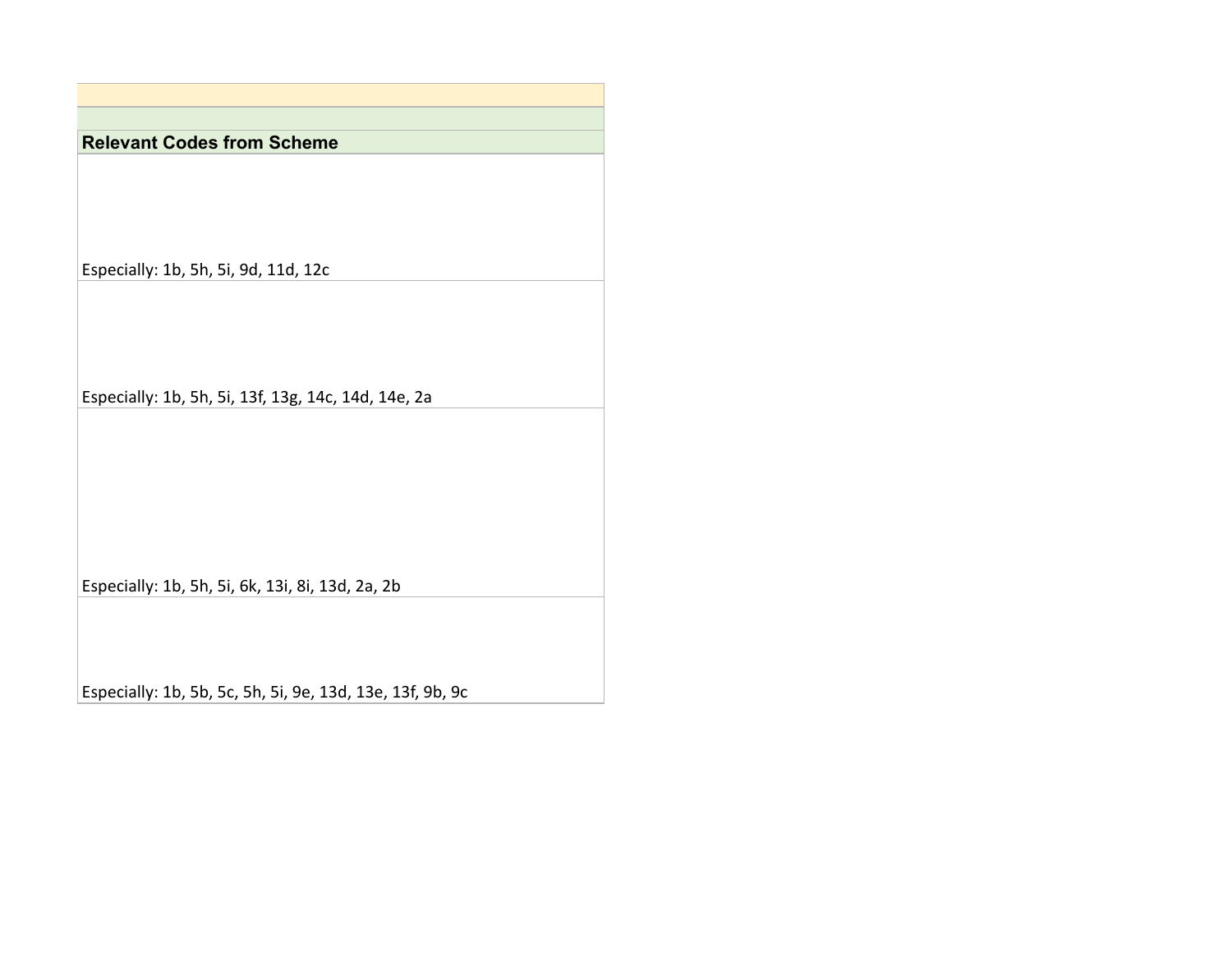| Especially: 1b, 5e, 8i, 14a, 6k, 13i      |  |
|-------------------------------------------|--|
|                                           |  |
| Especially: 1b, 5h, 5i, 5a, 12b, 12c      |  |
|                                           |  |
| Especially: 1b, 5i, 12c, 12b              |  |
| Especially: 1b, 5b, 7i, 7j                |  |
|                                           |  |
| Especially: 1b, 5a, 5d 6a, 6b, 6c, 8b, 8d |  |
|                                           |  |

Especially: 1b, 9k, 9e, 5c, 7g, 5e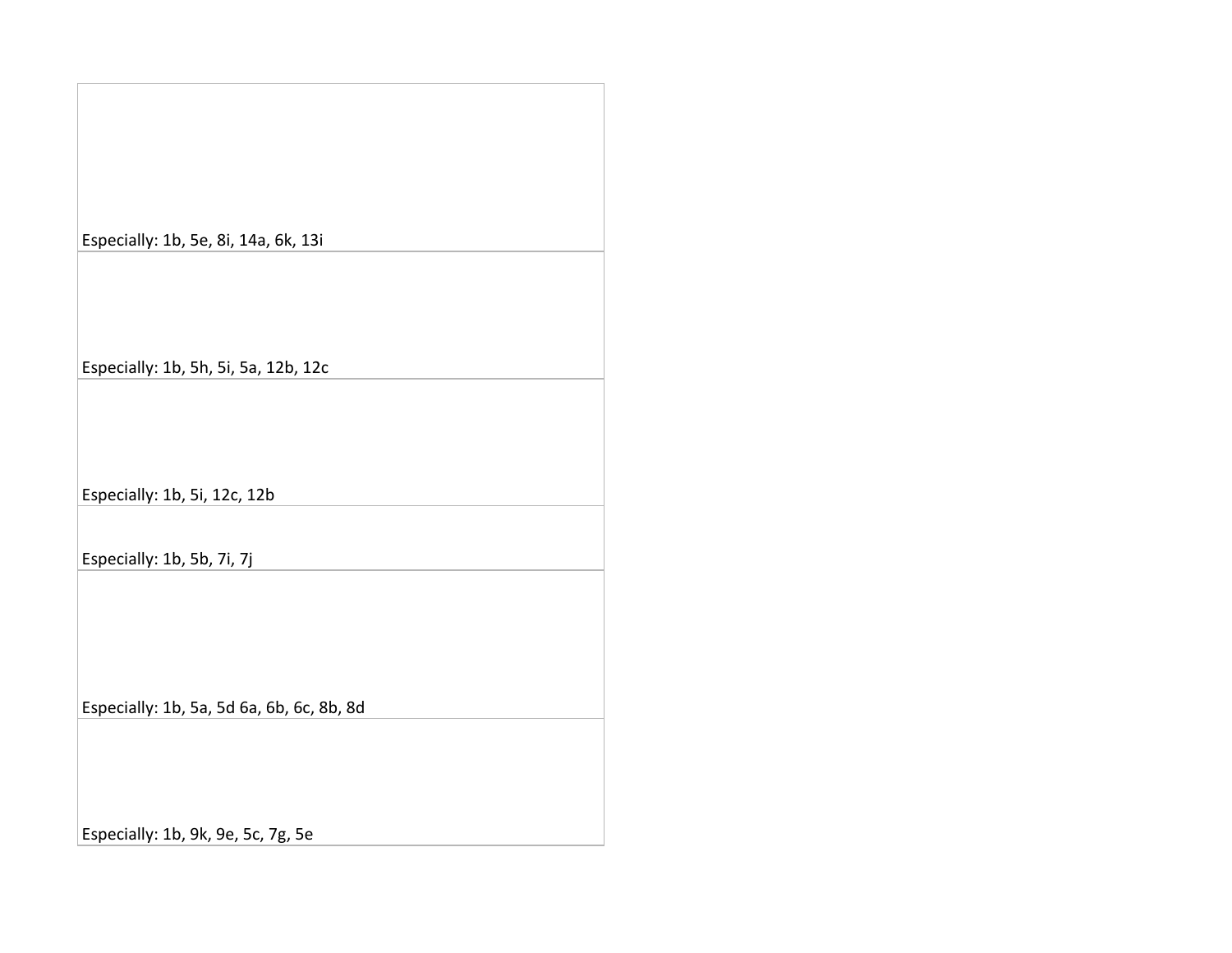## Especially: 1b, 9a, 8f, 8b, 5d, 13f, 5c

Especially: 1b, 9e, 5c, 9h

Especially: 1b, 5c, 13a, 13b, 13d, 13e, 13f, 13i, 9c, 9d,

Especially: 1b, 7i, 7j, 7k, 9b, 9c, 9d, 9g, 13a, 13b, 5b, 5c

Especially: 1b, 9c, 9d, 9g, 9h, 9i, 9j, 13a, 13b, 5b, 5c

Especially: 1b, 13g, 5a, 5b, 5c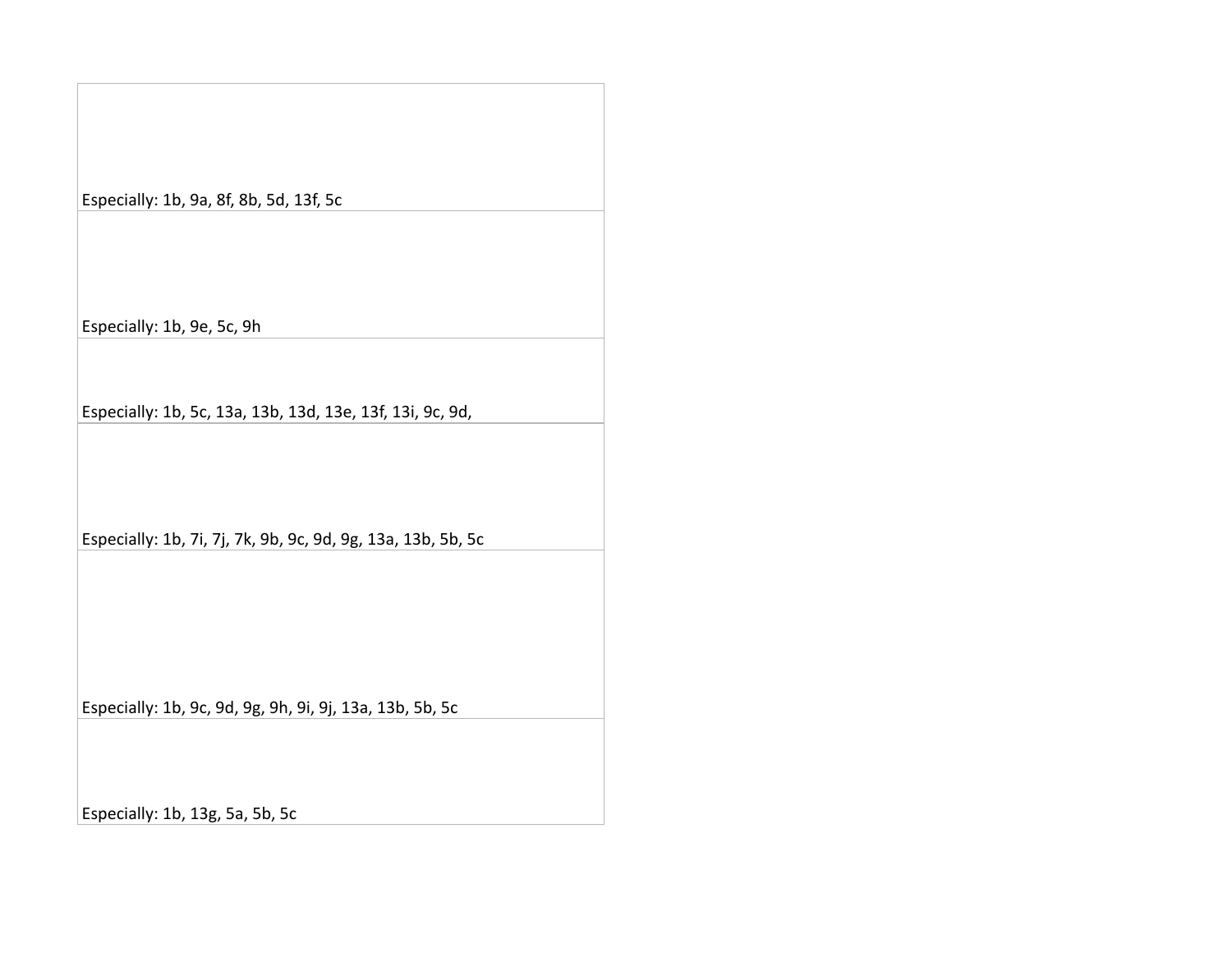Especially: 1b, 5g, 8d, 10a, 10c

Especially: 1b, 5g, 8i, 10c, 14a, 13a, 13b, 13c, 13d, 13e

Especially: 1b, 5g, 10b, 10d

Especially: 1b, 5g, 10a, 10c, 9f

Especially: 1b, 5g, 10a

Especially: 1b, 5d, 5g, 8g, 8c, 13a, 13b, 13c

Especially: 1b, 5d, 10a

Especially: 1b, 5d, 10a, 8u

Especially: 1b, 8d, 5f, 6c, 6b, 6h,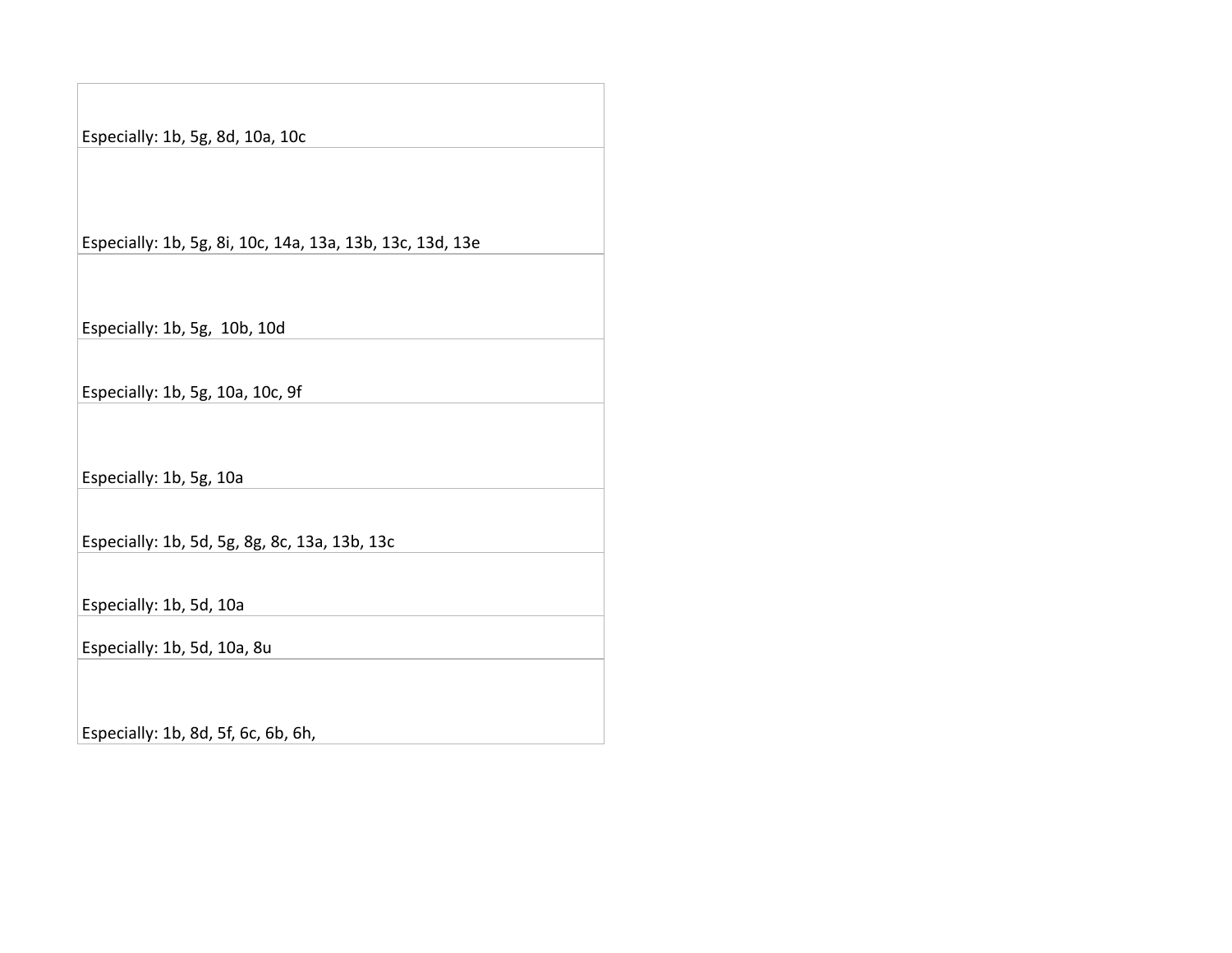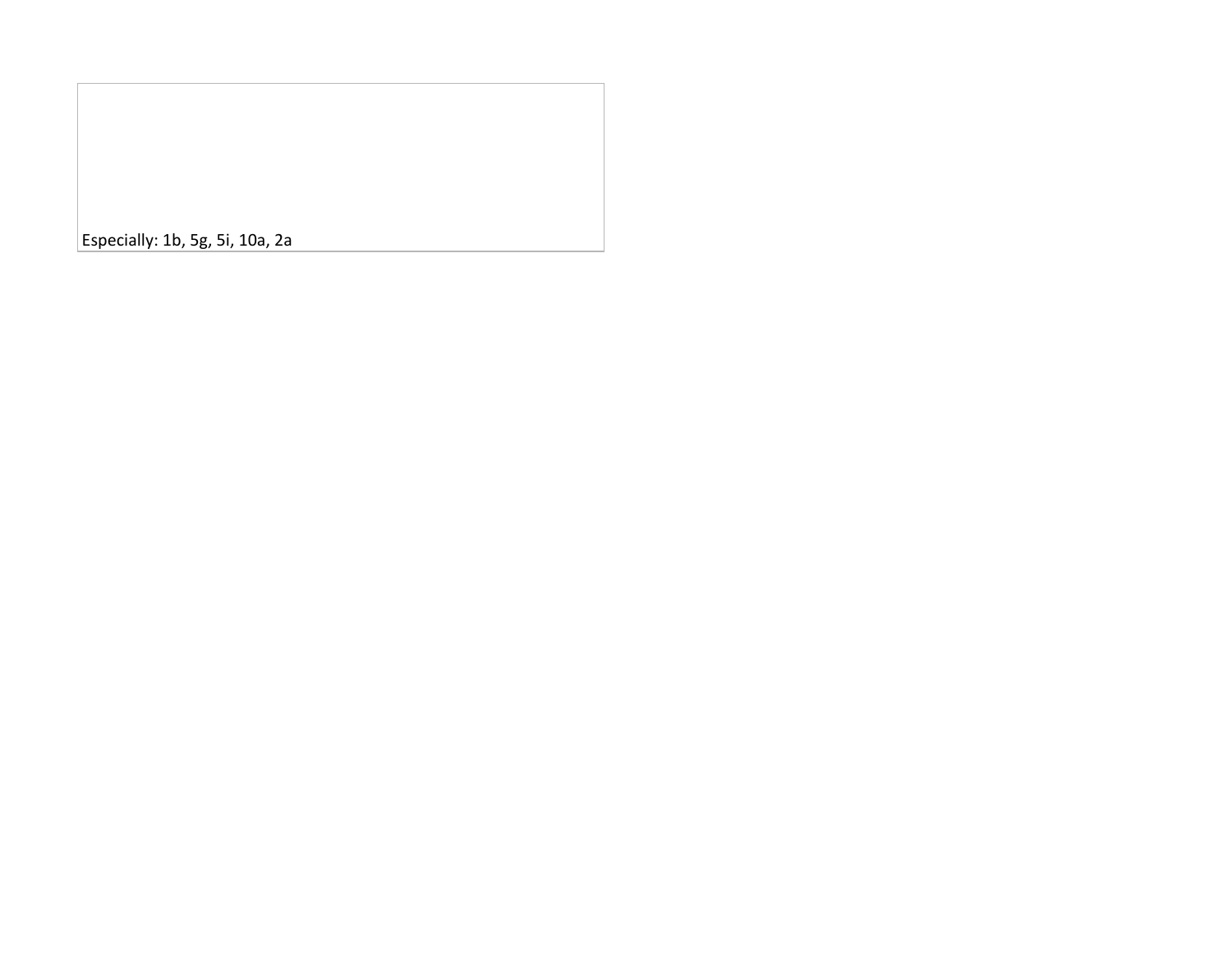| <b>Target Curriculum</b> |                                                  |                                                                              |
|--------------------------|--------------------------------------------------|------------------------------------------------------------------------------|
|                          | <b>OECS - Primary School Language Arts (K-2)</b> |                                                                              |
| <b>Grade</b>             | <b>Domain</b>                                    | <b>Strand</b>                                                                |
|                          | Listening and                                    | Interpersonal Communication:<br>Listening and speaking to                    |
| Grade 2                  | speaking                                         | interact socially                                                            |
|                          |                                                  |                                                                              |
| Grade 2                  | Listening and<br>speaking                        | Interpersonal Communication:<br>Communicating to get<br>and give information |
| Grade 2                  | Listening and<br>speaking                        | Listening for enjoyment and<br>speaking to express a<br>personal response    |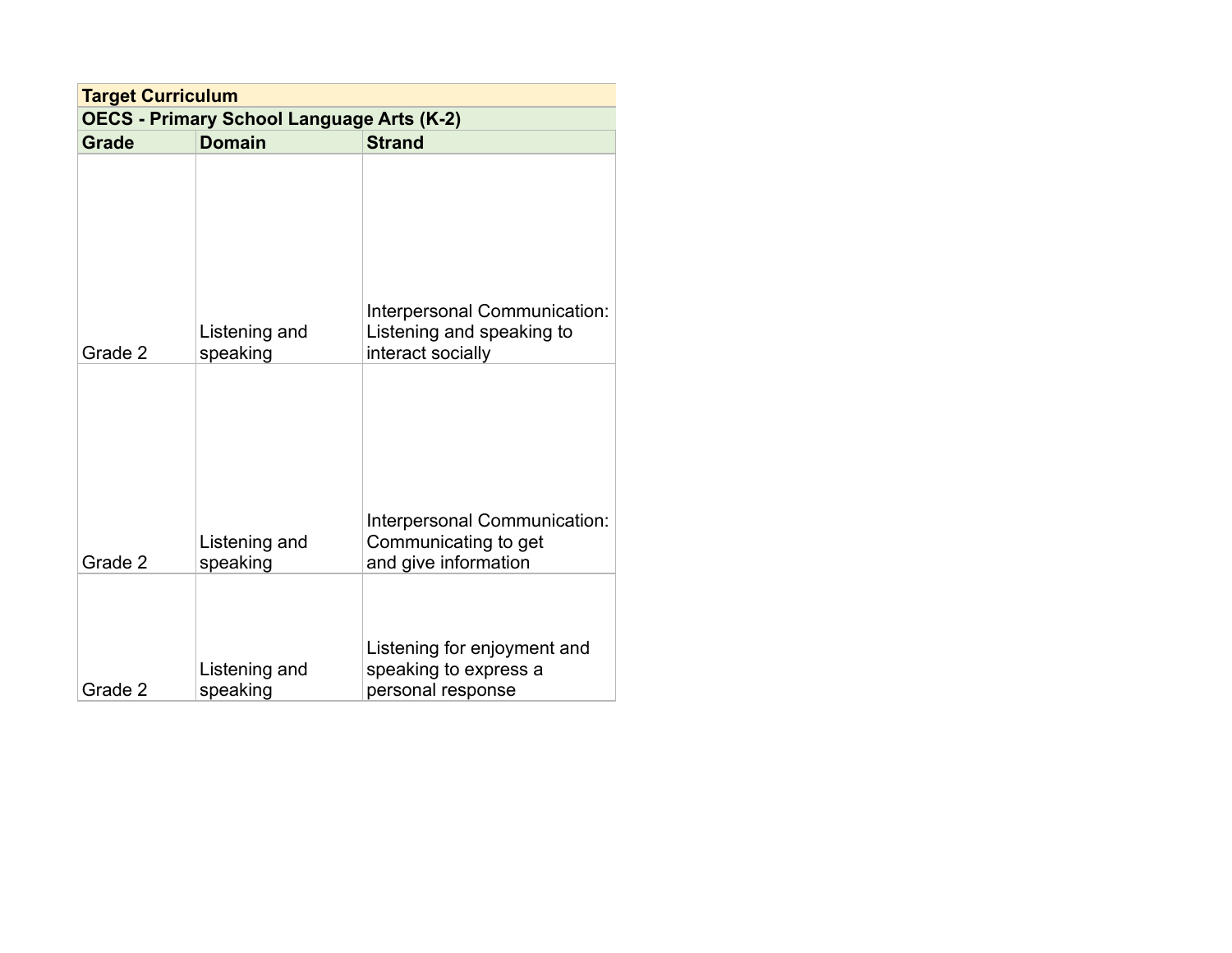| Grade 2 | Listening and<br>speaking | Listen and speak to develop<br>comprehension  |
|---------|---------------------------|-----------------------------------------------|
|         |                           |                                               |
| Grade 2 | Listening and<br>speaking | Vocabulary and concept<br>development         |
|         |                           |                                               |
| Grade 2 | Listening and<br>speaking | Voice skills                                  |
| Grade 2 | Listening and<br>speaking | Attitudes for effective oral<br>communication |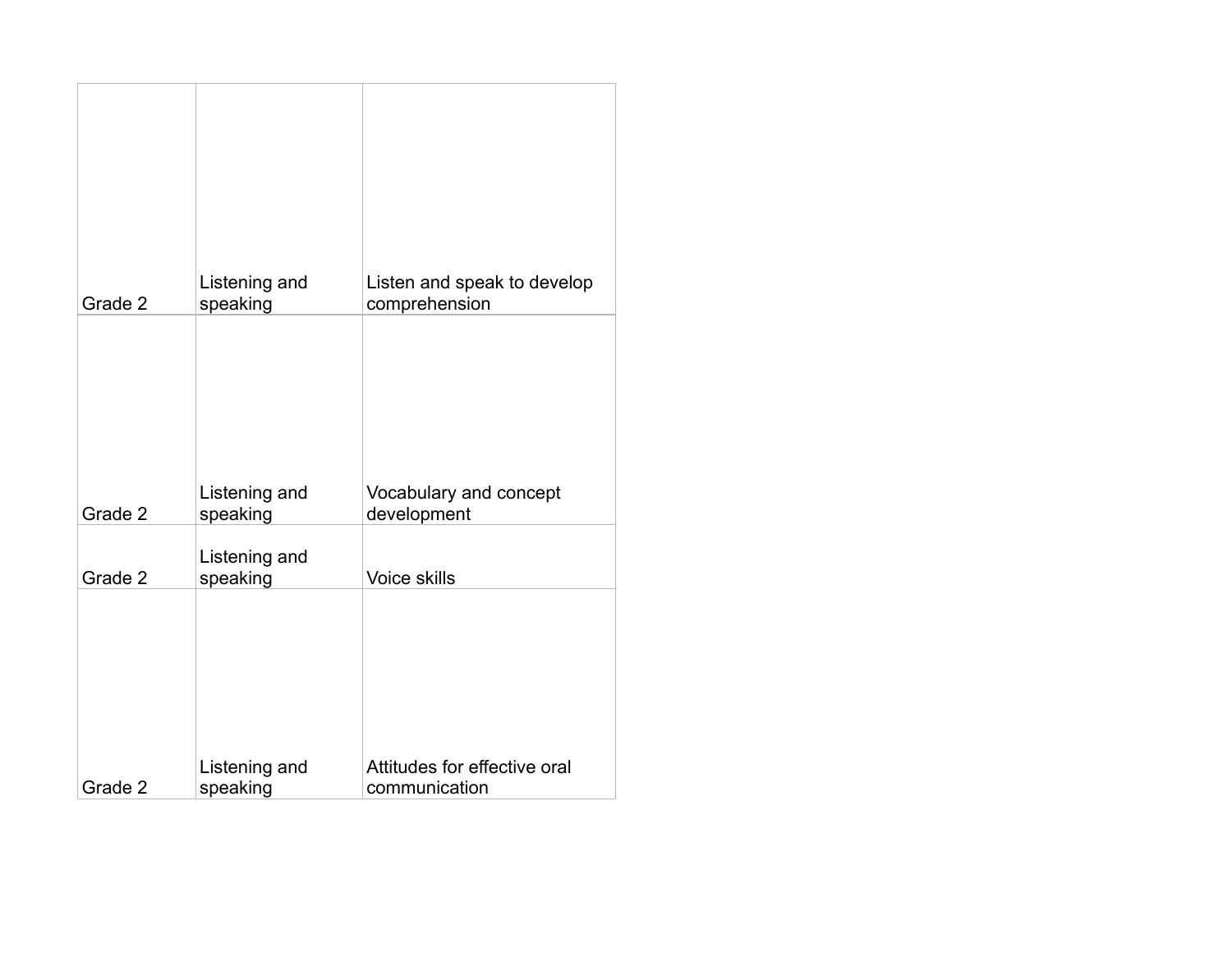| Grade 2 | Reading | Decoding and word<br>recognition               |
|---------|---------|------------------------------------------------|
| Grade 2 | Reading | Vocabulary development                         |
| Grade 2 | Reading | Reading comprehension:<br>constructing meaning |
| Grade 2 | Reading | Reading comprehension:<br>Critical reading     |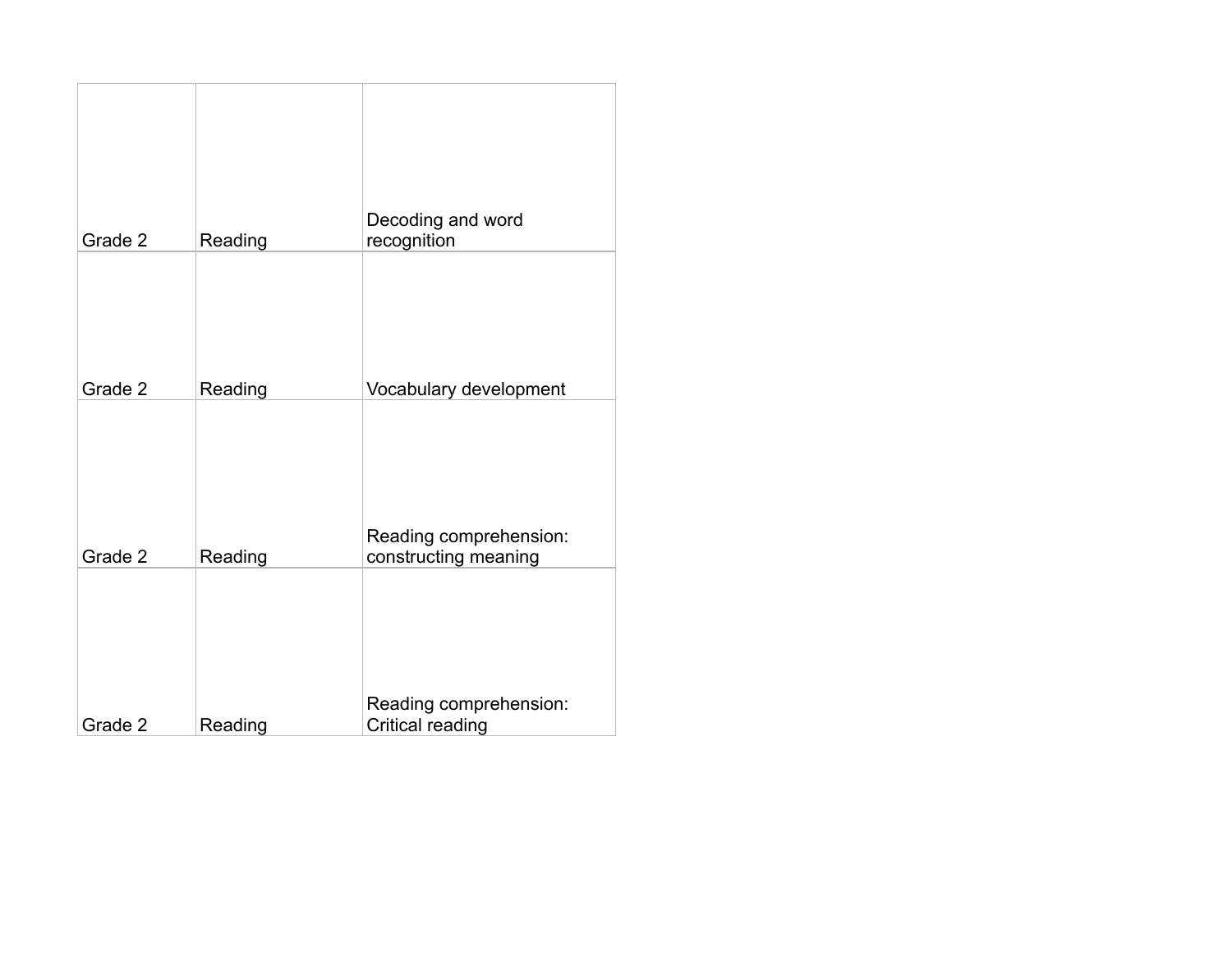| Grade 2 | Reading | <b>Text features</b>     |
|---------|---------|--------------------------|
|         |         |                          |
| Grade 2 | Reading | Responding to literature |
| Grade 2 | Reading | Attitudes and interests  |
|         |         |                          |
| Grade 2 | Writing | Writing for self         |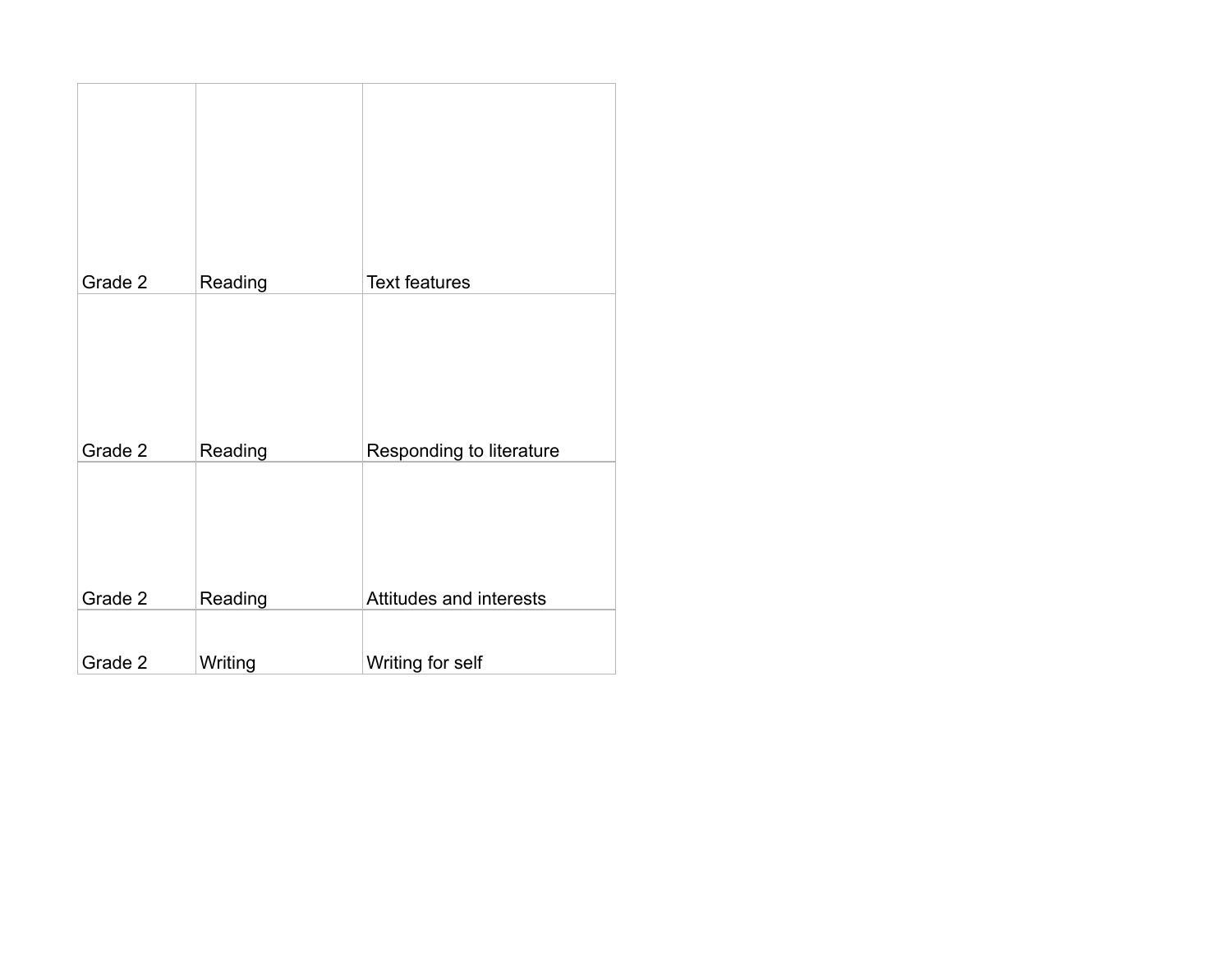| Grade 2 | Writing | Writing for a chosen audience<br>and to accomplish school<br>work |
|---------|---------|-------------------------------------------------------------------|
| Grade 2 | Writing | Writing process strategies                                        |
| Grade 2 | Writing | <b>Reading and Writing</b><br>Connections                         |
|         |         |                                                                   |
| Grade 2 | Writing | <b>Conventions of English</b>                                     |
| Grade 2 | Writing | Grammar                                                           |
| Grade 2 | Writing | Sentence structures                                               |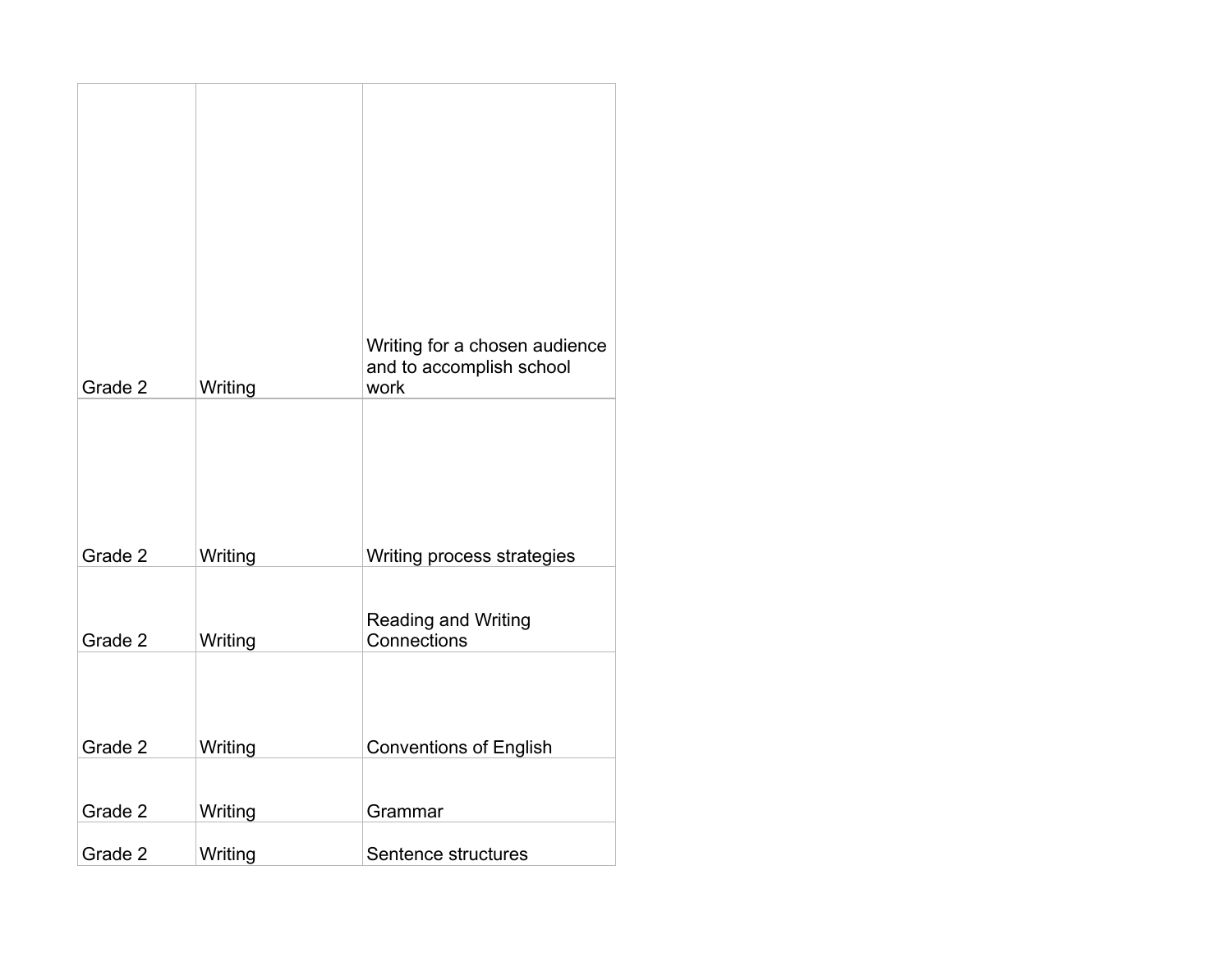| Grade 2 | Writing | Punctuation                   |
|---------|---------|-------------------------------|
|         |         |                               |
|         |         |                               |
| Grade 2 | Writing | Spelling                      |
|         |         |                               |
| Grade 2 | Writing | <b>Attitudes and Interest</b> |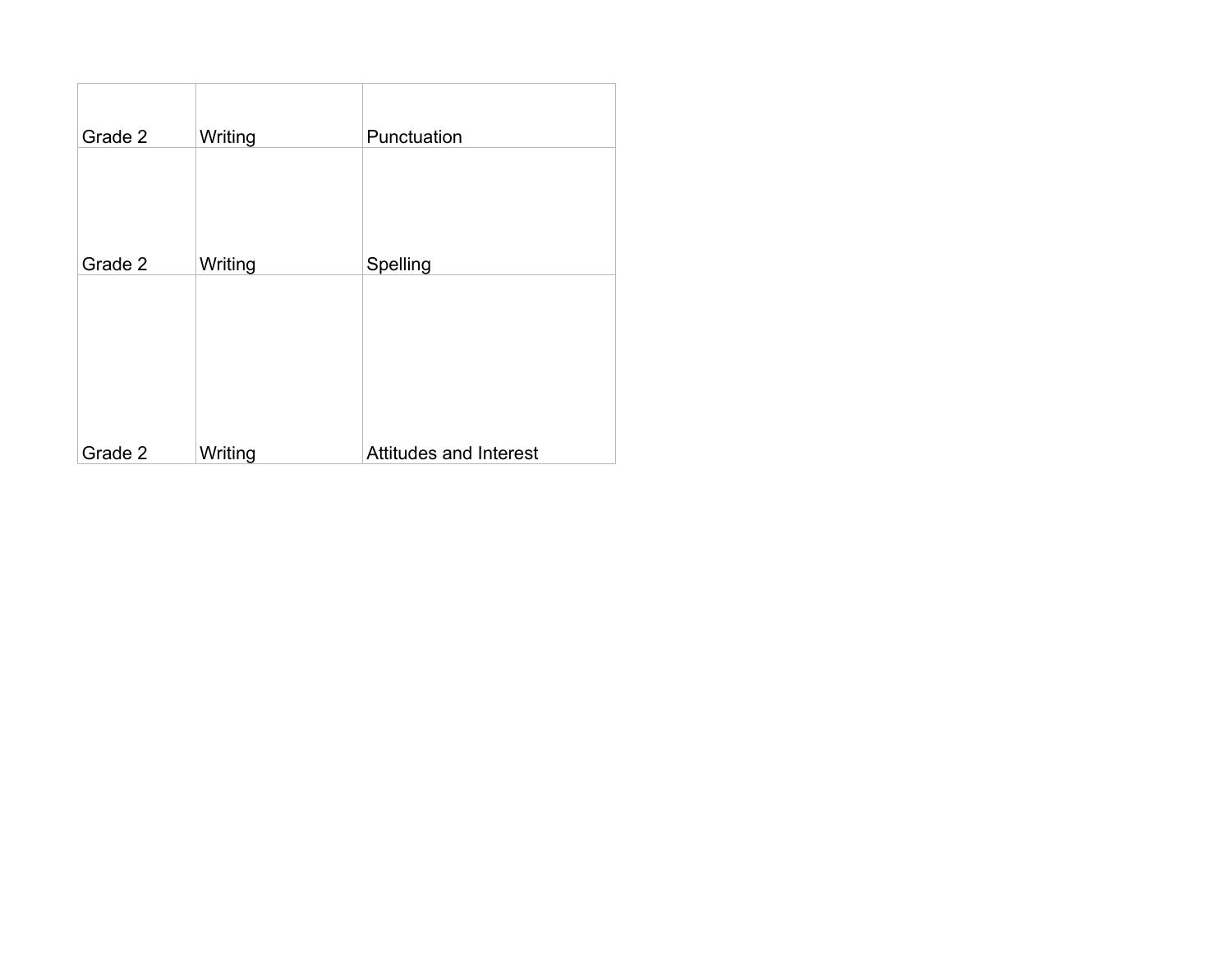## **Learning Outcomes**

- listen attentively to speaker(s) in conversational exchanges
- listen to detect the emotional tone of a speaker
- listen to get the gist of a message
- listen to determine the sequence of a series of events described
- listen to determine the communicative purpose of a speaker
- listen to draw an appropriate conclusion from a spoken message
- identify the use of common contractions in a spoken communication and determine their meanings
- use language that is appropriate to situation and context for routine exchanges, e.g. greeting, leavetaking, apologizing, requesting
- use the oral conventions of English in planned oral presentations
- listen to news items and paraphrase what was said
- formulate appropriate questions to get the information they need
- give factual information about events based on first hand knowledge
- give a factual account, presenting information in a logical sequence
- ask for directions
- give clear directions
- stay on topic in an oral communication / presentation
- give relevant and appropriate answers to questions asked
- use Standard English to express ideas and engage in discussions on subject content in class
- explain a simple process
- listen to stories and other literary selections and express a personal response to them
- listen to identify rhyming words in poems and other literary selections
- listen to humorous selections and identify and discuss the humour
- recite poems, limericks and other literary selections, paying attention to the rhythm of the language
- retell familiar / favourite stories
- describe reactions/ emotional attitude to stories listened to or viewed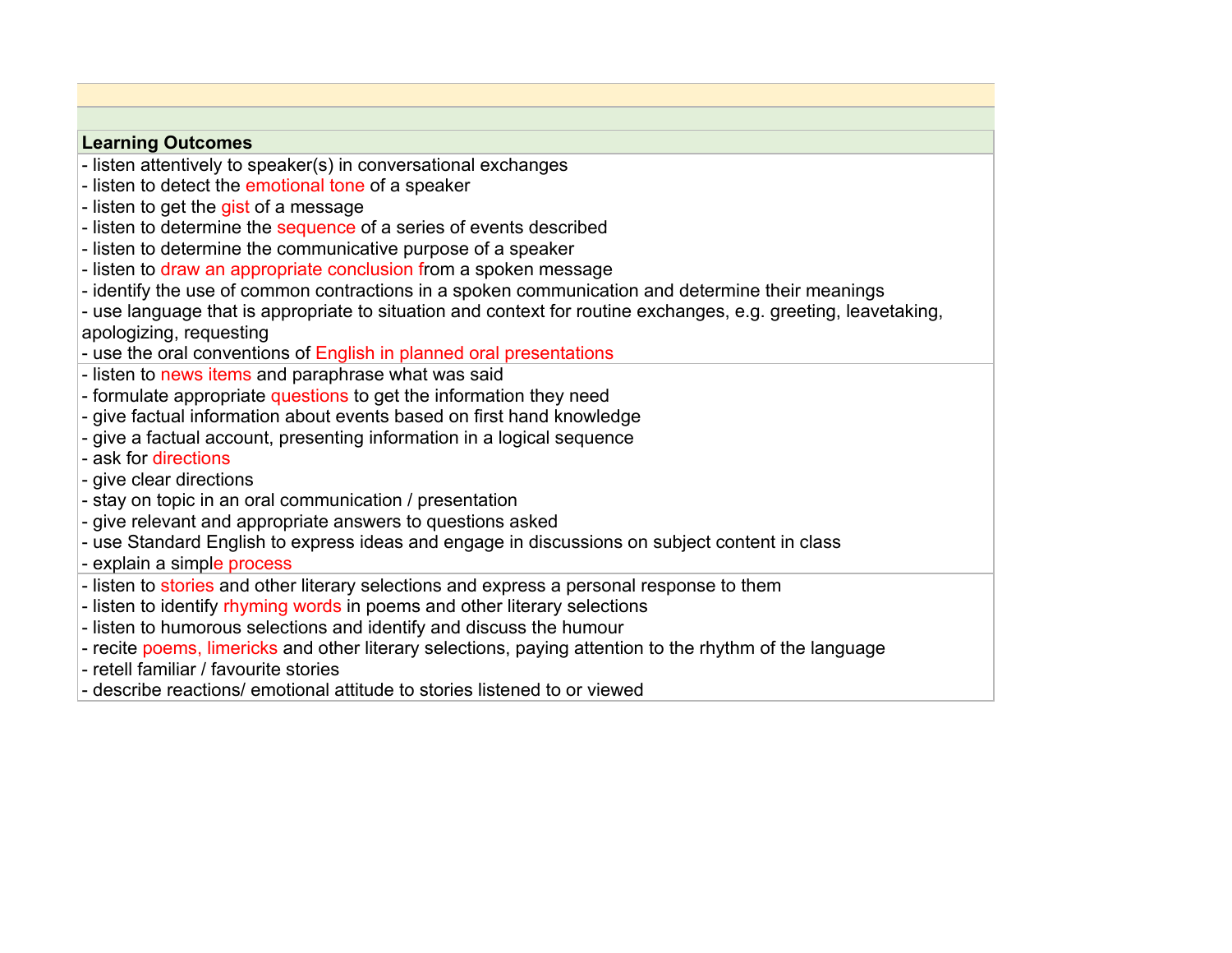| - listen to understand the nature and purpose of tasks set in the classroom and perform them                  |
|---------------------------------------------------------------------------------------------------------------|
| - listen to draw appropriate conclusions from spoken messages                                                 |
| - listen to a story to predict the outcome                                                                    |
| - listen to determine the speaker's purpose in an oral communication                                          |
| - listen to a short extract and paraphrase it                                                                 |
| - listen to determine the main idea in an oral communication                                                  |
| or a short extract                                                                                            |
| - listen to distinguish a fact from an opinion                                                                |
| - listen to distinguish between fantasy and reality                                                           |
| - express an opinion about a story                                                                            |
| - give an opinion in response to a particular point of view expressed by another                              |
| - use high frequency words learned in the language arts and                                                   |
| subjects across the curriculum in spoken messages and planned oral presentations                              |
| - listen to identify common contractions in an oral communication                                             |
| - listen to a short extract to identify the high frequency                                                    |
| utility words in it (e.g. and, so, but, then, said, this, that, when, then)                                   |
| - listen to a short text to identify all the compound words in it                                             |
| - use contextual clues to help determine word meanings in a short spoken message                              |
| - use words with their appropriate stress patterns in spoken messages and planned oral presentations          |
| - use well-formed sentences in planned oral presentations                                                     |
| - use the appropriate sounds for the letters and letter combinations in words                                 |
| - vary volume, moderate tone and adjust pace as appropriate to different situations                           |
| - pronounce words clearly                                                                                     |
| - use appropriate intonation for different sentence types                                                     |
| - listen to the ideas and opinions expressed by others                                                        |
| - show willingness to share ideas, express opinions and views                                                 |
| - respond appropriately to a speaker in a conversational                                                      |
| exchange                                                                                                      |
| - show willingness to participate in activities for developing oral                                           |
| communication                                                                                                 |
| - show an effort to use Standard English in planned oral                                                      |
| presentations, to express ideas and in discussions about content in the language arts and other subject areas |
| - use the conventions for oral English in planned oral presentations                                          |
| - speak clearly, confidently and pace the rate of speech appropriately according to the situation             |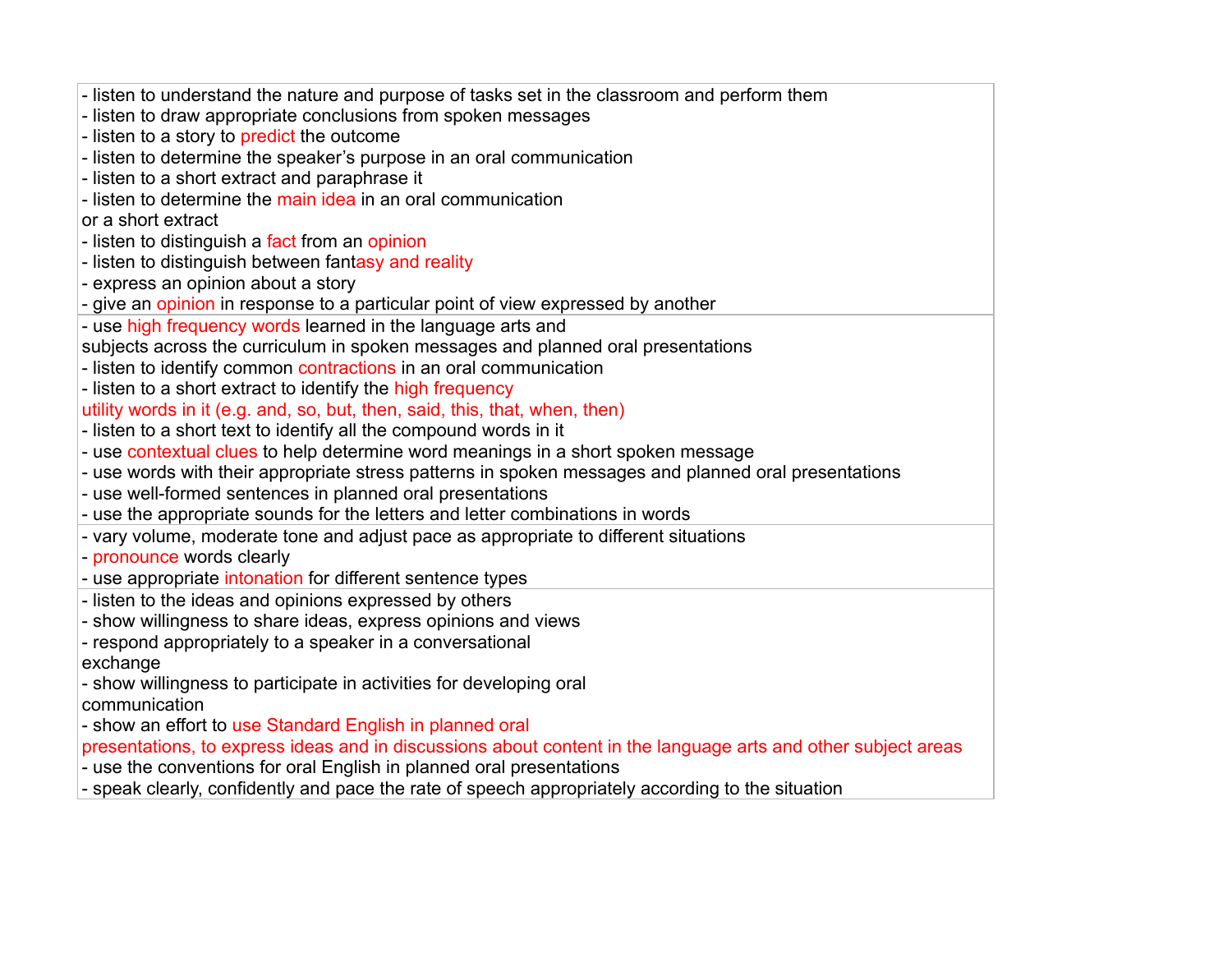| - use different strategies for decoding words, including use of known / familiar letter clusters and orthographic,<br>combinations in words, syllabication patterns (segmenting or chunking), blending phonemes and sounding out<br>and, looking at the shape of the whole word<br>- decode multi-syllable words<br>- recognise and read compound words<br>- recognise and read prefixes and suffixes in<br>- use context and surrounding text to identify words |
|------------------------------------------------------------------------------------------------------------------------------------------------------------------------------------------------------------------------------------------------------------------------------------------------------------------------------------------------------------------------------------------------------------------------------------------------------------------|
| - use sentence structure in which the word occurs as an aid to decoding difficult words                                                                                                                                                                                                                                                                                                                                                                          |
| - use the parts of a compound word to figure out the meaning of the whole word                                                                                                                                                                                                                                                                                                                                                                                   |
| - use context and surrounding text to determine the meaning of an unknown word                                                                                                                                                                                                                                                                                                                                                                                   |
| - explain the meaning of common prefixes and suffixes that occur in the words they read at grade level                                                                                                                                                                                                                                                                                                                                                           |
| - identify high frequency content and function words in the materials they read at grade level and show that they                                                                                                                                                                                                                                                                                                                                                |
| understand their meanings                                                                                                                                                                                                                                                                                                                                                                                                                                        |
| - identify and show that they understand the meanings signalled by common inflectional endings                                                                                                                                                                                                                                                                                                                                                                   |
| - identify synonyms and antonyms that they encounter in their reading                                                                                                                                                                                                                                                                                                                                                                                            |
| - relate their prior knowledge and background experience to a text as an aid in understanding it                                                                                                                                                                                                                                                                                                                                                                 |
| - use visual information such as charts, graphs and diagrams to interpret and understand meaning in an                                                                                                                                                                                                                                                                                                                                                           |
| expository reading selection                                                                                                                                                                                                                                                                                                                                                                                                                                     |
| - draw conclusions about the information presented in texts that                                                                                                                                                                                                                                                                                                                                                                                                 |
| they read<br>- identify the main (central idea) in a text                                                                                                                                                                                                                                                                                                                                                                                                        |
| - distinguish between main idea and supporting details                                                                                                                                                                                                                                                                                                                                                                                                           |
| - distinguish between relevant and irrelevant details used to support a central idea                                                                                                                                                                                                                                                                                                                                                                             |
| - distinguish between relevant and irrelevant information in reading selections                                                                                                                                                                                                                                                                                                                                                                                  |
| - use linking words to help them understand relationships between clauses and sentences in a text                                                                                                                                                                                                                                                                                                                                                                |
| - formulate and express a judgment about the (ideas, events, information presented in) texts that they read                                                                                                                                                                                                                                                                                                                                                      |
| - determine cause and effect relationships in the selections that                                                                                                                                                                                                                                                                                                                                                                                                |
| they read                                                                                                                                                                                                                                                                                                                                                                                                                                                        |
| - confirm or disconfirm their predictions about a text after reading on                                                                                                                                                                                                                                                                                                                                                                                          |
| - apply the strategies they have learned, to read and understand materials in the language arts and other                                                                                                                                                                                                                                                                                                                                                        |

subjects at grade level across the curriculum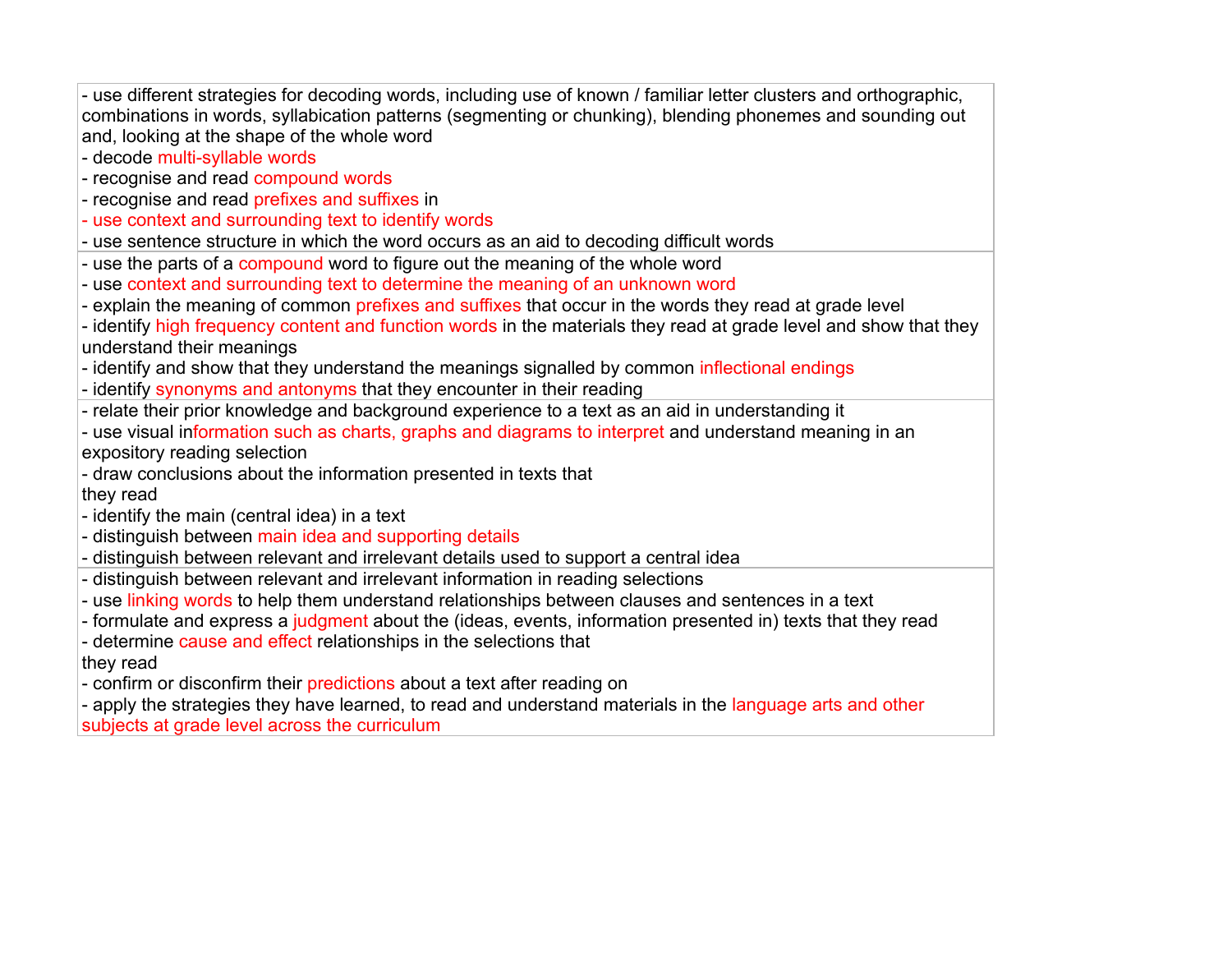| - use title, cover illustration, the first sentence or paragraph to make predictions about the content of a reading<br>selection |
|----------------------------------------------------------------------------------------------------------------------------------|
| - use charts and diagrams to clarify the meaning of an expository text                                                           |
| - indicate the contribution of graphs diagrams and charts to an expository selection                                             |
| - use the table of contents and chapter headings to find information in an expository text                                       |
|                                                                                                                                  |
| - identify features of an expository paragraph                                                                                   |
| - identify the characteristics of different types of expository texts                                                            |
| (e.g. recipes, informational articles, how to articles) at level                                                                 |
| - distinguish between the features of stories, poems and plays (at level)                                                        |
| - distinguish between texts that deal with reality and those that deal with fantasy                                              |
| - use the title and cover illustration to make a prediction about the content of a story                                         |
| - predict the outcome of a story based on the events and the actions of characters                                               |
| - discuss the contribution of illustrations to a narrative text                                                                  |
| - use the elements of story grammar to identify and discuss new and unfamiliar narratives                                        |
| - read two stories and compare them                                                                                              |
| - compare the print version of a story with the video version                                                                    |
| - read and talk about a wide and varied range of literary material                                                               |
| appropriate to grade level                                                                                                       |
| - show a positive attitude towards reading                                                                                       |
| - show willingness to search for new books to read in the class and school library                                               |
| - show interest in listening to books read by the teacher and to stories retold by classmates                                    |
| - show willingness to ask questions of teachers and classmates about the stories and other materials that are                    |
| read                                                                                                                             |
| - read for various purposes and set purposes for reading                                                                         |
| - select texts for reading based on interest                                                                                     |
| - maintain a personal response journal to write about the books they have read                                                   |
| - write a simple list, for example, a list of the tasks to be done for homework                                                  |
| - fill out a simple form, e.g. an application to join the local library                                                          |
|                                                                                                                                  |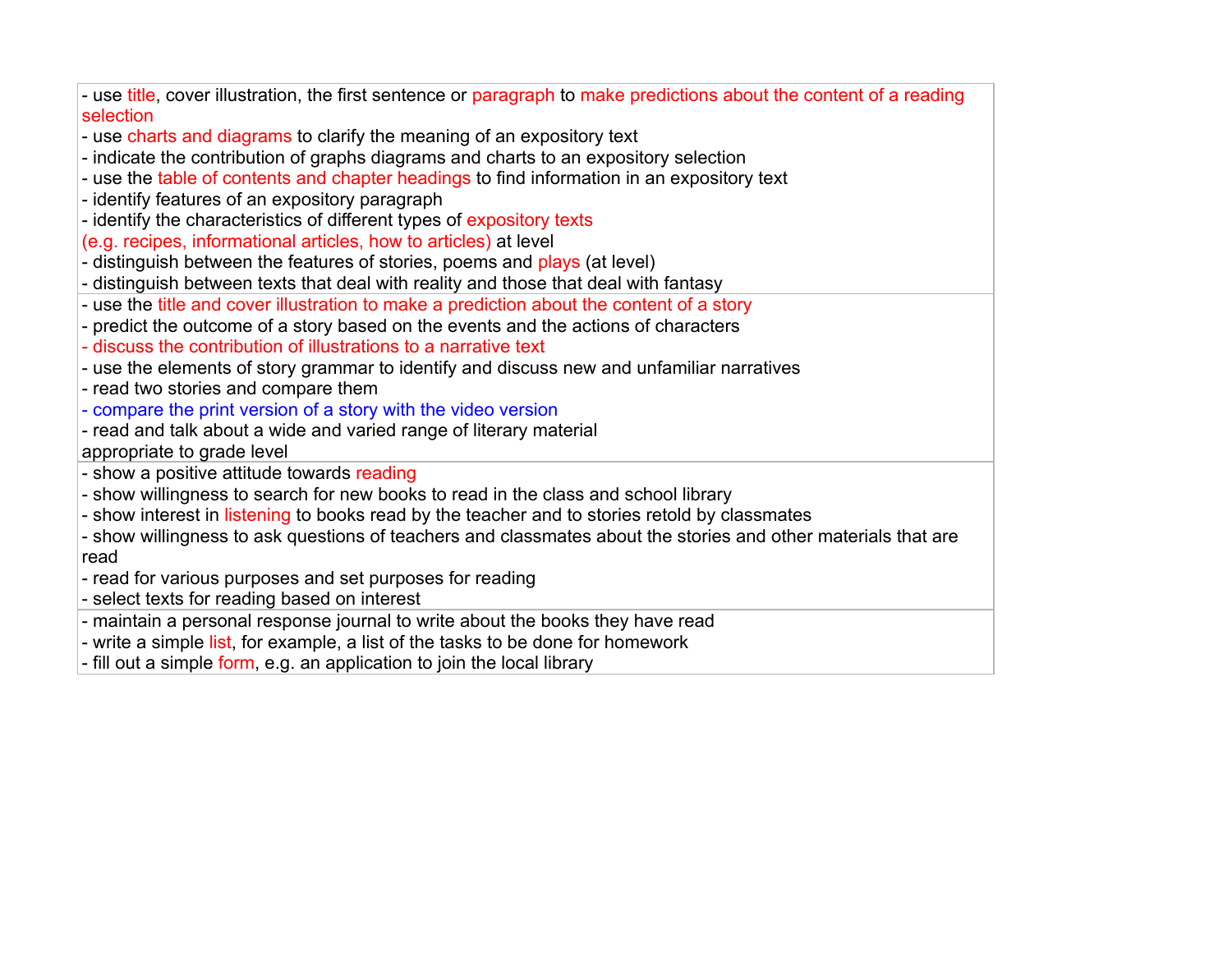| - use pre-writing strategies to generate ideas for writing                                                            |
|-----------------------------------------------------------------------------------------------------------------------|
| - use a web or other appropriate graphic organiser (or strategy) to group ideas for writing                           |
| - write a friendly letter to a chosen addressee                                                                       |
| - write simple three step instructions / directions                                                                   |
| - write a short account based on a personal experience                                                                |
| - write a description of an object or a person or a place                                                             |
| - write a short expository paragraph, organising information around a central idea                                    |
| - write a story using the elements of story grammar as a framework                                                    |
| - use high frequency words encountered in reading in their writing                                                    |
| - use high frequency function words in their writing                                                                  |
| - use the process strategies they have learned to revise and improve their writing                                    |
| - use verbs and nouns correctly in their writing                                                                      |
| - write clear and complete sentences in Standard English                                                              |
| - spell high frequency content and function words at level correctly in their writing                                 |
| - use the punctuation marks they have learned correctly in their writing                                              |
| - use different strategies to generate ideas for writing (e.g. brainstorming, reading, reflecting on experiences)     |
| - select topics / subjects for writing                                                                                |
| - use webs / clusters / to organize their ideas for writing                                                           |
| - read over their writing, reflect on it and discuss the ideas they have expressed                                    |
| - use checklists for the conventions of written English to check their writing for correctness of sentence structure, |
| grammar and punctuation                                                                                               |
| - revise and edit their writing and prepare a clean corrected copy to                                                 |
| submit to teacher                                                                                                     |
| - write a short paragraph in which they express their response to a book they have read                               |
| - express their response to a story they have read in writing, drawing, roleplay                                      |
| - read the stories they have written to their classmates and elicit feedback from them                                |
| - use reading as a resource for writing                                                                               |
| - write sentences in English that are well-formed                                                                     |
| - read over their writing to transform Creole and CIV structures into Standard English                                |
| - Use the punctuation marks they have learned appropriately and correctly in their writing                            |
| - use appropriate spacing between words                                                                               |
| - write legibly, paying attention to the shape of uppercase and lowercase letters                                     |
| - use nouns and verbs correctly in sentences                                                                          |
| - use the parts of speech correctly in both their planned oral presentations and in their writing                     |
| - read over their written work to check the accuracy of the grammar of their sentences                                |
| - write complete and well formed sentences                                                                            |
| - write sentences that are understandable and state the intended meaning clearly                                      |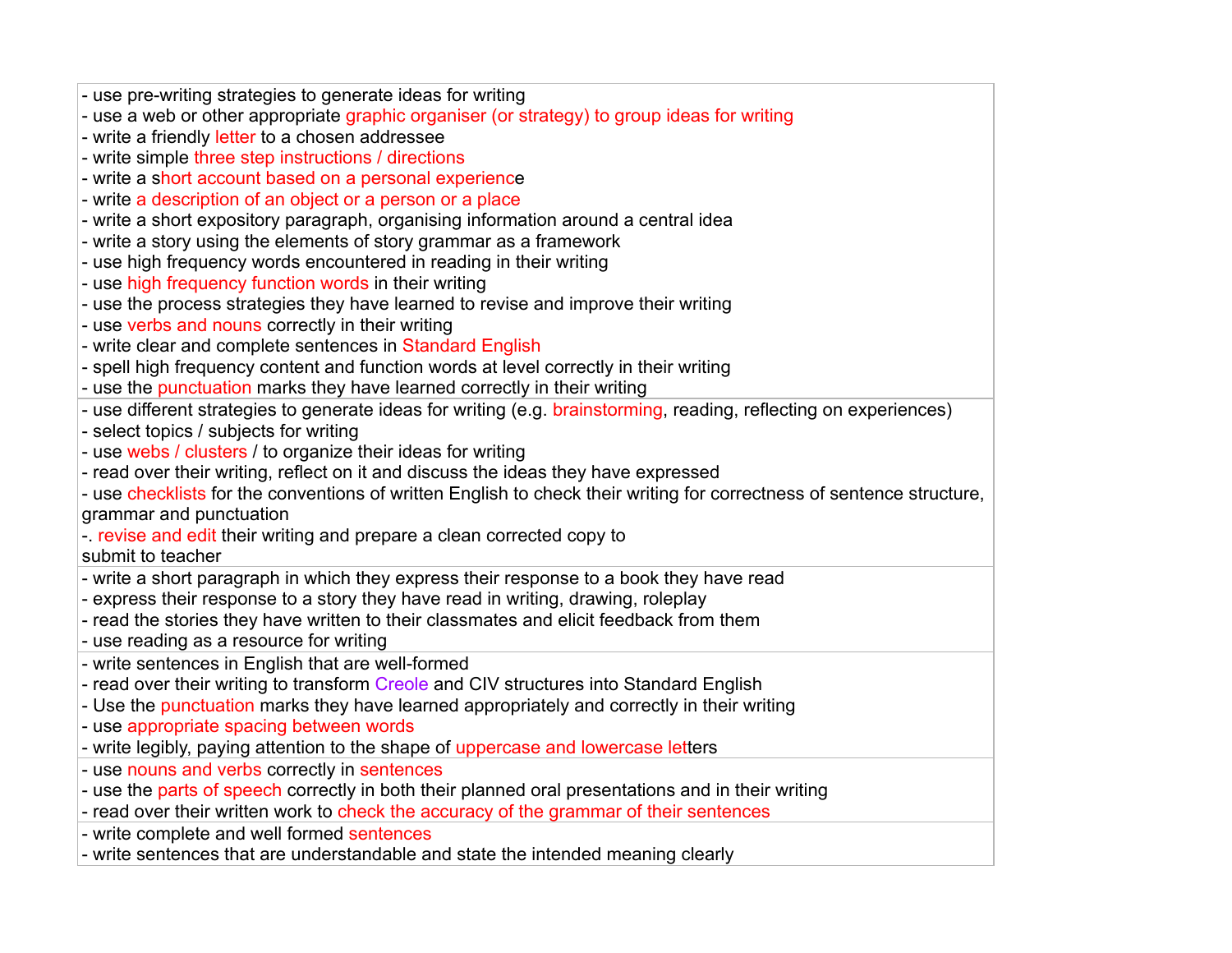- use the punctuation marks they have learned in Grade 1 and Grade 2 accurately (Standards V.9C.i. – ii, p. 48 and V.8C.i. – iii, p. 112)

- use quotation marks in the dialogue of stories

- use the spelling strategies they have learned to spell correctly the high frequency words they encounter in reading, across all content areas, in their writing

- spell high utility and function words correctly in their writing

- spell frequently encountered prefixes and suffixes correctly
- monitor the spelling of words as they write independently
- read over and revise their writing to correct the spelling mistakes they have made
- show willingness to share their writing with classmates; to listen to, to read and to comment on what they have listened to or read
- respond appropriately to the feedback given on their writing by teachers and classmates
- participate in writing process activities that require them to read over and revise their work to improve it
- show a positive attitude towards learning to spell new words
- use appropriate strategies for learning to spell new and unfamiliar words
- show willingness to work at the writing conventions and to write legibly

- show willingness to monitor their use of Standard English and to correct errors of grammar in their writing and speech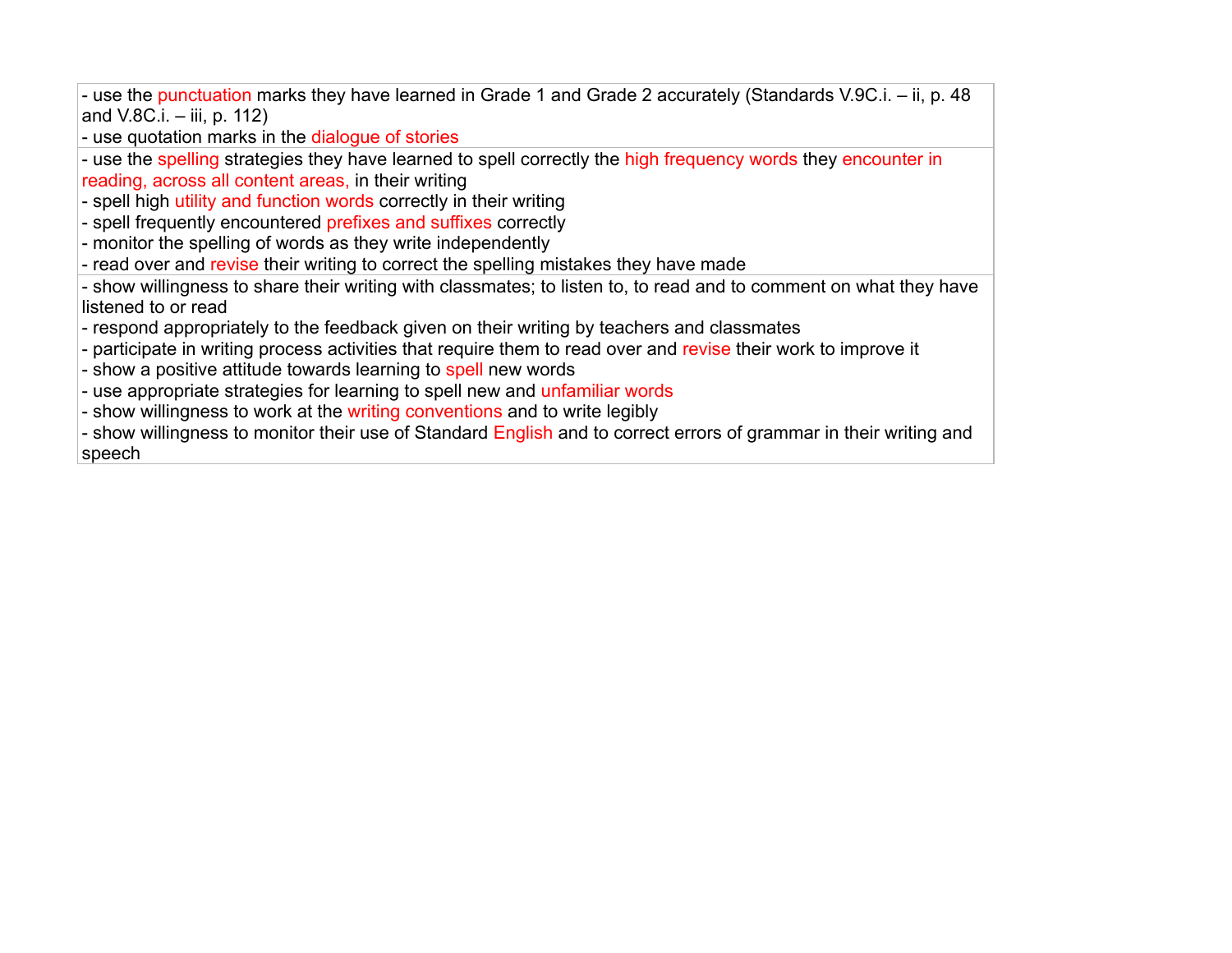**Relevant Codes from Scheme**

Especially: 1c, 5h, 5i, 11d, 12b, 12c, 9d, 9c

Especially: 1c, 5h, 5i, 13e, 13g, 13f, 13e

Especially: 1c, 5h, 5i, 13a, 13b, 13i, 6k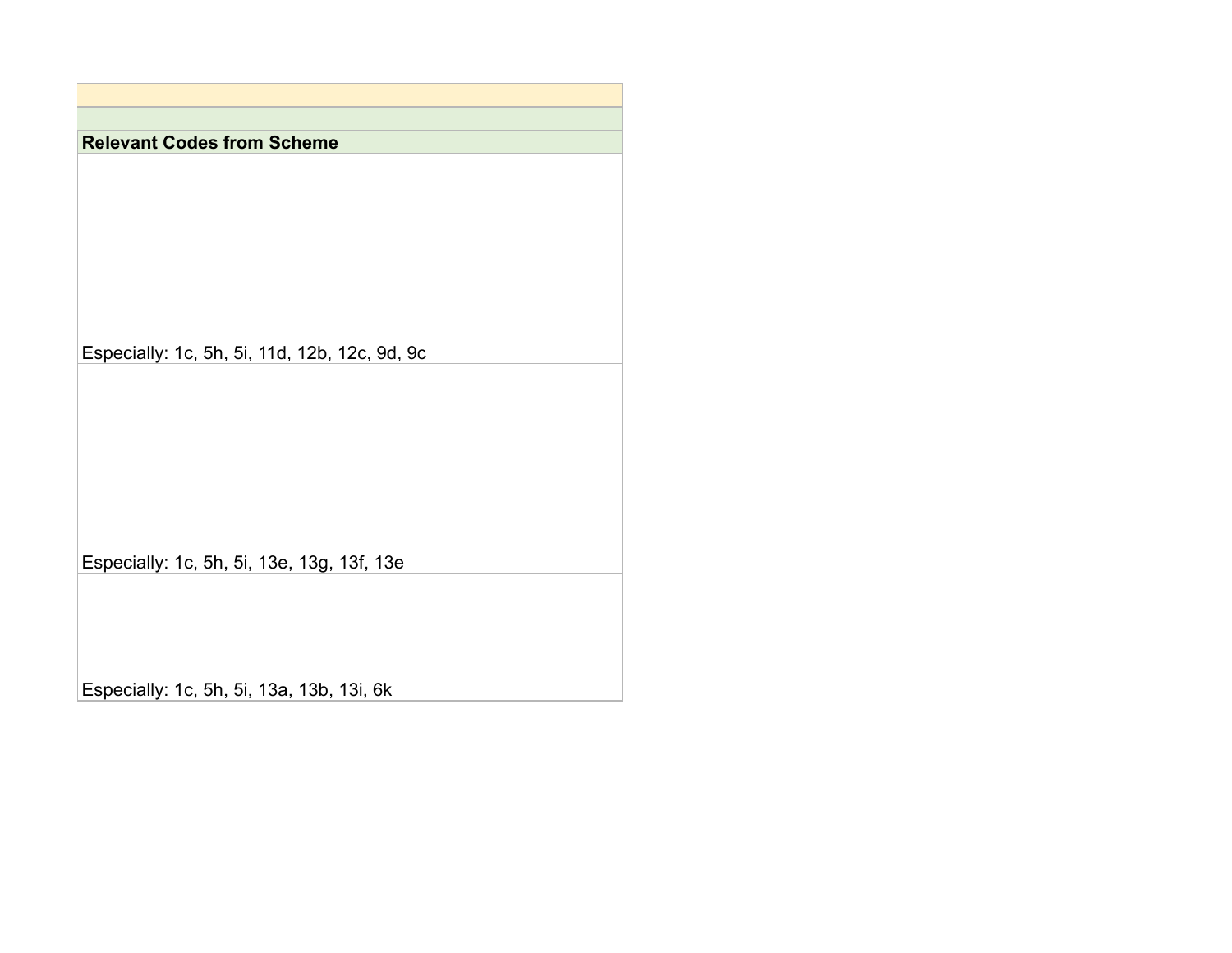Especially: 1c, 5h, 5i, 9e, 9d, 9h, 13h, 13b

Especially: 1c, 5d, 5e, 5h, 5i, 8b, 8c, 8d, 9e

Especially: 1c, 5h, 5i, 12a, 12b

Especially: 1c, 5h, 5i, 2a, 14c, 14d, 14e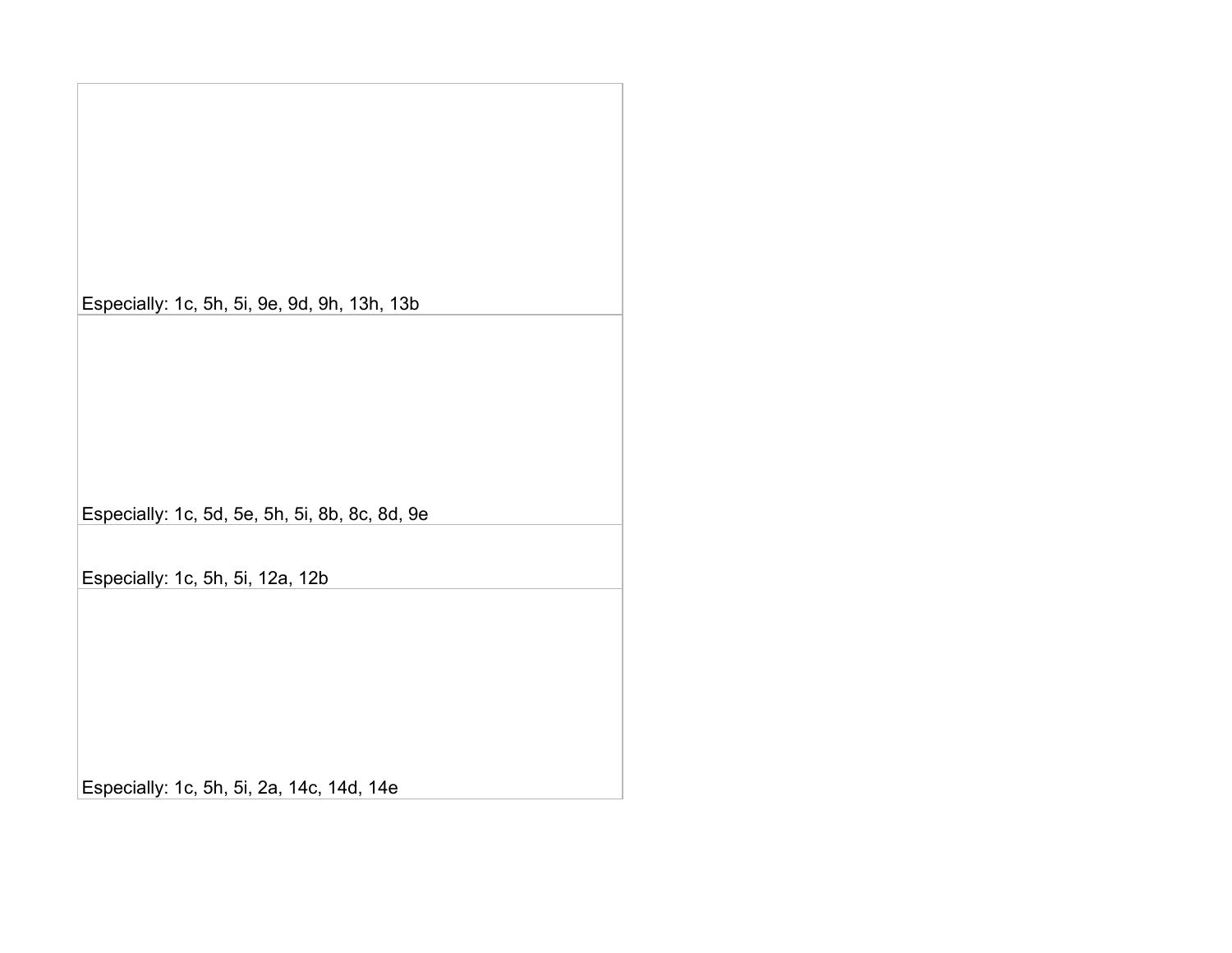Especially: 1c, 5a, 6i, 8e, 6j, 5e, 10a Especially: 1c, 5d, 5e, 6j, 8d, 8e, 8q, 8p

Especially: 1c, 5c, 7h, 13d, 13e, 13f, 9d

Especially: 1c, 5c, 8f, 9i, 9e, 14c, 14d, 14e, 13h,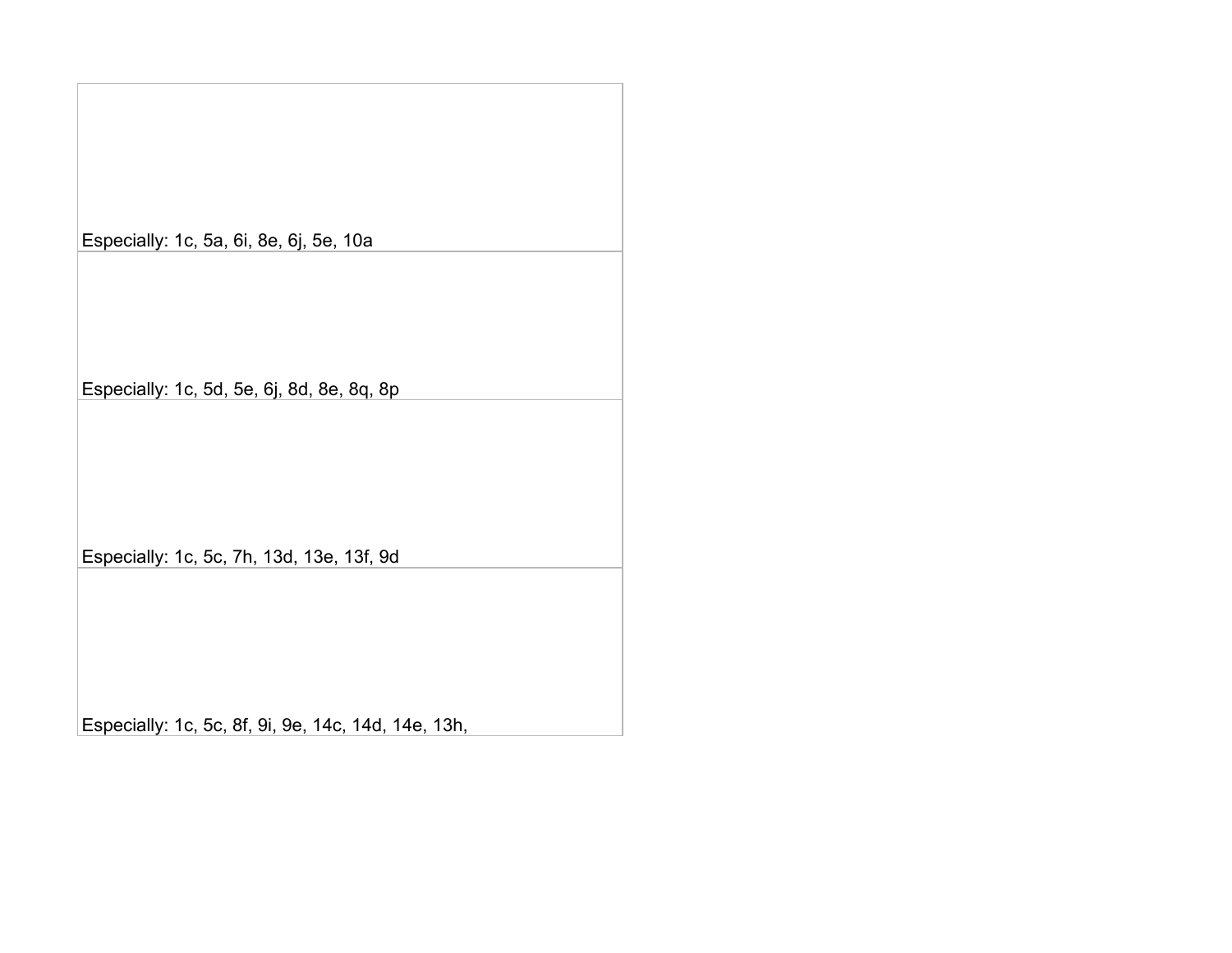Especially: 1c, 5b, 9e, 7h, 7d, 7j Especially: 1c, 5c, 7f, 9f, 7j, 7f, 13a, 13b, 3d

Especially: 1c, 5c, 5h

Especially: 1c, 5g, 13j, 13k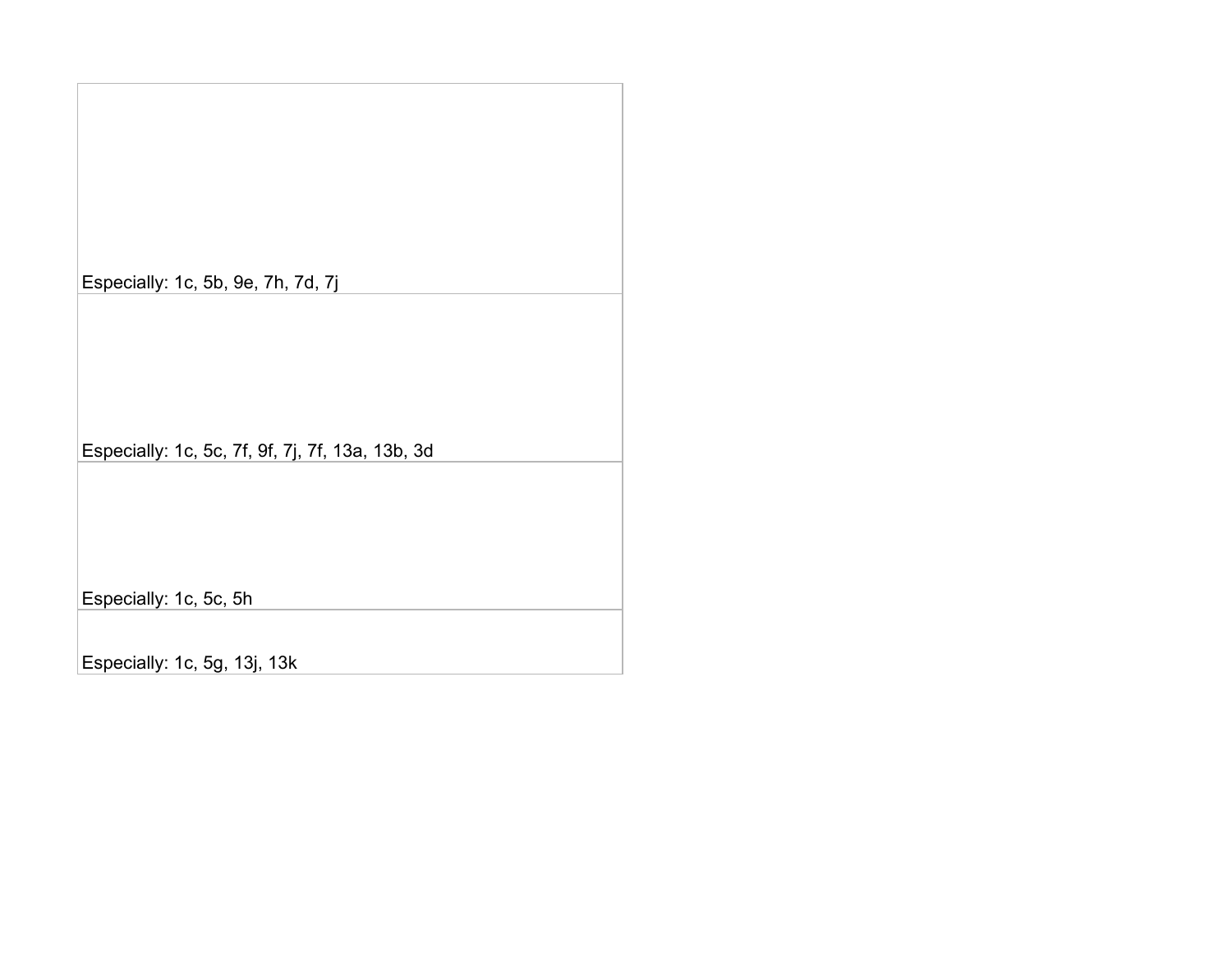| Especially: 1c, 5g, 10b, 13l, 13f, 13a, 13d, 14a, 14b, 8i, 8o, 8g,<br>10a, 8d, 9b, 8b, 8u, 2a |
|-----------------------------------------------------------------------------------------------|
|                                                                                               |
| Especially: 1c, 5g, 10b, 10d                                                                  |
| Especially: 1c, 5c, 5g, 13a, 13b                                                              |
| Especially: 1c, 5g, 2a, 2b, 8u, 10a, 6d                                                       |
| Especially: 1c, 5g, 8g, 8o, 8p, 10d, 12c                                                      |
| Especially: 1c, 5g, 10a, 7c                                                                   |

 $\mathbb{R}^n$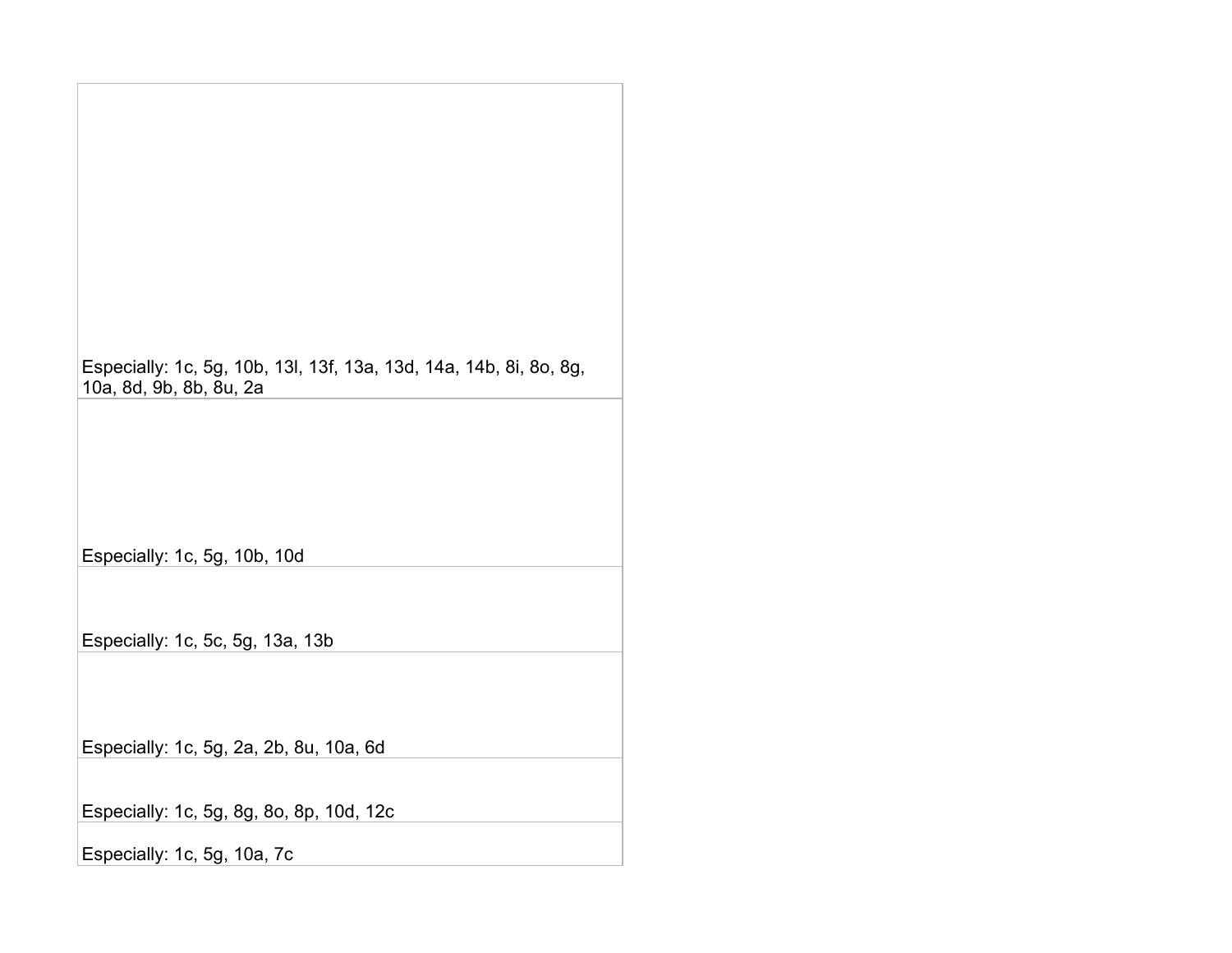Especially: 1c, 5g, 8u, 13c

Especially: 1c, 5g, 5f, 8d, 8b, 6j, 10d, 14c, 14d, 14e

Especially: 1c, 5g, 10d, 5f, 10a, 2a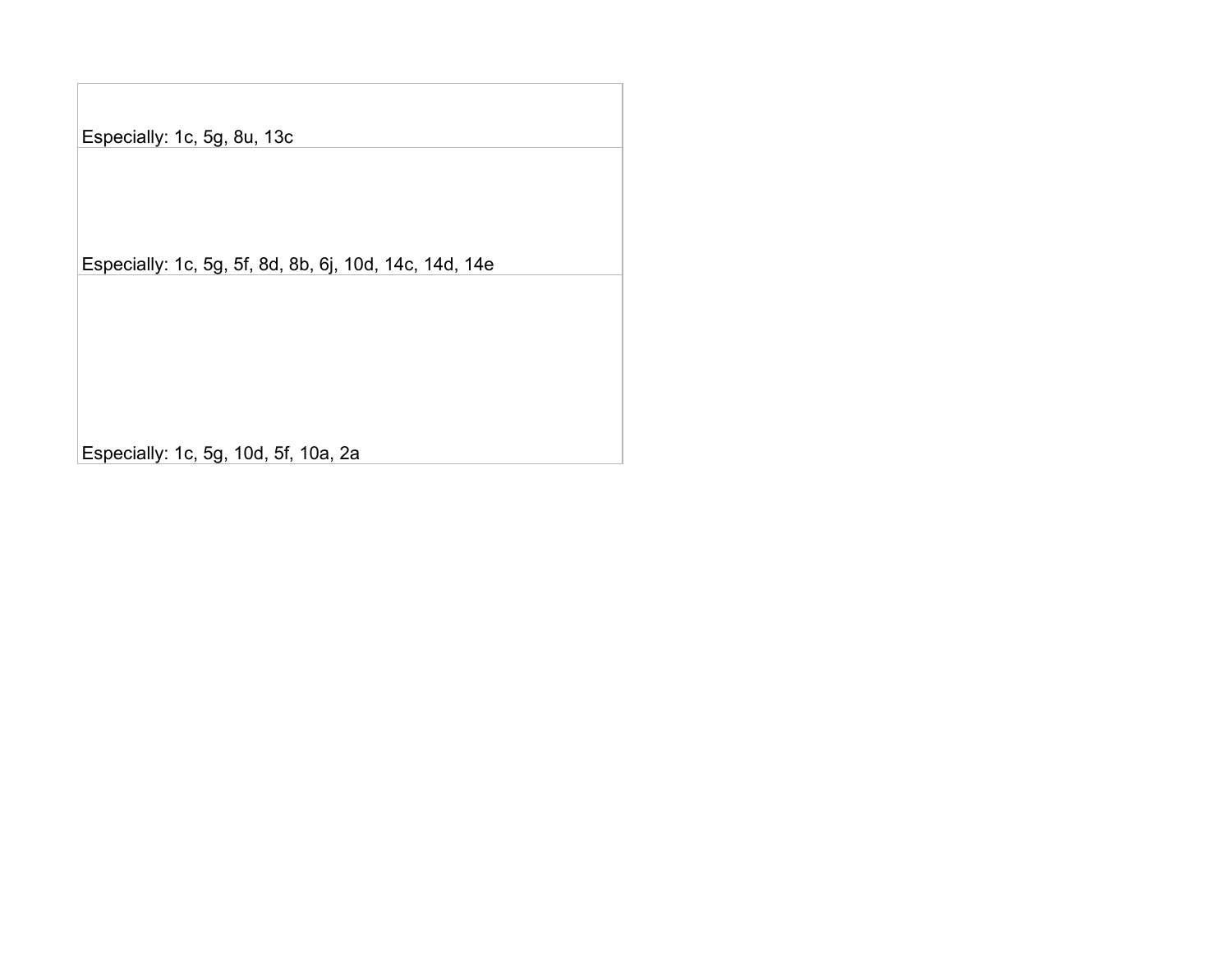| <b>Target Curriculum</b>                         |  |
|--------------------------------------------------|--|
| <b>OECS - Primary School Language Arts (K-2)</b> |  |
| Grade<br><b>Strand</b><br><b>Domain</b>          |  |

|         |               | Interpersonal Communication: |
|---------|---------------|------------------------------|
|         | Listening and | Listening and speaking to    |
| Grade 3 | speaking      | interact socially            |

| Grade 3 | Listening and<br>speaking | Communicating to get and give<br>information                                                                                                                                             |
|---------|---------------------------|------------------------------------------------------------------------------------------------------------------------------------------------------------------------------------------|
| Grade 3 | Listening and<br>speaking | Listening and speaking to develop<br>oral communication skills for<br>academic and other purposes: (B-<br>1) Listening and speaking for<br>enjoyment and to express<br>personal response |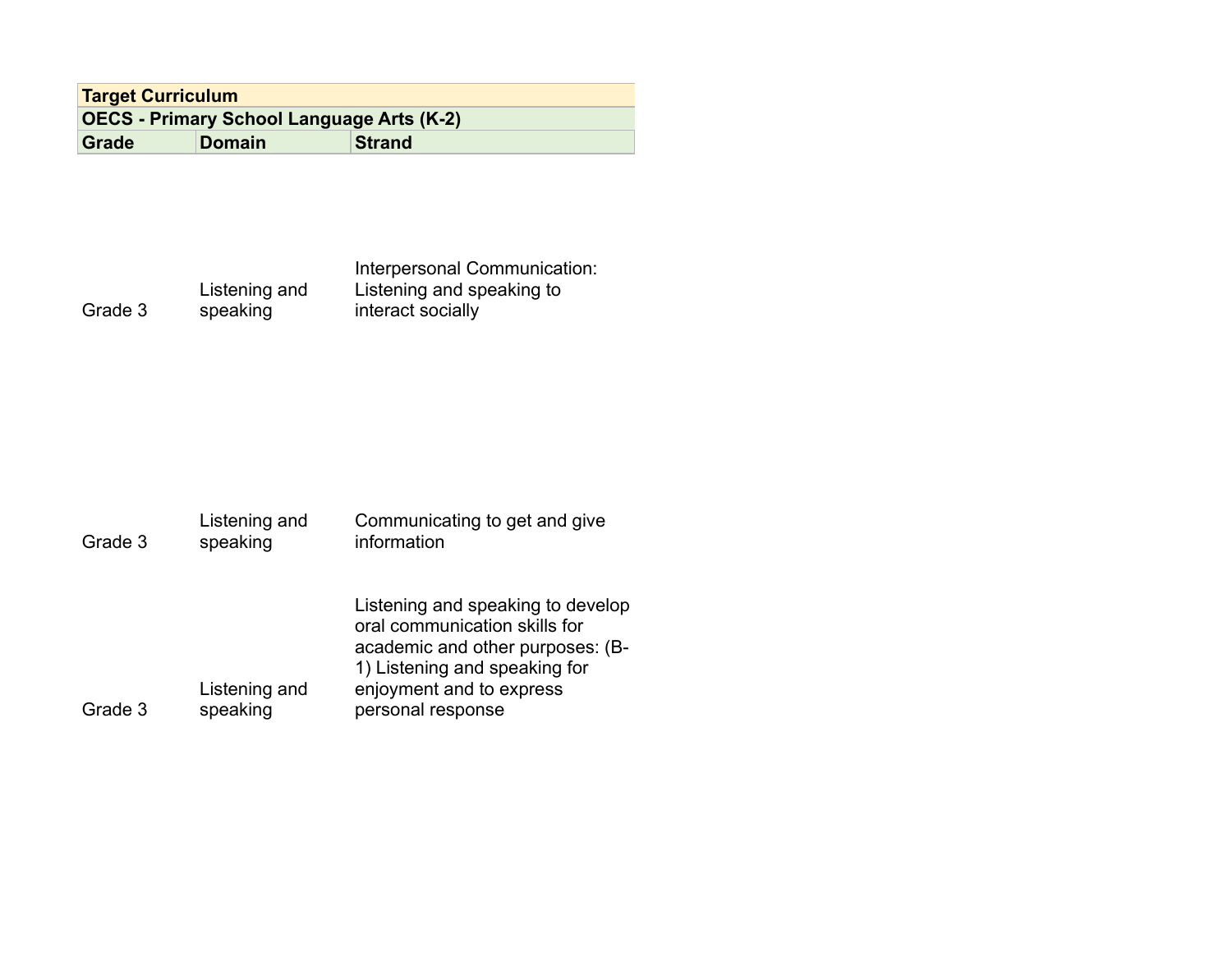| Grade 3 | Listening and<br>speaking | Listening and speaking to develop<br>oral communication skills for<br>academic and other purposes (B-<br>2) Listening and speaking to<br>develop comprehension                    |
|---------|---------------------------|-----------------------------------------------------------------------------------------------------------------------------------------------------------------------------------|
| Grade 3 | Listening and<br>speaking | Listening and speaking to develop<br>oral communication skills for<br>academic and other purposes (B-<br>3) Listening and speaking to<br>evaluate oral and media<br>communication |
| Grade 3 | Listening and<br>speaking | Vocabulary and concept<br>development                                                                                                                                             |
| Grade 3 | Listening and<br>speaking | <b>Voice Skills</b>                                                                                                                                                               |
| Grade 3 | Listening and<br>speaking | Attitudes for effective oral<br>communication                                                                                                                                     |

Grade 3 Reading Decoding and word recognition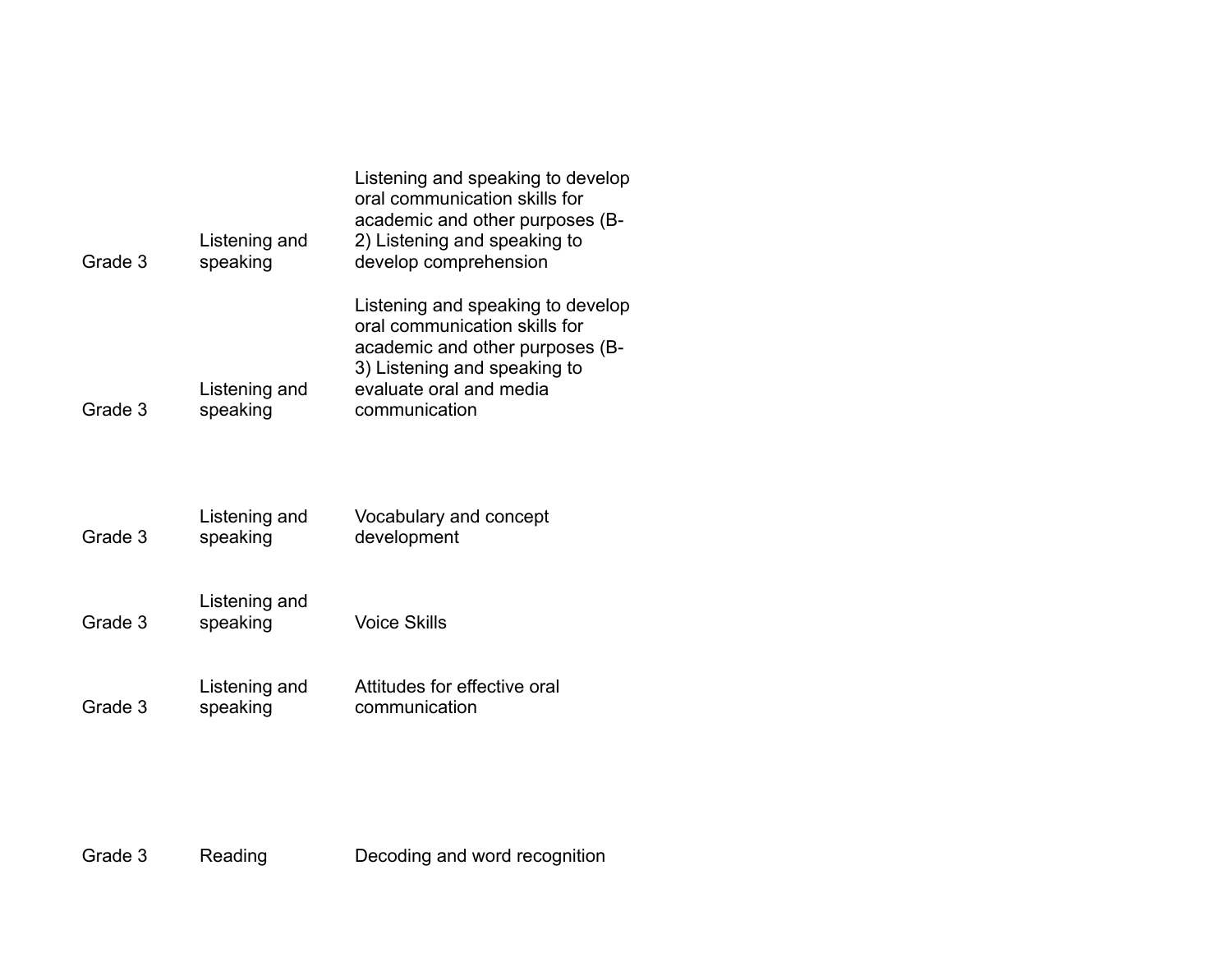Grade 3 Reading Vocabulary development

Grade 3 Reading Reading comprehension: (C-1) Construct Meaning

Grade 3 Reading Reading comprehension: (C-2) Critical reading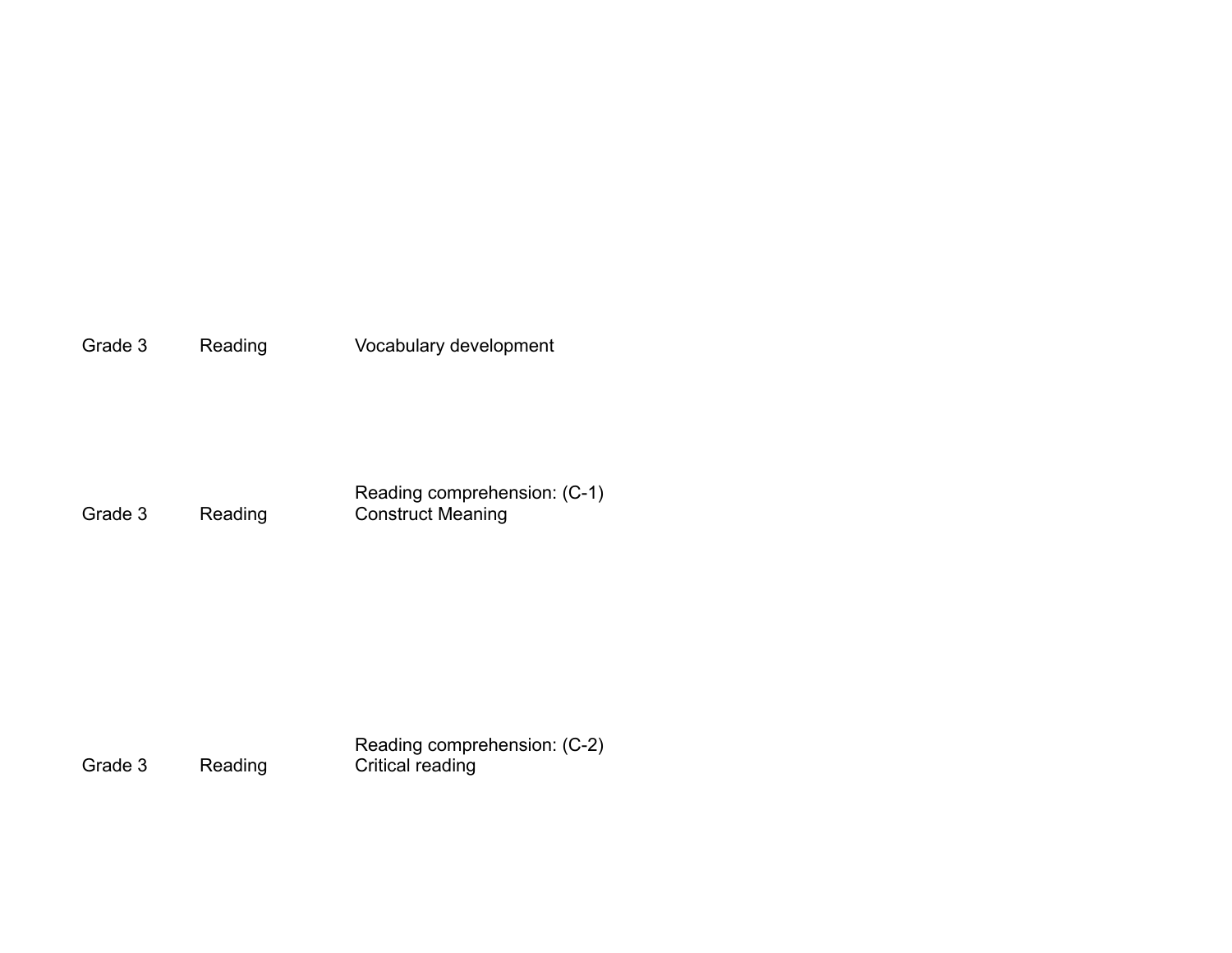| Reading | Reading comprehension: (C-3)<br>Understanding of informational /<br>expository text      |
|---------|------------------------------------------------------------------------------------------|
| Reading | Reading comprehension: (C-4)<br>Understanding of narrative and<br>other literature texts |
| Reading | Reading comprehension: (D)<br>Responding to literature                                   |
| Reading | Reading comprehension: (E)<br>Reading and writing connections                            |
|         |                                                                                          |

|         |         | Reading comprehension: (F) |
|---------|---------|----------------------------|
| Grade 3 | Reading | Attitudes and interests    |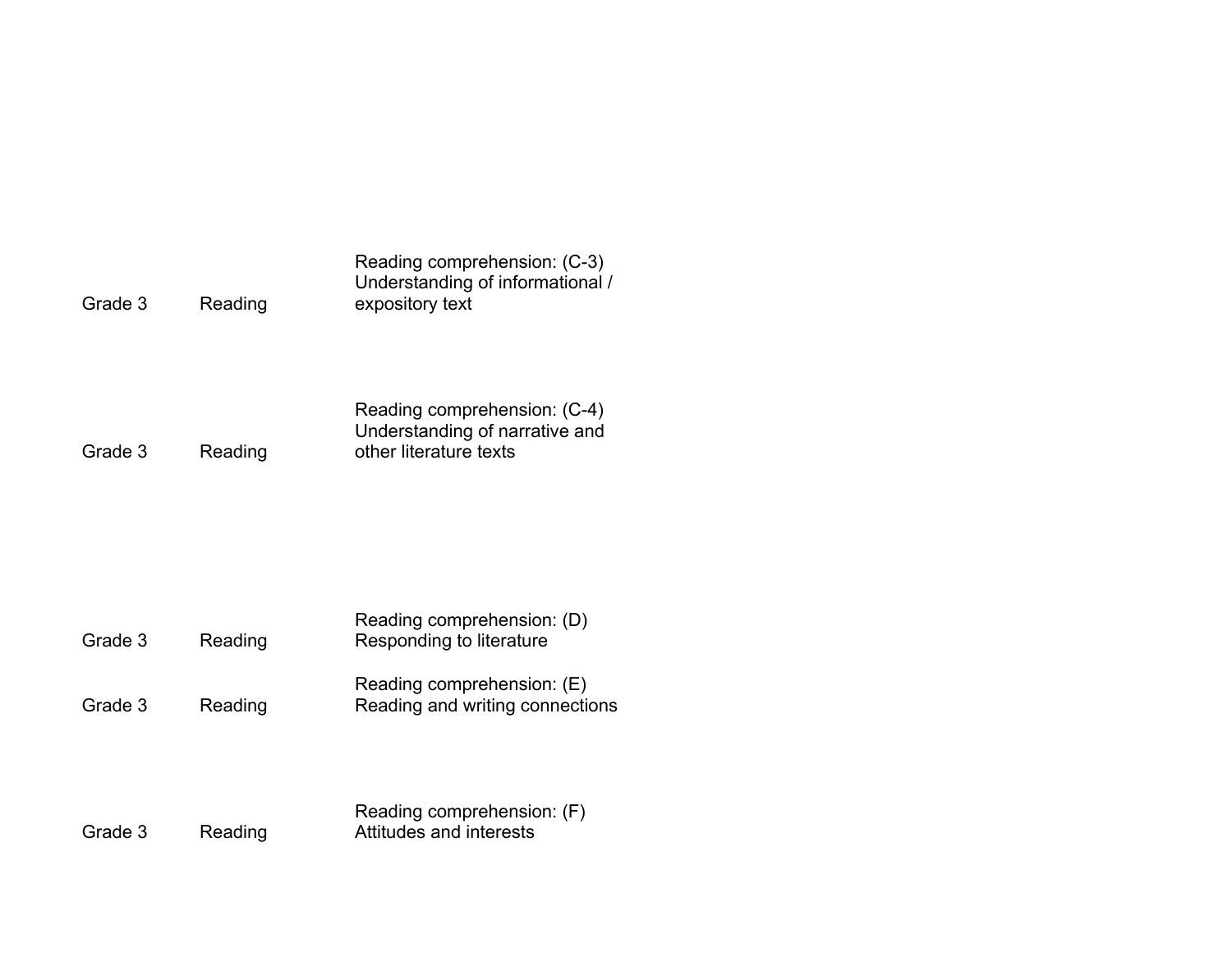Grade 3 Writing Writing for self and for a chosen audience

Grade 3 Writing Writing to develop academic proficiency

Grade 3 Writing Writing process strategies

Grade 3 Writing Research skills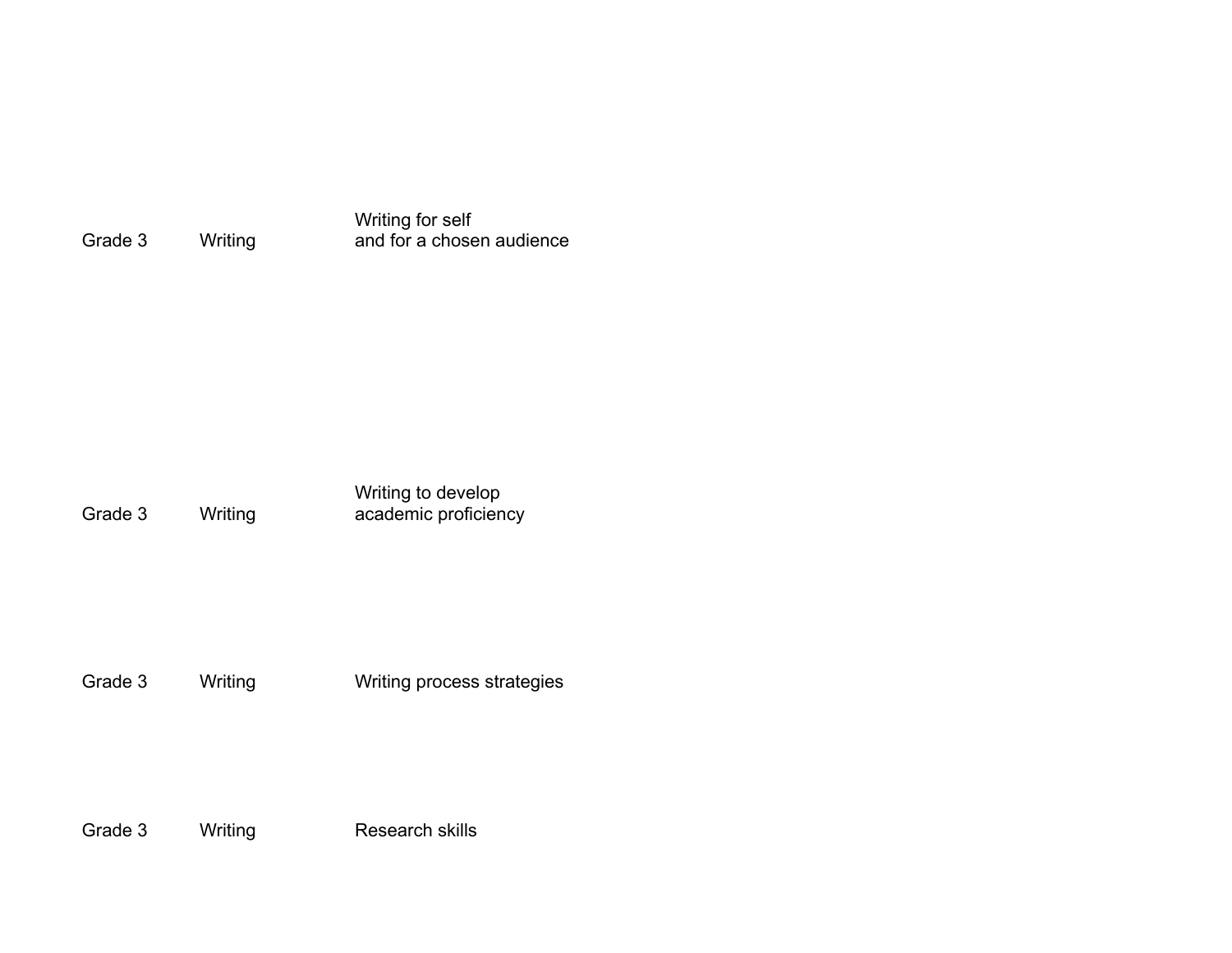|         |         | Conventions of written |
|---------|---------|------------------------|
| Grade 3 | Writing | (and oral) English     |

| Grade 3 | Writing | Grammar |  |
|---------|---------|---------|--|
|         |         |         |  |
|         |         |         |  |

Grade 3 Writing Sentence structure

Grade 3 Writing Punctuation

Grade 3 Writing Spelling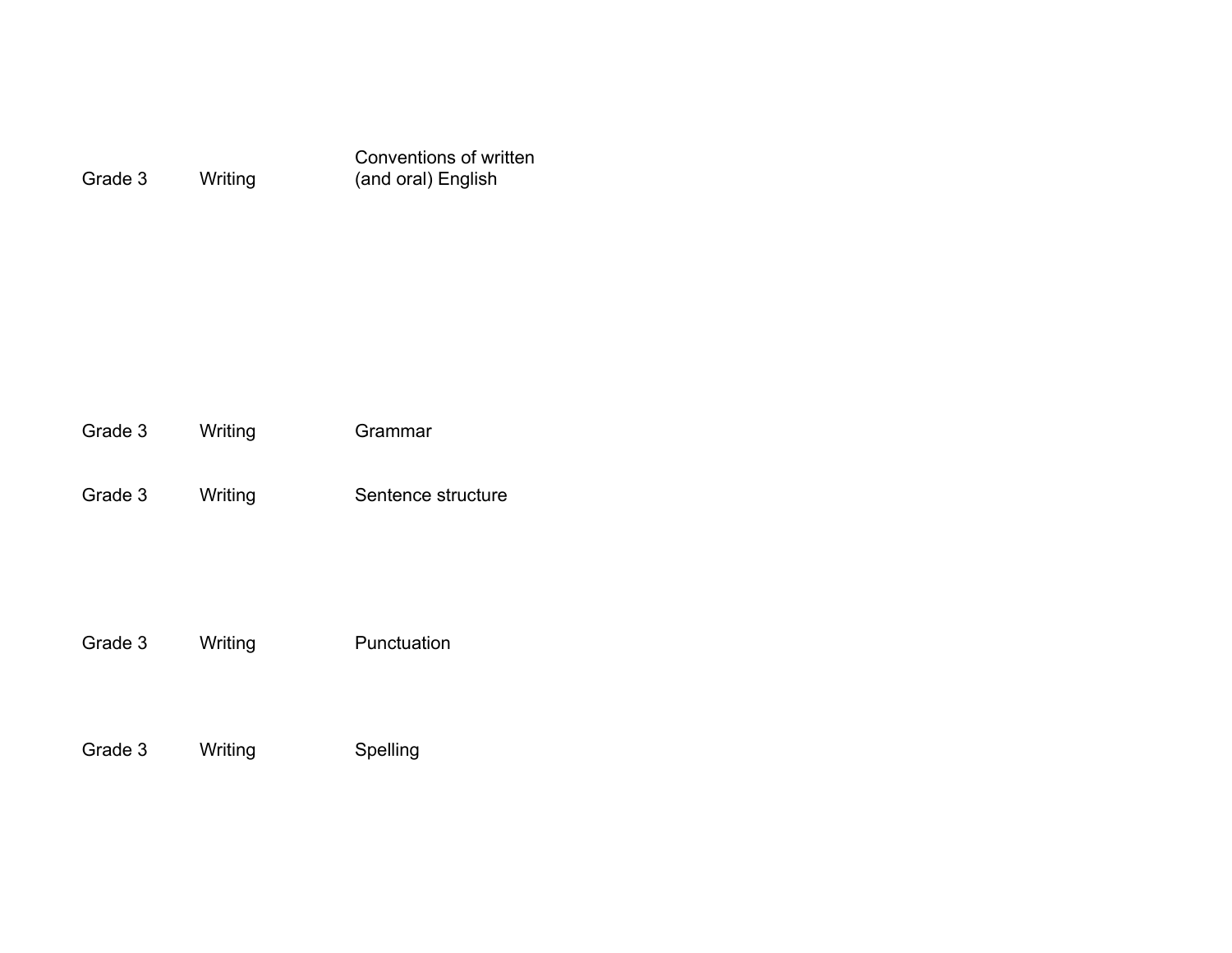Grade 3 Writing **Attitudes and interest**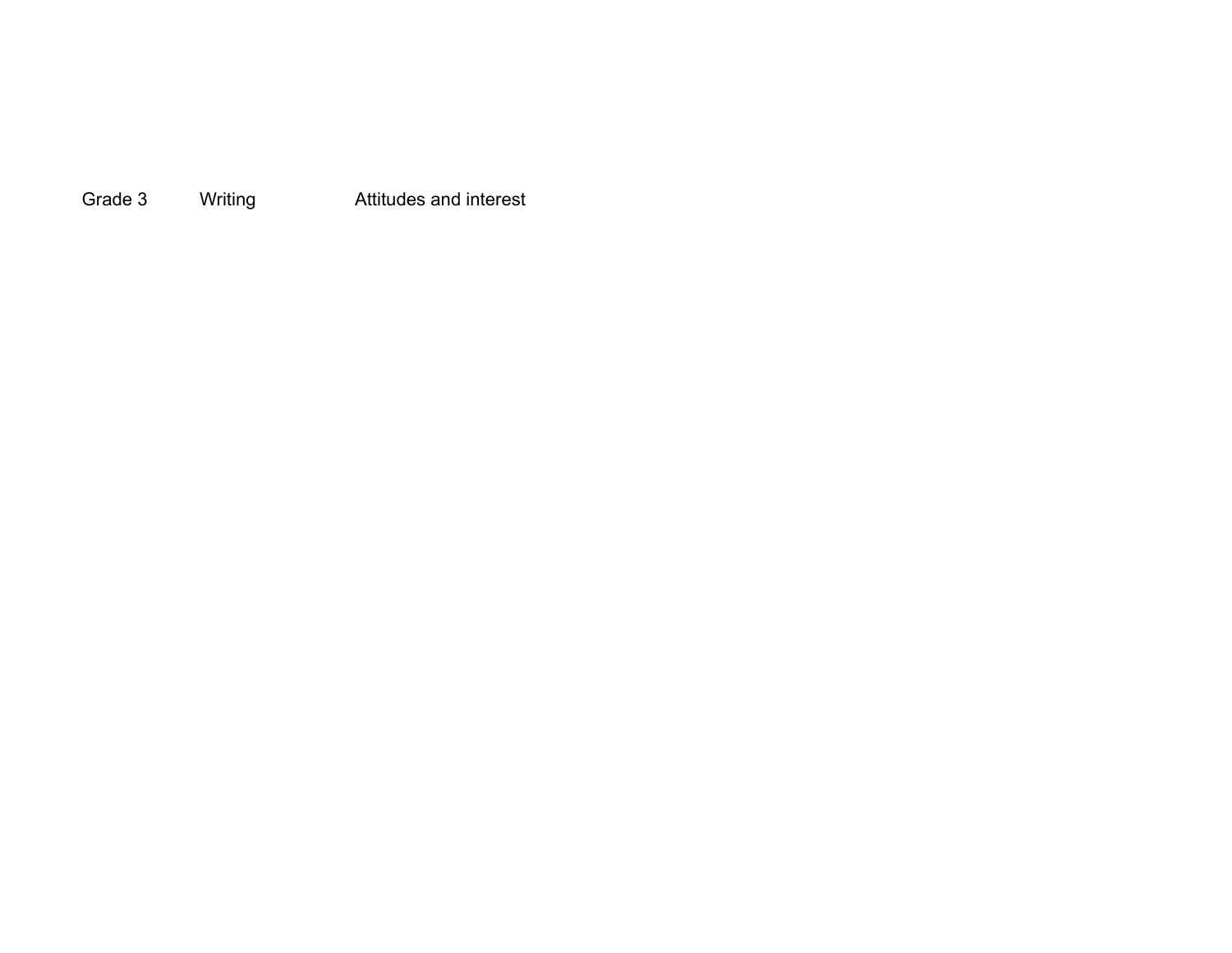## **Learning Outcomes**

- Listen to determine the purpose of a speaker's message
- Listen to respond appropriately in a conversation
- Use polite, appropriate tone and language in conversations both in and out of the classroom
- Vary level of formality according to context, situation and audience / interlocutor (other person in conversational exchange)
- Use appropriate strategies for opening and closing (formal) conversations
- Take turns appropriately in conversations
- Ask questions to elicit information and seek clarification from a speaker
- Answer questions in order to explain and clarify a message
- Listen to determine the gist of a message
- Listen to follow the sequence of events in a report given by a speaker
- Listen to follow directions on how to get from one location to another
- Listen to follow simple instructions given orally on how to make or to do something
- Listen to a short speech or report and then give a summary of the main points
- Listen to a short text to determine the main idea
- Give someone directions on how to get from one place to another
- Give instructions to explain how to perform a task
- Ask relevant questions to get specific information
- Use well-formed sentences to convey information
- Use Standard English for oral communication and for giving planned presentations in class
- Listen to determine and appreciate the rhythmic structure of selected literary texts appropriate to grade level
- Listen to express a personal response to poems, stories and other types of literary material
- Describe familiar objects, people and places
- Tell about an interesting personal experience
- Tell an imagined story that has a beginning, middle and an end
- Retell a story based on a personal experience
- Recite a favourite poem with fluency and expression
- Plan and present a dramatic presentation based on a personal experience or a poem or narrative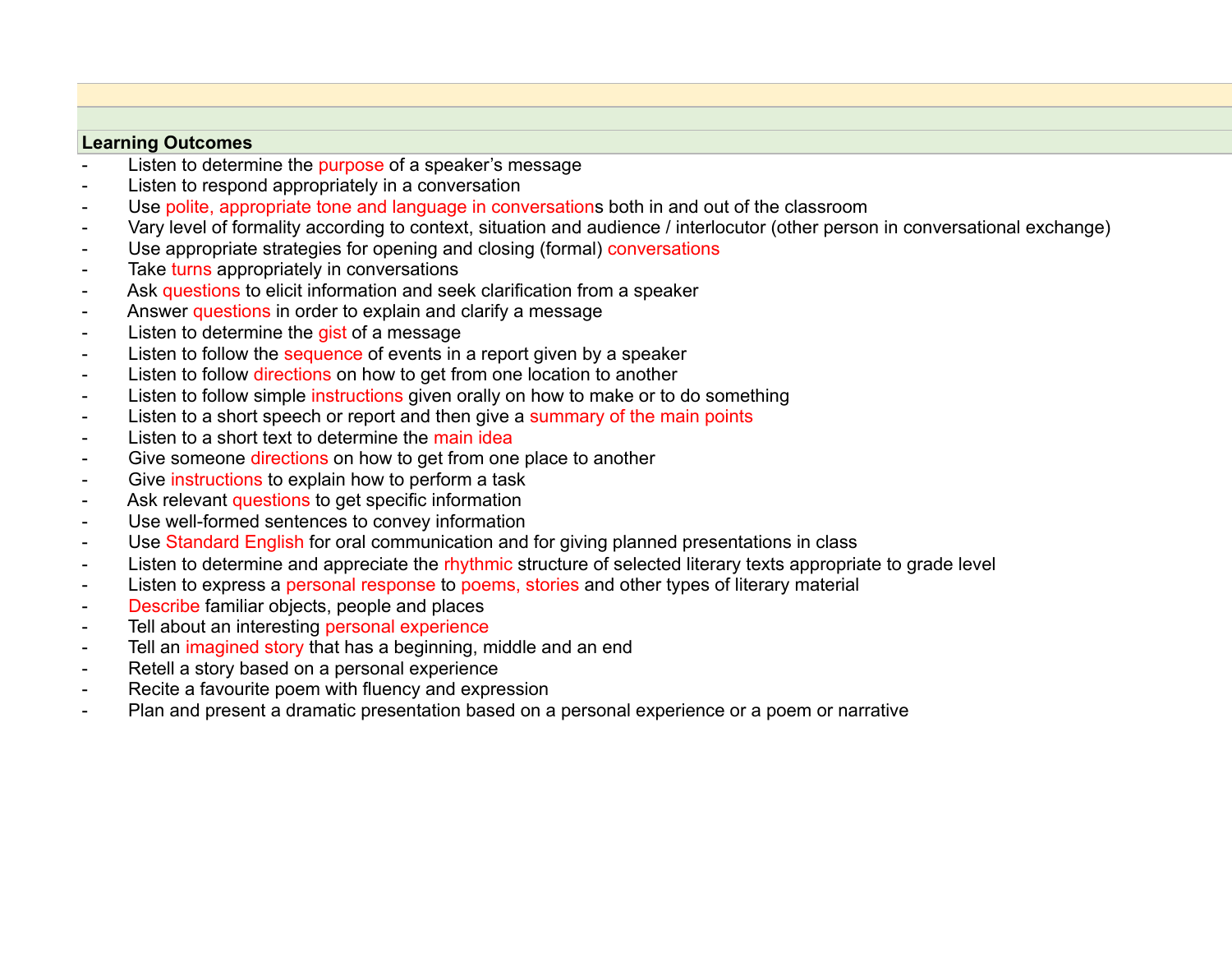- Listen to follow the chronology of events in an oral report
- Listen to determine the main point in a spoken message
- Listen to a short extract to summarise the information presented
- Listen to an oral communication to paraphrase and explain what has been said
- Listen to distinguish between the cause and effect of a particular occurrence or event
- Listen to identify supporting points in an oral presentation
- Listen to distinguish between opinions expressed by a speaker and facts that can be verified
- Give a planned oral presentation that is organised around a main topic and provide adequate details to develop the main idea
- Use appropriate visual support to provide clarification in making a planned oral presentation
- Listen to evaluate a speaker's contribution in a dialogue or discussion
- Listen to distinguish between opinions and verifiable facts in a speaker's contribution
- Listen to evaluate oral presentations made by self, classmates and others
- Compare and evaluate the same news item as presented on radio, TV and in the print media
- Listen to the register / level of formality in oral discourse to evaluate its appropriateness for audience, context, situation and occasion
- Listen to a conversational exchange to distinguish between the use of Standard English and Creole / CIV
- Use Standard English to give a factual report about an incident
- Listen to identify word contractions used by a speaker
- Listen to determine word meanings from the contexts of their use in an oral presentation
- Listen to identify homophones in a listening text
- Use high frequency words with appropriate meanings in oral presentations
- Use words for their literal, figurative and connotative meanings in oral presentations
- Use clear and exact vocabulary to convey the message and to establish the tone
- Modulate voice, vary tone, pitch and pace speech appropriately in making a planned presentation
- Project voice and use appropriate volume in making a presentation
- Use proper phrasing and assign stress appropriately to words in making an oral presentation
- Use appropriate intonation for different sentence types
- Show willingness to initiate and maintain conversation for school-related tasks
- Show respect for the ideas / opinions of others
- Speak confidently in conversational exchanges and during class presentations
- Show willingness to invest time in listening and speaking activities to develop oral communication skills
- Use familiar word families to decode new and unfamiliar words
- Use learned strategies (syllabication, word parts, phonics) to decode unknown words
- Identify high frequency words
- Decode multi-syllabic words
- Read a variety of materials at grade level accurately and fluently
- Read and interpret increasingly complex sentences
- Decode words with silent letters, e.g. g- (as in gnome); k- (knee); -b (lamb); -w- (answer)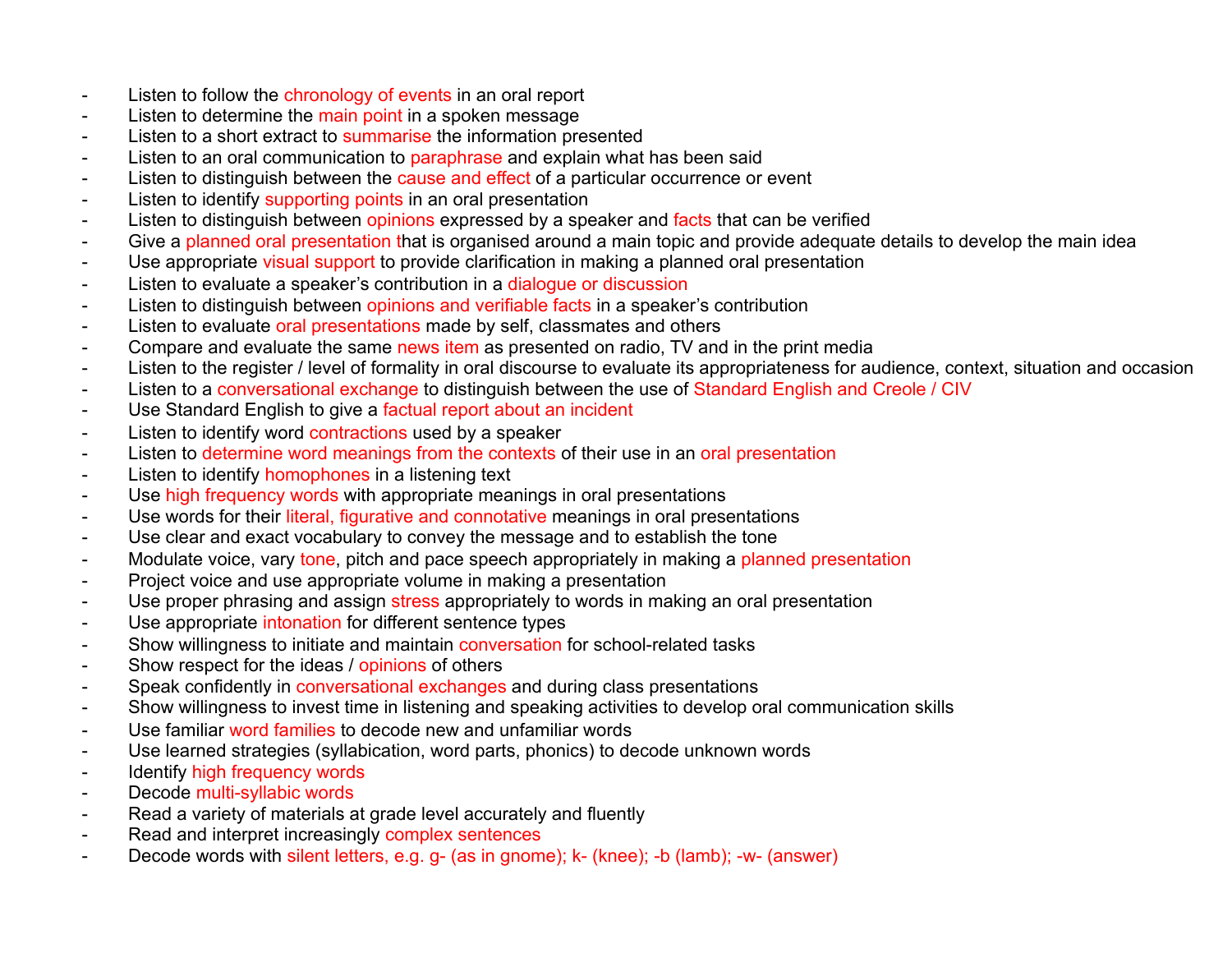- Use the context of a sentence to determine the meaning of an unknown word
- Use affixes (prefixes and suffixes) to determine the meaning of words
- Use definitions, information included in parenthesis (brackets), restatements, to determine the meaning of unfamiliar words
- Identify synonyms, antonyms, homonyms, homophones, homographs in materials they read
- Use their knowledge of synonyms, antonyms, homonyms, homophones and homographs where appropriate to determine word meanings
- Use a dictionary to check on the meaning, pronunciation and other characteristics of a word
- Use a the saurus as a reference to select the right / most appropriate word for a given context
- Identify multi-syllabic words and words with complex clusters encountered in their reading and use these words appropriately in their oral communication
- Identify and use the appropriate collective names for animals
- Extend vocabulary by identifying and making productive use of technical terms and other new words encountered in subjects across the c
- Extend vocabulary by using learned strategies to achieve ownership of words encountered in reading
- Use Word Banks productively to record and make note of the new words encountered in reading, and their meanings
- Use the strategies learned in the earlier grades to understand materials read in Grade III
- Read and understand material across the curriculum, at grade level
- Relate prior knowledge to information given in a reading selection to make an appropriate inference
- Use background knowledge, experience and selective information in a reading selection to form a judgement about a particular point or is
- Generate questions about the text based on prior knowledge as an aid to understanding
- Answer questions at the literal (explicit level) about a reading selection
- Answer questions at an *implicit (inferential level)* about a reading selection
- Use question and answer relationship (QAR) strategies to identify answers to questions about a reading selection
- Apply the comprehension skills learned in earlier grades to understand the meaning of a text
- Use think and search strategies to make correct inferences about a text
- Identify the main idea in a reading selection identify supporting details in a paragraph
- Read more challenging texts at the Grade III level and interpret them beyond the literal level
- Read a variety of texts independently
- Relate background knowledge with information given in a text to make an inference
- Skim parts of a text to get relevant facts
- Scan a text to get an idea of the gist of it
- Use knowledge of print conventions as an aid in constructing the meaning of a text
- Distinguish between relevant and superfluous material in an informational passage
- Use comprehension strategies employed in language arts to understand materials in subjects across the curriculum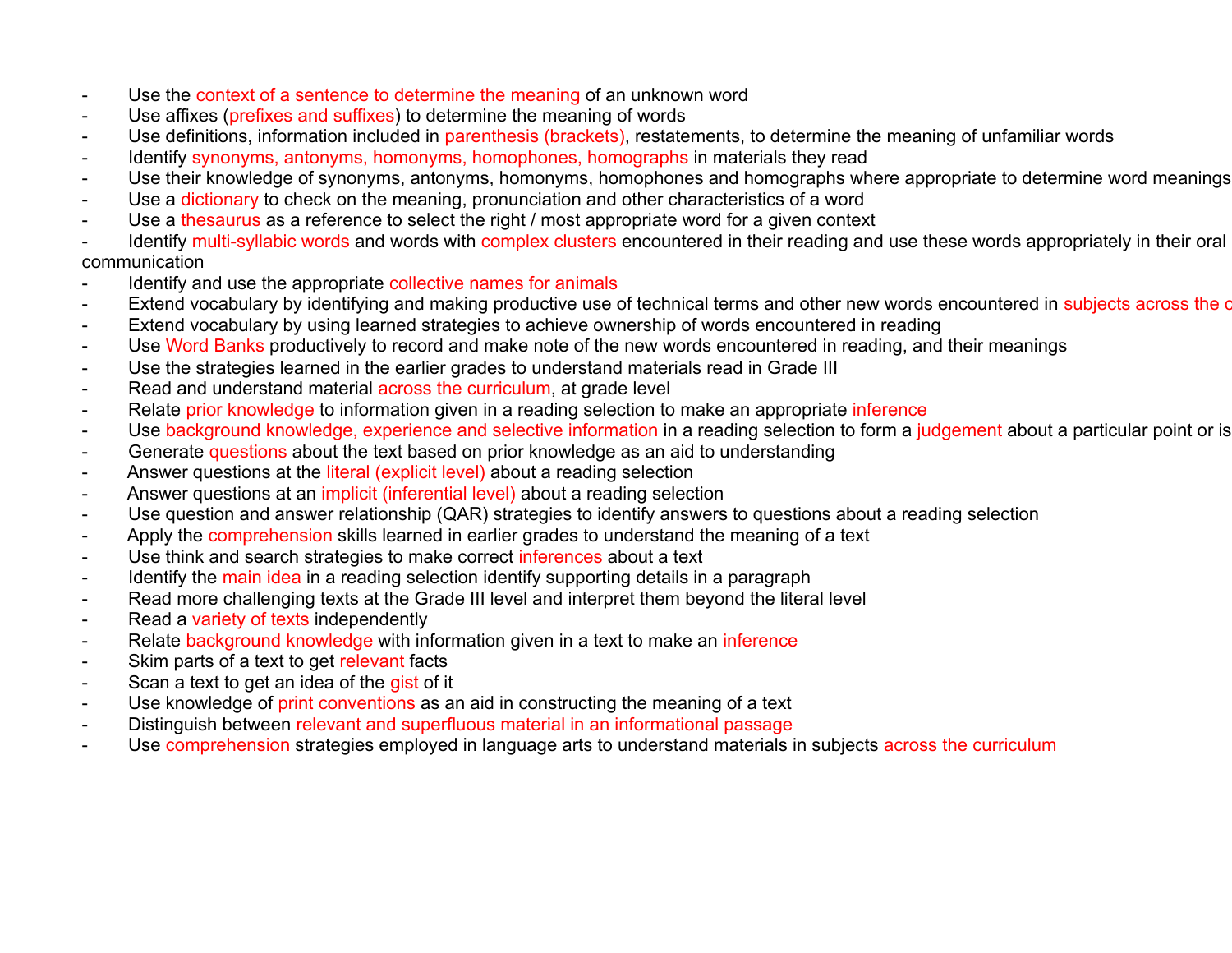- Distinguish between fiction and non-fiction selections
- Show an understanding of the structure and organisation of an expository paragraph
- Use the title, table of contents, indices and glossary to locate information in a text
- Distinguish between the main idea and supporting information in an expository text
- Follow simple written instructions on how to make or do something
- Follow written directions on how to get from one location to another
- Use charts, diagrams and other graphic information in an expository selection as an aid to understanding the text
- Evaluate the contribution of graphic information to an expository selection
- Represent information presented in a chart in an expository passage in written format
- Show understanding of the organisation of an encyclopaedia to find information
- Read a wide range of literary material appropriate to grade level
- Distinguish between different literature text types such as stories, poems, plays
- Explain the basic features of the plots of fables, folk tales, fairy tales, adventure stories (myths, legends, mystery stories) appropriate to grade level
- Show an understanding of story grammar (the plot structure and organisation of a story)
- Use the elements of story grammar to aid their understanding of new and unfamiliar stories
- Discuss the contribution of illustrations to a narrative selection
- Identify rhythmic patterns and rhyming words in poetry
- Identify the speaker (persona) in a poem
- Identify the narrator of a story
- Distinguish between and use the terms that refer to the elements of story grammar (setting, plot, character, theme)
- Compare two familiar stories they have read
- Compare the main characters in stories they have read
- Determine what a character is like based on what the narrator and other characters say
- Use the blurb of a text to determine the usefulness and relevance of the text
- Recognise features of poems that appeal to the senses (e.g. alliteration, onomatopoeia, simile)
- Determine the underlying theme or message conveyed by the author of a narrative
- Use reading as a resource for writing
- Apply what they have learned about features of text types to their own writing, as appropriate
- Use a reading journal to record observations and ideas as a resource for writing
- Focus their attention on the reading selection during independent silent reading
- Show willingness to try new and more challenging texts
- Justify reading preferences
- Search out additional texts by a favourite author
- Use books as a source of information
- Show enthusiasm for and participate in reading activities that are part of the daily class routine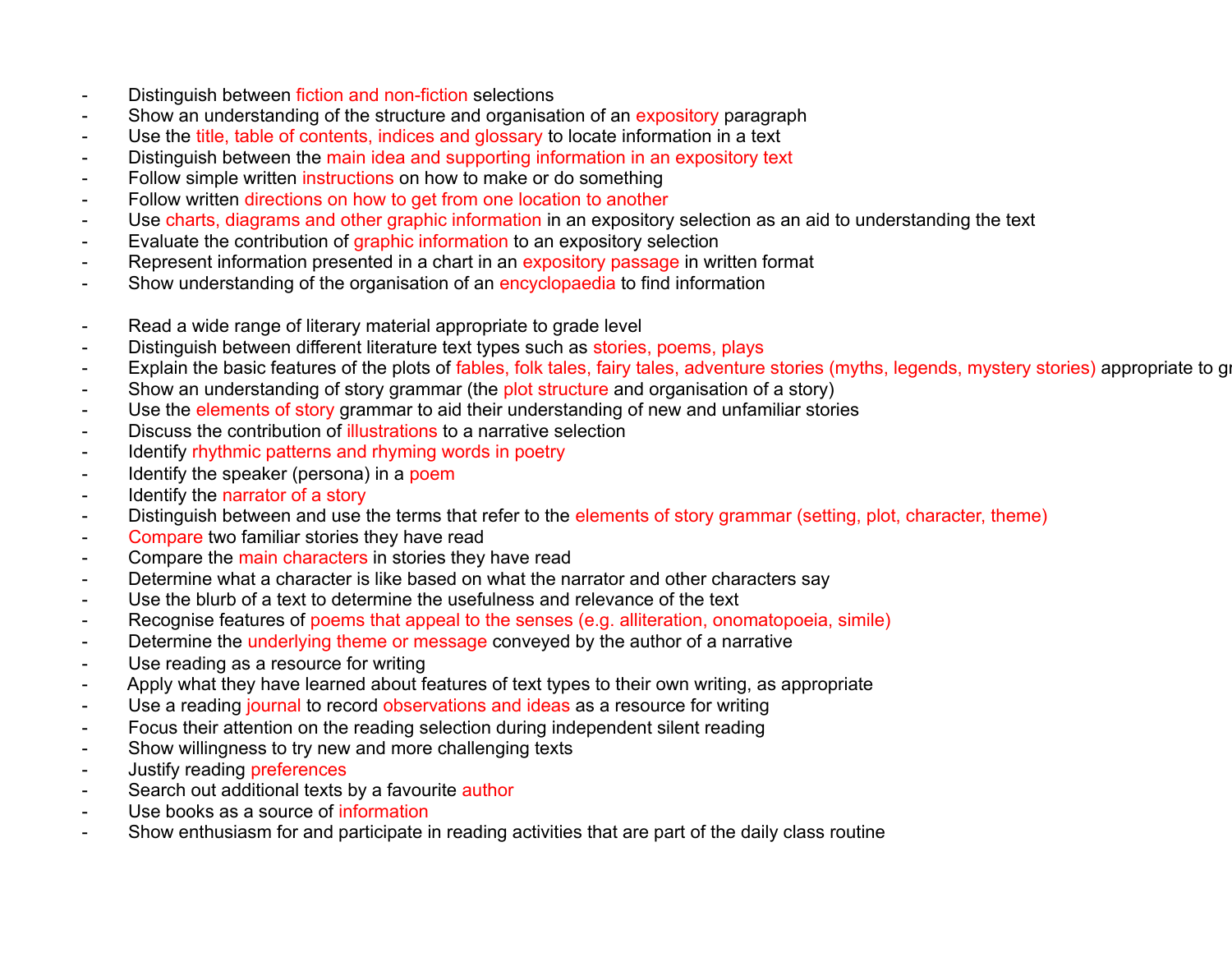- Decide on the audience for a particular written communication and shape it for that audience
- Write personal letters both friendly and formal
- Write invitations, thank you notes and letters, letters of apology
- Address an envelope appropriately
- Use a diary for recording personal information
- Write simple lists and notes for accomplishing everyday tasks
- Use journals to record ideas for writing and writing samples
- Record brief (telephone) messages conveyed by a speaker
- Write with a clear purpose and a particular audience in mind
- Develop an expository paragraph from a topic sentence and provide supporting details that explain and clarify the topic sentence
- Write an expository paragraph that focuses on a central idea
- Write simple directions that indicate clearly how to get from one place to another
- Write simple instructions on how to make or do something
- Write a simple notice about an upcoming school or community event
- Write an account of an event based on personal experience
- Write a report of a simple experiment
- Represent the information in a simple chart in the form of a paragraph of a few sentences
- Write descriptions of people, places, objects and animals, using concrete sensory details to convey a specific impression
- Write a factual account of an event
- Write a story with a beginning, middle and an end; with a clear setting, character(s) and events that make up a plot
- Select words carefully to convey the intended meaning of the written communication
- Use the process strategies learned in earlier grades to revise and edit their writing
- Use pre-writing strategies such as brainstorming to generate ideas for their writing
- Use a cluster or a simple outline to organise their ideas and plan their writing
- Read over their writing to improve the organization of ideas, word choice and clarity of sentences
- Work with classmates to read, respond to and discuss compositions they have written
- Edit writing to produce a good final product
- Use the computer and appropriate software to compose, revise and edit their writing
- Prepare their writing for publication in the class or school magazine or the authors' wall space in the class
- Show understanding of the organisation of reference materials such as a dictionary, thesaurus and encyclopaedia
- Use the available print reference materials to read about a selected topic
- Use technological, online reference resources to read about a selected topic
- Make notes in their own words based on what they have read
- Paraphrase information
- Use quotation marks to indicate information taken directly from a printed or technological source
- Use their notes to write a paragraph about a selected topic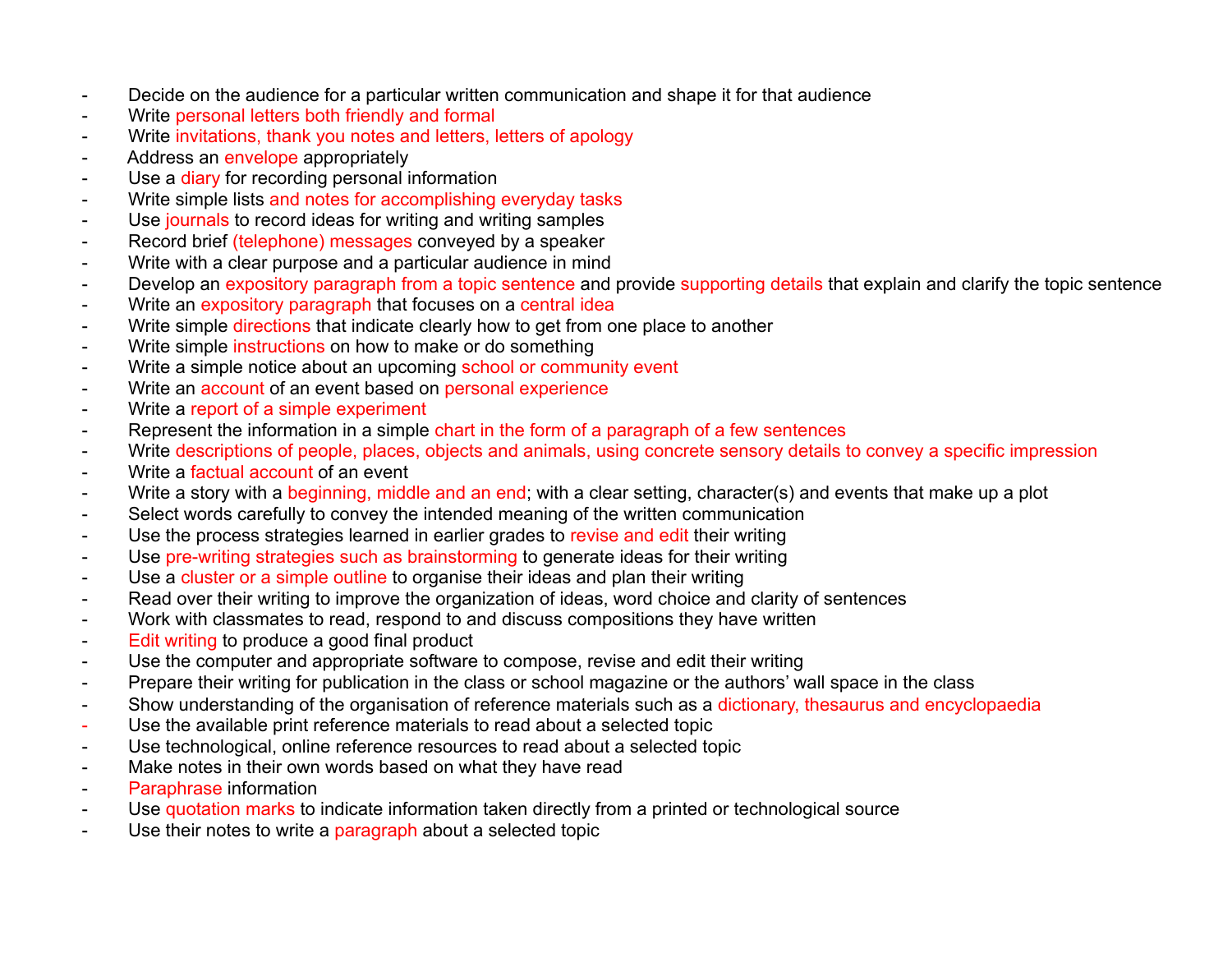- Show mastery of the writing conventions learned in earlier grades
- Write and speak using the conventions of Standard English appropriate to grade level
- Organise writing in paragraphs control shaping of handwriting more consistently
- Use appropriate spacing between letters and words
- Write legibly
- Read or listen to a communication appropriate to grade level to identify instances of Ungrammatical English usage
- Write and speak using correct grammar
- Identify instances in which subject and verb agreement is not adhered to in a written or spoken communication
- Read over writing and listen to a planned oral presentation to check for correct subject and verb agreement
- Use subjects and verbs correctly in sentences
- Read or listen to a communication to identify appropriate use of pronouns, adjectives and articles
- Use pronouns, adjectives and articles correctly in writing and speaking
- Identify instances of inappropriate agreement between pronouns and their antecedents and use correct pronouns in writing and speaking
- Use present, past and future tenses accurately in speaking and writing
- Distinguish between the use of possessive its and the contraction it's (meaning it is)
- Identify and use correctly there, their, there's theirs and they in writing
- Proofread their writing to identify and correct grammar errors
- Write complete, clear and well formed sentences
- Use the different sentence types: declarative, interrogative, imperative and exclamatory in writing
- Write complex sentence patterns
- Use the punctuation marks learned in the earlier grades accurately
- Punctuate sentences correctly, using the full stop, question mark, exclamation mark as appropriate
- Use the comma appropriately in: addresses in the greeting and closure of a friendly letter to separate items in a series to separate n dates
- Use quotation marks to indicate dialogue in a story
- Use capital letters for: the names of geographical areas (towns, cities, parishes, islands, countries) holidays (e.g. New Year's Day) sp historical periods
- Show mastery of the skills and strategies learned in earlier grades to spell words correctly at grade level
- Spell multi-syllable and compound words correctly
- Use the individual words in a compound word as an aid to spell the whole word correctly
- Spell high frequency words encountered in reading
- Use spelling rules where appropriate as an aid to spell words correctly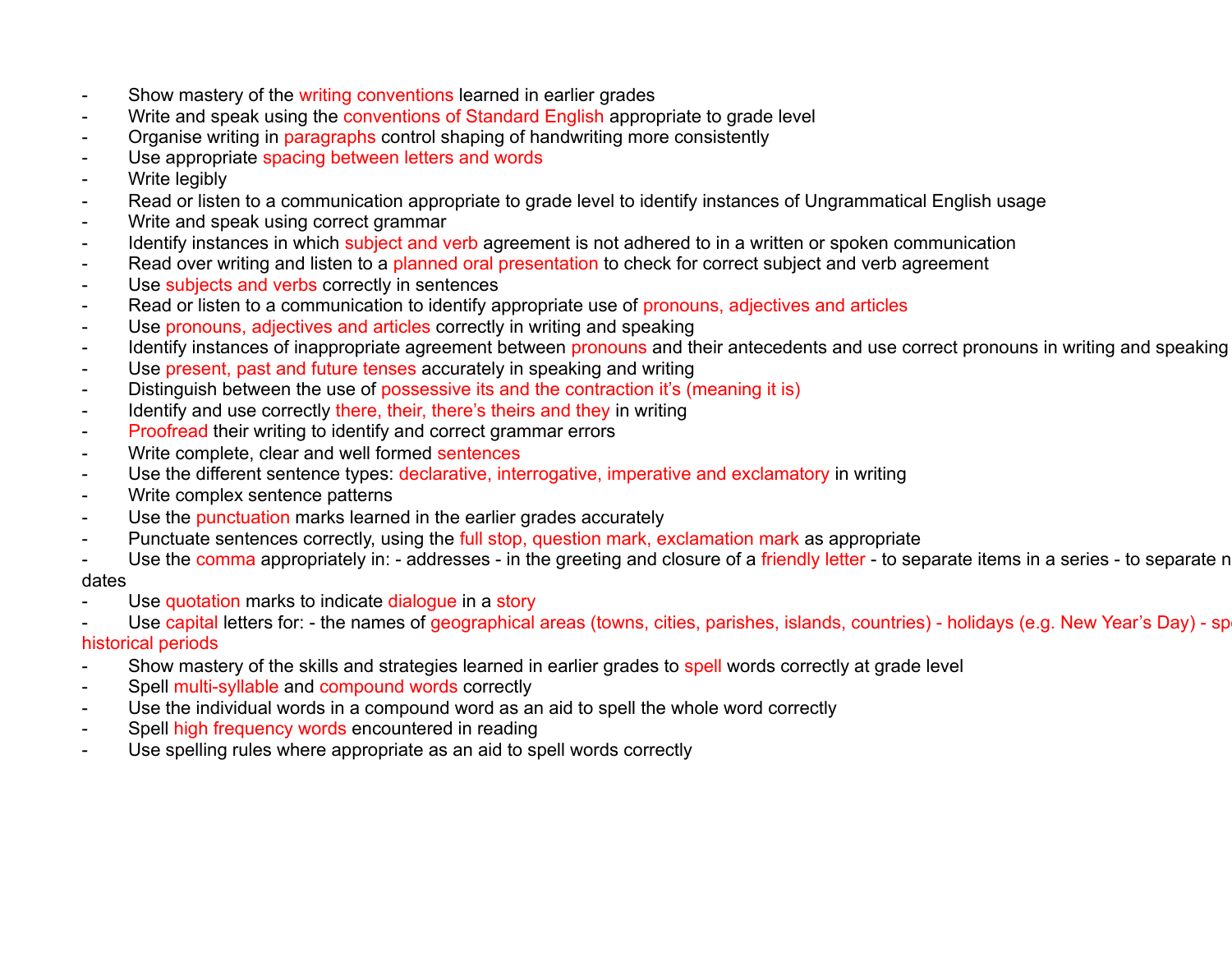- Show interest and enthusiasm in writing
- Show increasing interest and engagement in writing for self and others
- Show increasing commitment to writing across the curriculum to complete a range of assignments
- Show interest in using available technology to compose and revise their writing
- Use the available technology to enhance work that is intended for display
- Work on projects that incorporate all the domains of the language arts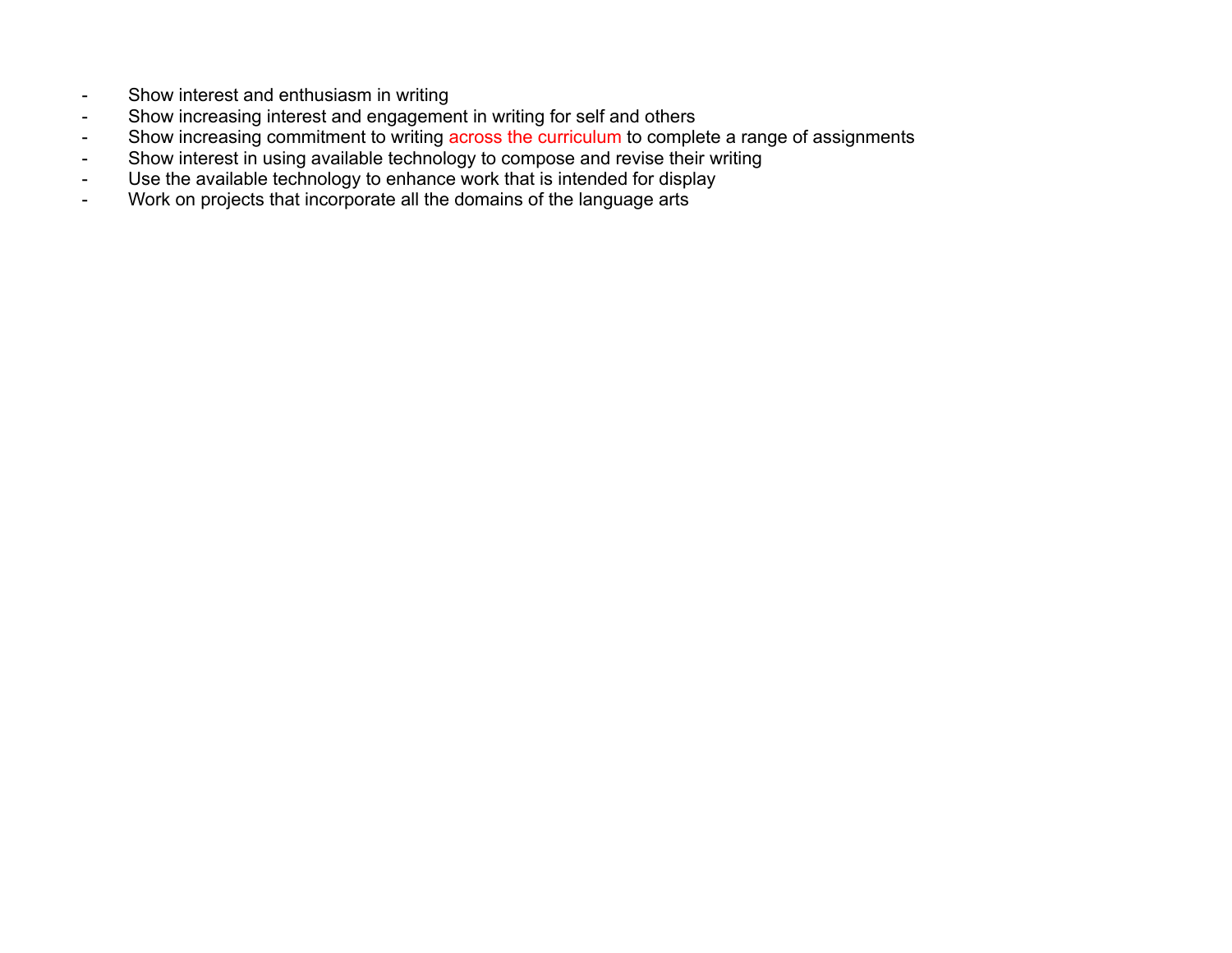**Relevant Codes from Scheme**

Especially: 1d, 5h, 5i, 9l, 11d, 12c, 12d, 13g

Especially: 1d, 5h, 5i, 8f, 9c, 9d, 13f, 13g, 2a

Especially: 1d, 5h, 5i, 6k, 13i, 13a, 13b, 13d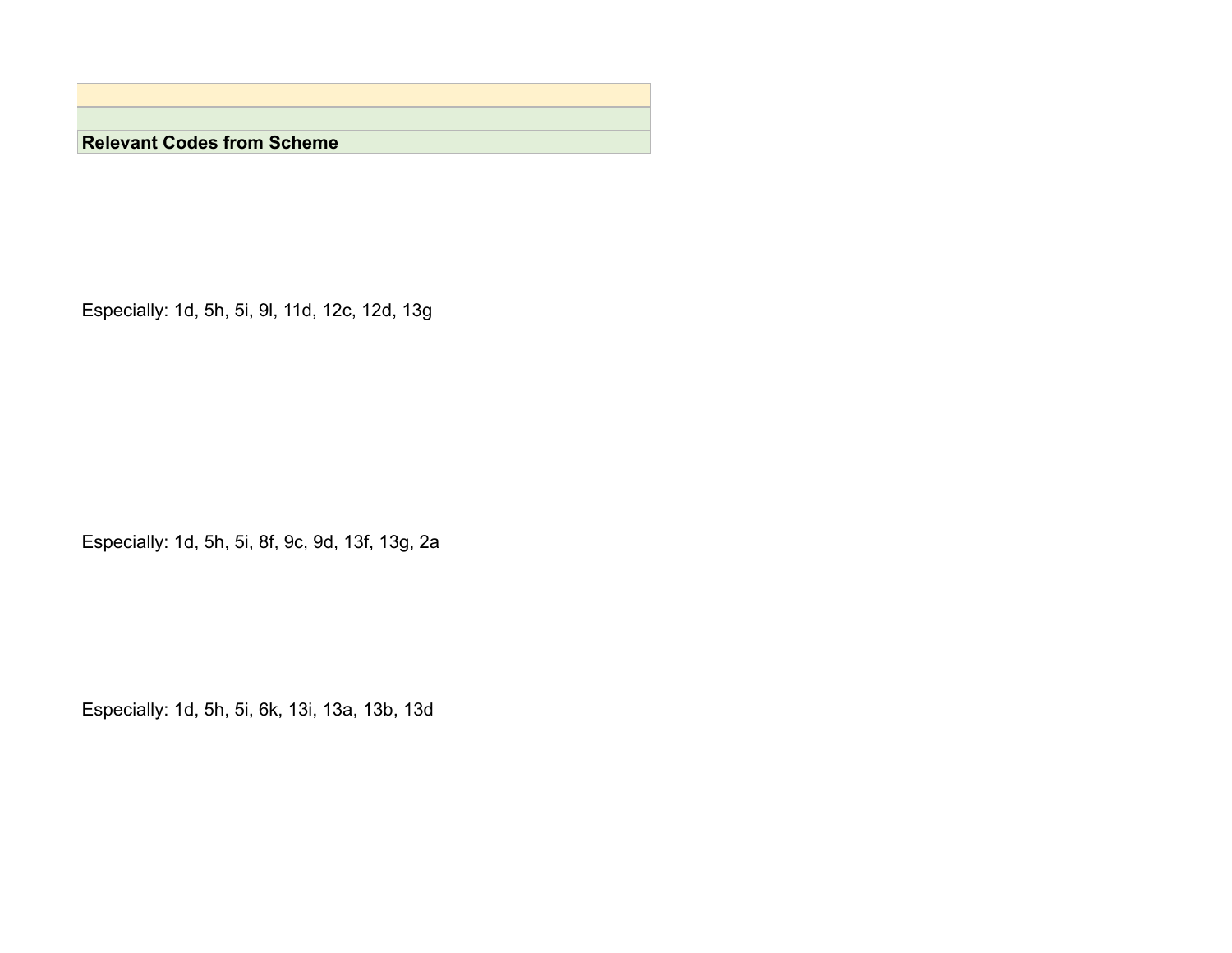Especially: 1d, 5h, 5i, 9c, 9d, 9h, 9i, 12d

Especially: 1d, 5h, 5i, 13c, 9h, 13h, 12d, 13e, 13a

Especially: 1d, 5d, 5e, 5h, 5i, 8c, 8r, 8d, 8s

Especially: 1d, 5i, 11d, 12b, 12d

Especially: 1d, 5h, 5i, 12c, 11d, 9h, 13h

Especially: 1d, 5a, 9k, 8d, 6i, 7b, 7c, 6i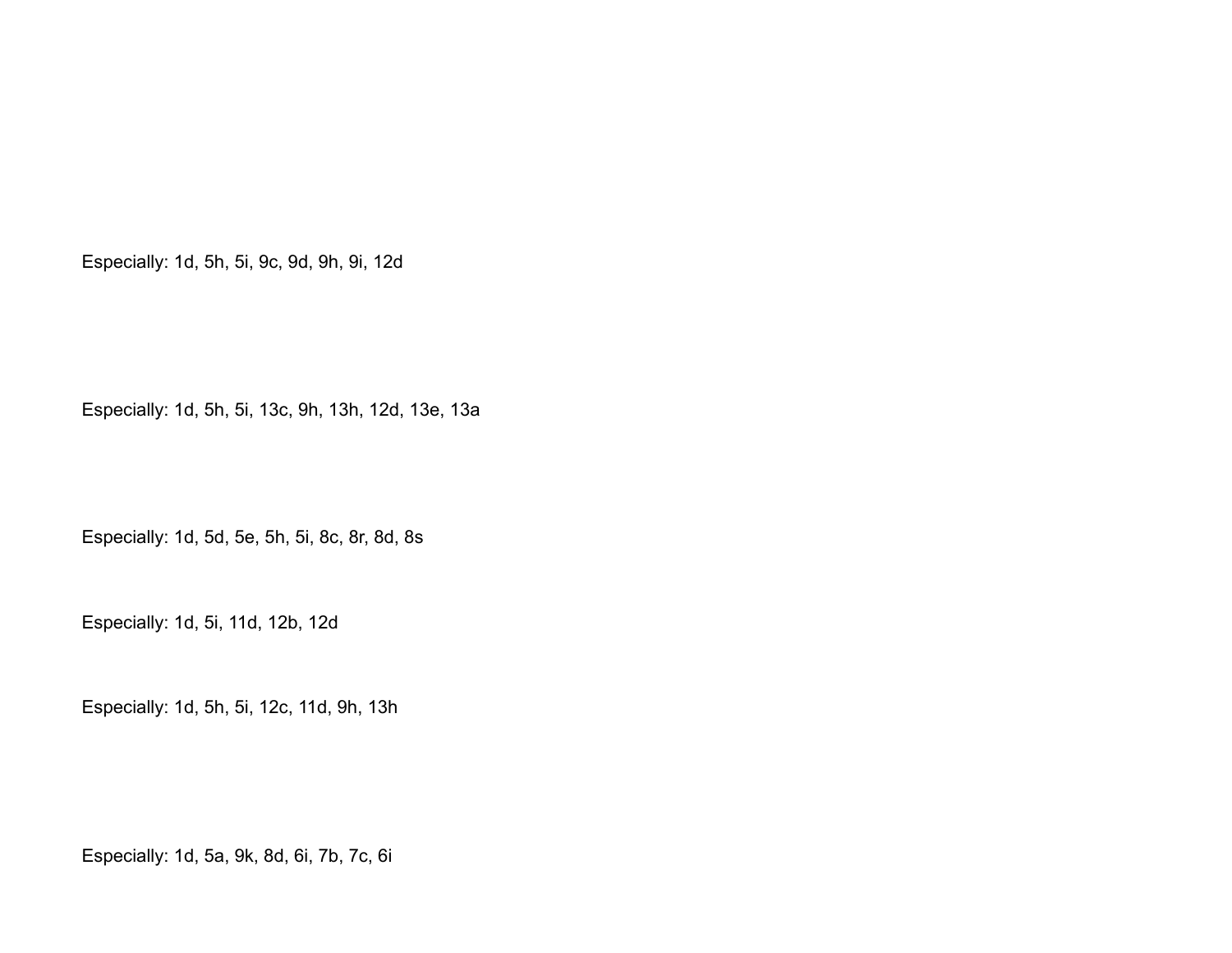Especially: 1d, 5d, 5e, 6j, 8u, 8q, 8r, 6i, 13e, 6m, 14c, 14d, 14e, 7o

Especially: 1d, 5c, 14c, 14d, 14e, 9a, 9e, 9h, 13h, 9b, 9e

Especially: 1d, 5c, 9a, 9b, 9d, 9e, 13a, 13b, 13c, 13d, 13e, 13f, 13g, 13h, 13i, 7a, 7b, 7c, 7d, 7e, 7f, 7g, 7h, 7i, 7j, 7k, 7l, 7m, 7n, 7o, 14c, 14d, 14e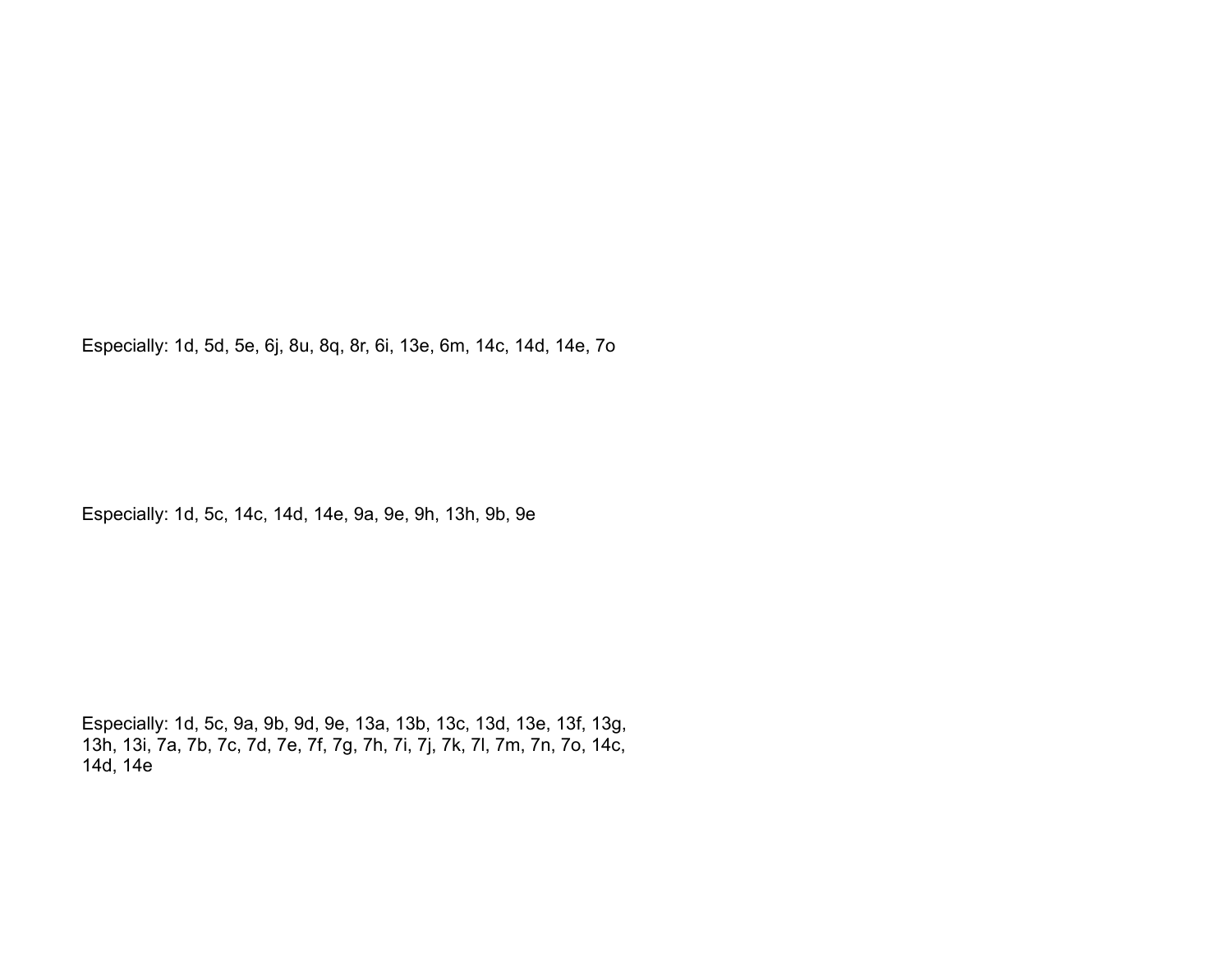Especially: 1d, 5b, 5c, 13a, 13b, 13d, 13e, 13f, 7j, 7l, 7o, 9d, 7h

Especially: 1d, 5b, 5c, 13a, 13b, 13i, 9b, 9c, 9f, 7f, 6k

Especially: 1d, 5b, 5c, 9b, 9d, 9g, 9j, 11b, 13i

Especially: 1d, 5c, 5g, 13d, 13m

Especially: 1d, 5b, 5c, 13e, 13h, 7i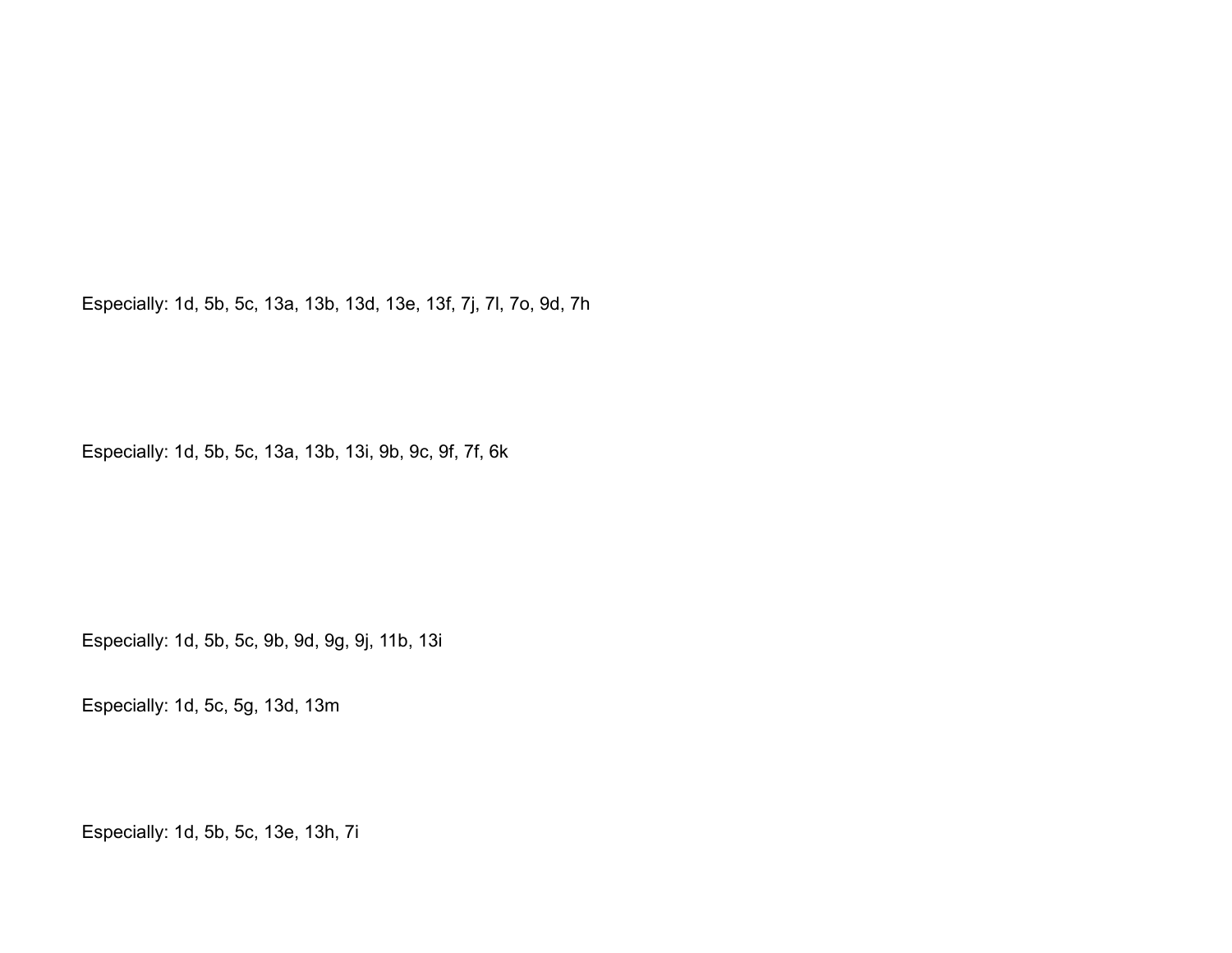Especially: 1d, 5g, 13h, 13l, 14b

Especially: 1d, 5g, 13d, 13e, 13f, 7c, 7d, 9d, 14b, 13a, 8i, 9c, 8f

Especially: 1d, 5g, 10b, 10d

Especially: 1d, 5c, 5g, 8u, 9d, 7c, 7d, 13e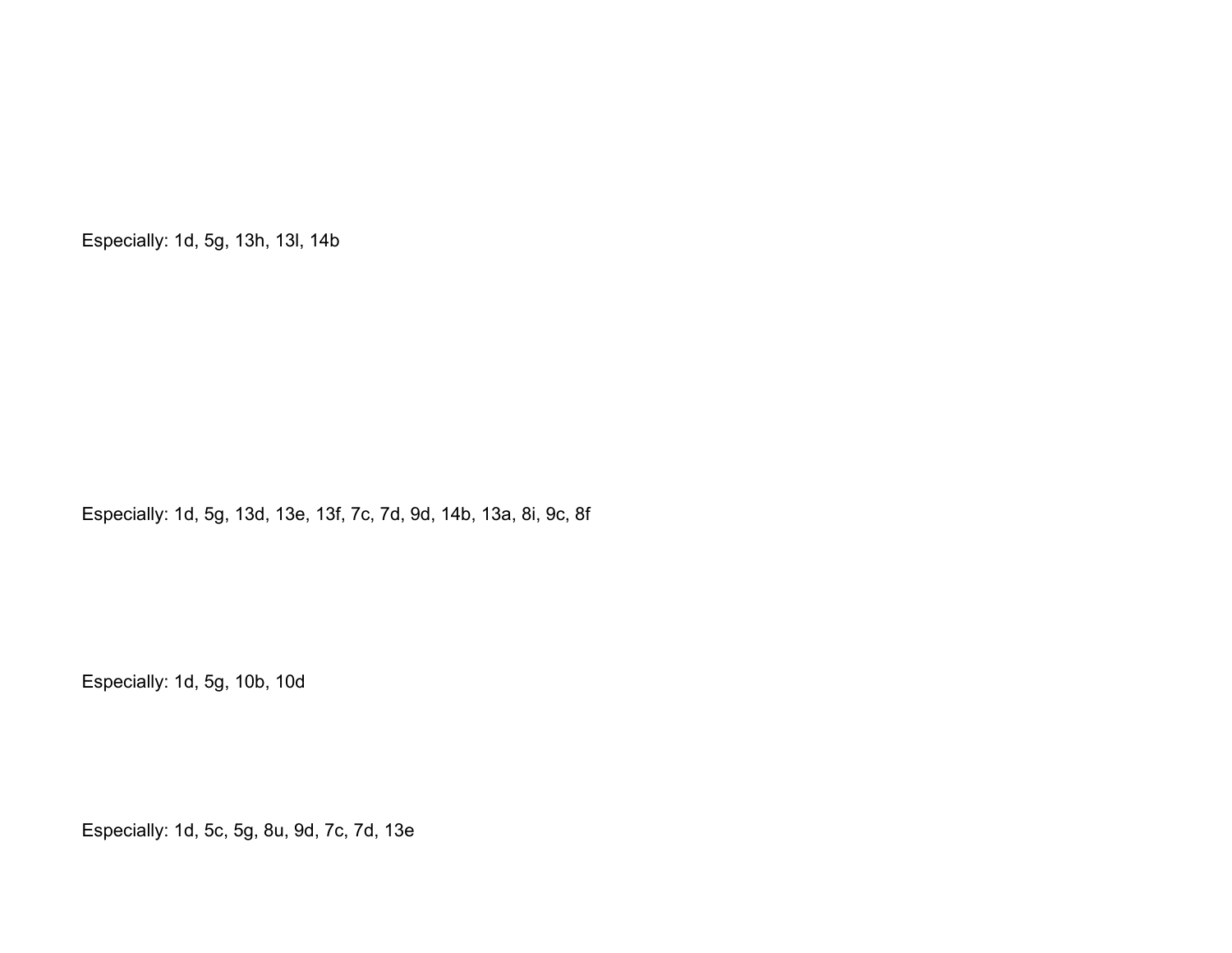Especially: 1d, 5g, 10a, 2a, 7c, 7d

Espcially: 1d, 5c, 5d, 5g, 5h, 5i, 8c, 8i, 8j, 8k, 8l, 8m, 8o, 8p, 8r, 12d, 10a, 10c, 10e

Especially: 1d, 5g, 7c, 8t, 8u

Especially: 1d, 5g, 8u, 13a, 13b, 13c, 13l, 14b, 14d

Especially: 1d, 5f, 5g, 8d, 8e, 6i